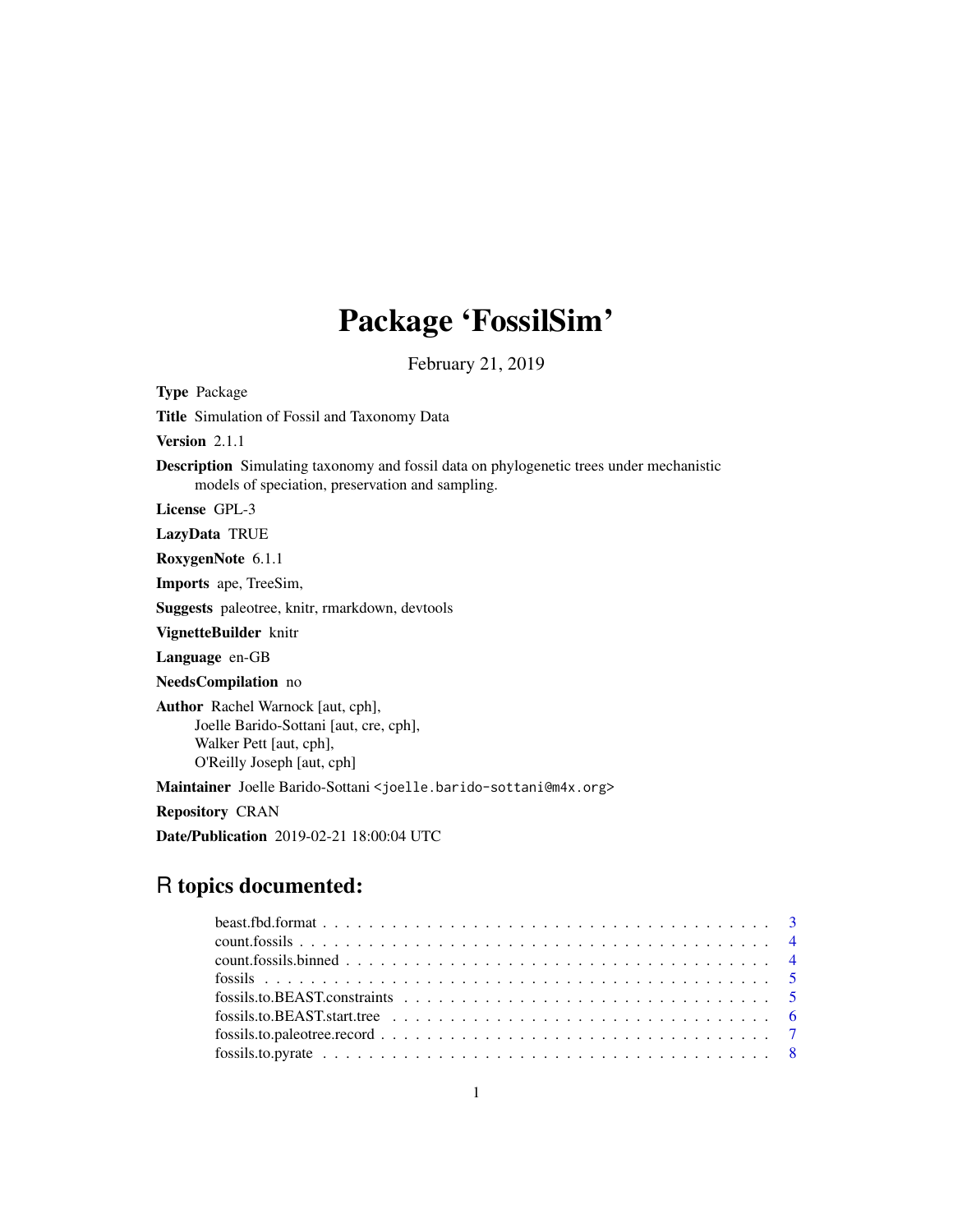| 9                              |
|--------------------------------|
| 11                             |
| 11                             |
| 12                             |
| 13                             |
| 15                             |
| 16                             |
| 17                             |
| 18                             |
| 19                             |
| 20                             |
| 20                             |
| 21                             |
| 22                             |
| 22                             |
| 23                             |
| 24                             |
| 24                             |
| 25                             |
| 26                             |
| 27                             |
| 28                             |
| 30                             |
| 32                             |
| 33                             |
| 34                             |
| 35                             |
| 36                             |
| 37                             |
| 38                             |
| 39                             |
| 39<br>subsample.fossils.oldest |
| 40                             |
| 41                             |
| 41                             |
| 42                             |
| 43                             |
| 44                             |
|                                |

#### **Index** [45](#page-44-0)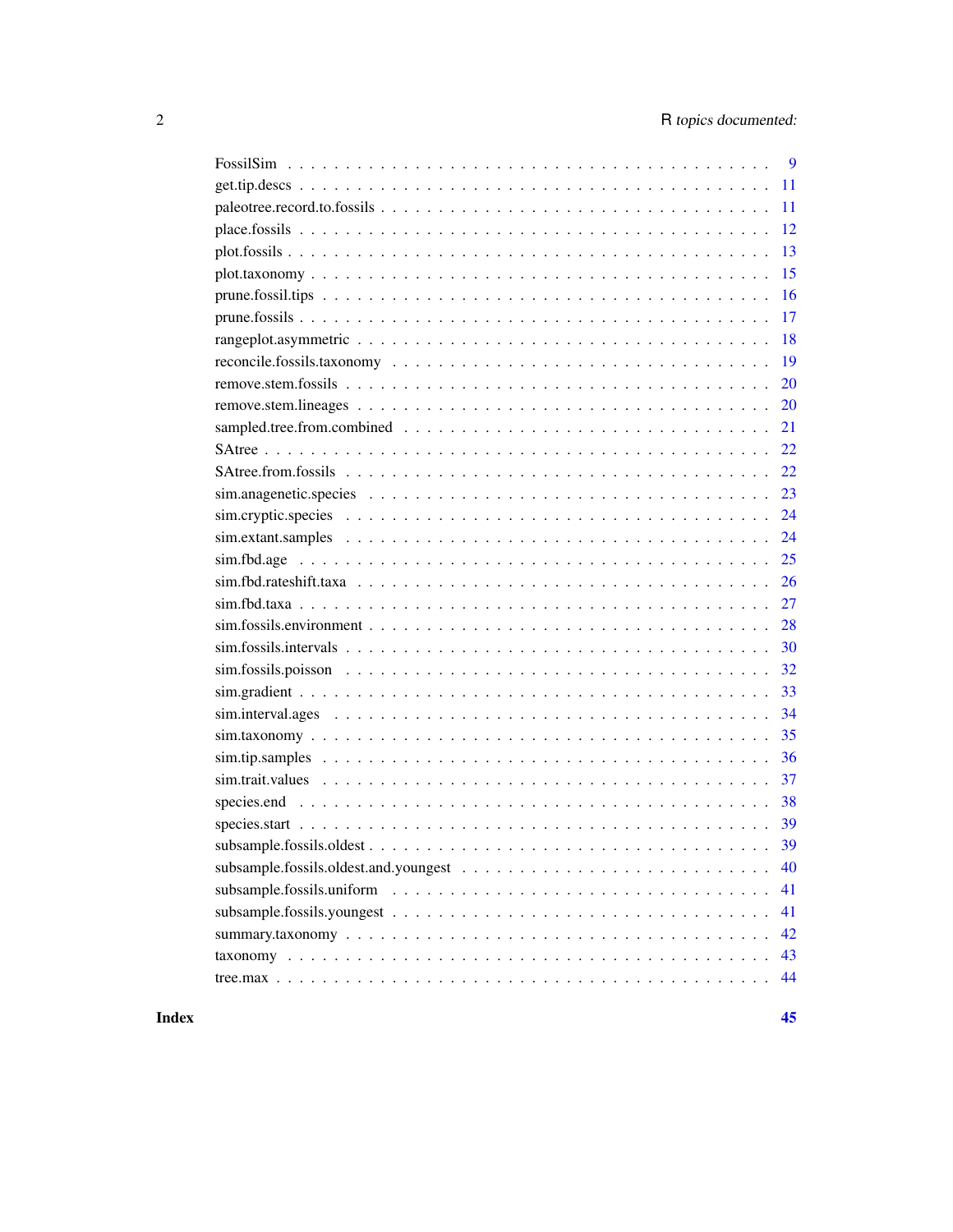<span id="page-2-0"></span>beast.fbd.format *Transforms a tree and fossils into a sampled tree in beast-usable format and writes it in Newick format. Designed to work with FBD.*

# Description

Transforms a tree and fossils into a sampled tree in beast-usable format and writes it in Newick format. Designed to work with FBD.

#### Usage

```
beast.fbd.format(tree, fossils, rho = 1, sampled_tips = NULL, ...)
```
# Arguments

| tree         | Complete tree.                                                                                        |
|--------------|-------------------------------------------------------------------------------------------------------|
| fossils      | fossils dataframe.                                                                                    |
| rho          | Sampling probability of extant tips. Default 1, will be disregarded if sam-<br>pled_tips is not null. |
| sampled_tips | List of tip labels corresponding to sampled extant tips.                                              |
| $\cdots$     | Additional parameters will be passed to ape::write.tree                                               |

#### Value

Output of write.tree.

#### Examples

```
# simulate tree
t = ape::rtree(6)# simulate fossils
f = sim.fossils.poisson(rate = 2, tree = t)# output for BEAST
beast.fbd.format(t, f) # output on the console
beast.fbd.format(t, f, file="example.tre") # output in file
```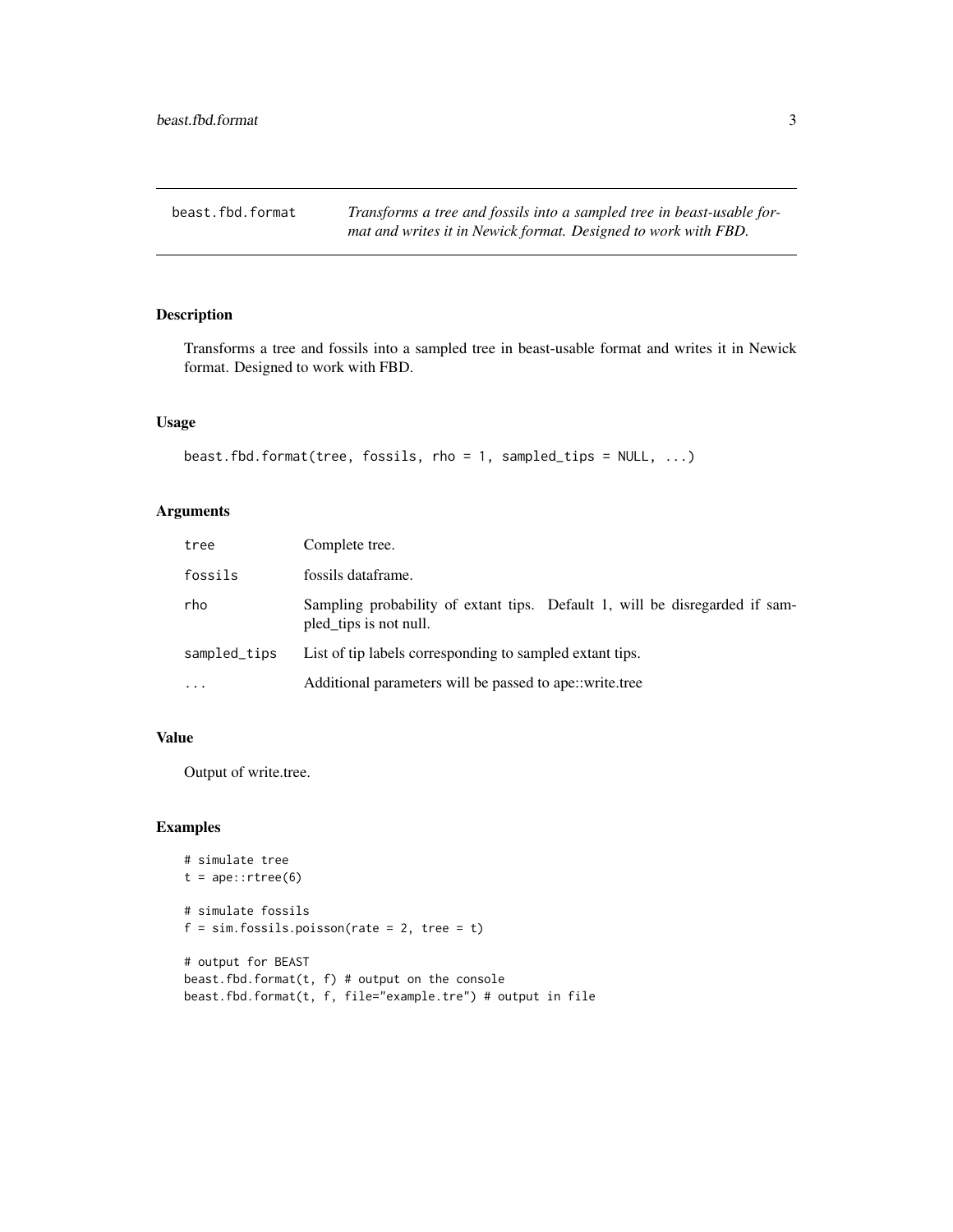<span id="page-3-0"></span>

Count the total number of fossils

# Usage

```
count.fossils(fossils)
```
#### Arguments

fossils Fossils object.

# Value

Number of extinct samples.

count.fossils.binned *Count the total number of fossils per interval*

# Description

Count the total number of fossils per interval

#### Usage

count.fossils.binned(fossils, interval.ages)

# Arguments

| fossils       | Fossils object.                                                                      |
|---------------|--------------------------------------------------------------------------------------|
| interval.ages | Vector of stratigraphic interval ages, starting with the minimum age of the youngest |
|               | interval and ending with the maximum age of the oldest interval.                     |

# Value

Vector of extinct samples corresponding to each interval. Note the last value corresponds to the number of samples > the maximum age of the oldest interval.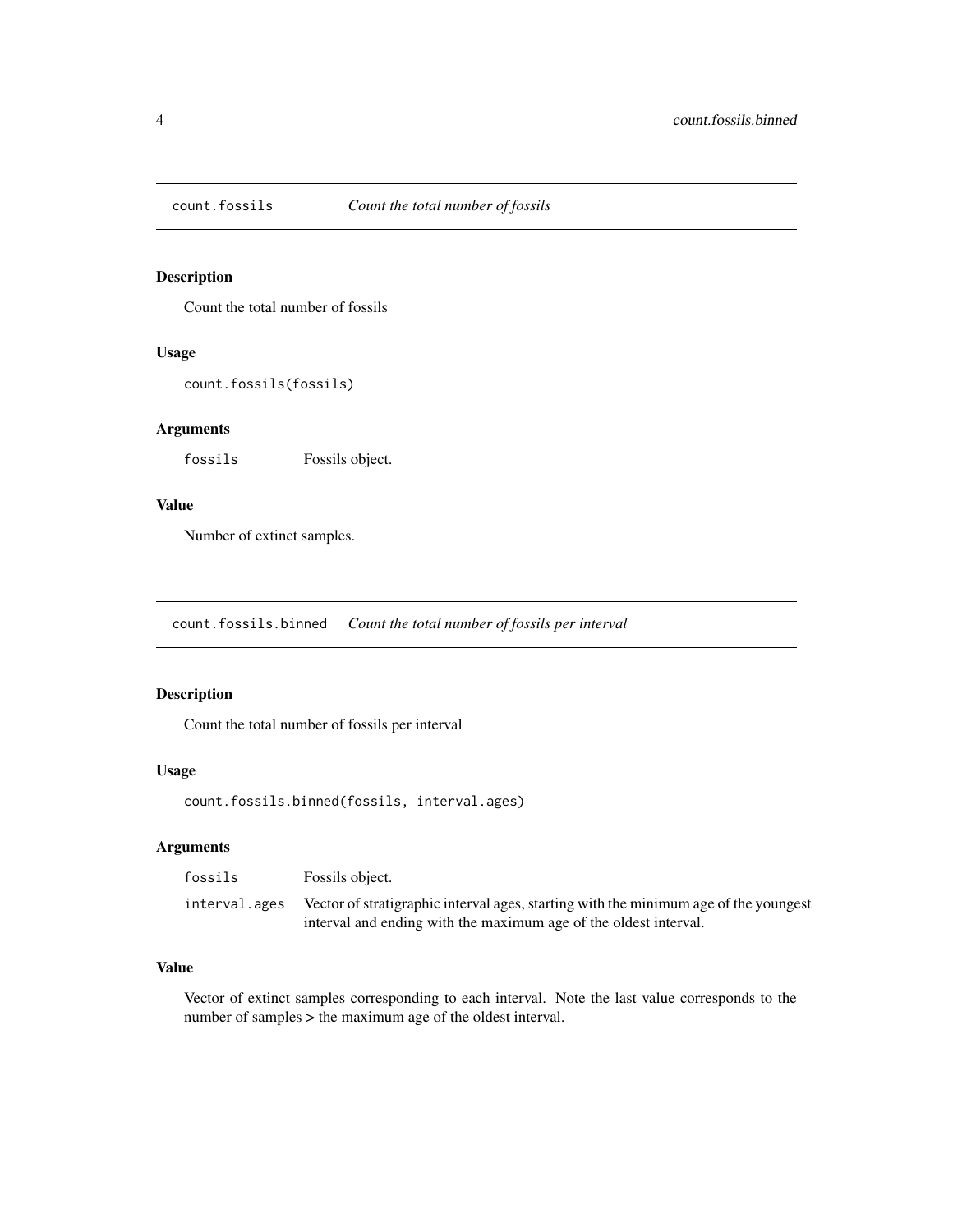<span id="page-4-1"></span><span id="page-4-0"></span>

Create a fossil record object. The input is taken to be a dataframe or list.

#### Usage

```
fossils(data = NULL, from.taxonomy = FALSE)
as.fossils(data, from.taxonomy = FALSE)
```
is.fossils(data)

#### Arguments

| data          | Dataframe or list of sampled fossils. See Details for the list of required fields. If<br>NULL, the function creates an empty fossils object. |
|---------------|----------------------------------------------------------------------------------------------------------------------------------------------|
| from.taxonomv | Boolean indicating whether the fossils were sampled using a taxonomy object,<br>as opposed to a tree object. Default = FALSE.                |

# Details

The fossil record object contains 4 fields for each fossil with the following information:

- sp the label of the corresponding species. This label matches the edge labels in the corresponding phylo object or the species labels in the corresponding taxonomy object if additional taxonomic information was provided
- edge the label of the sampled node or tip in the phylogeny, i.e the node at the end of the edge along which the fossil was sampled
- hmin the age of the fossil or the youngest bound of the time interval in which the fossil was sampled
- hmax the oldest bound of the time interval in which the fossil was sampled. This is equal to hmin if exact sampling times are known

fossils.to.BEAST.constraints

*Create a set of BEAST2 constraints to construct a DPPDIV style fixed extant topology FBD analysis*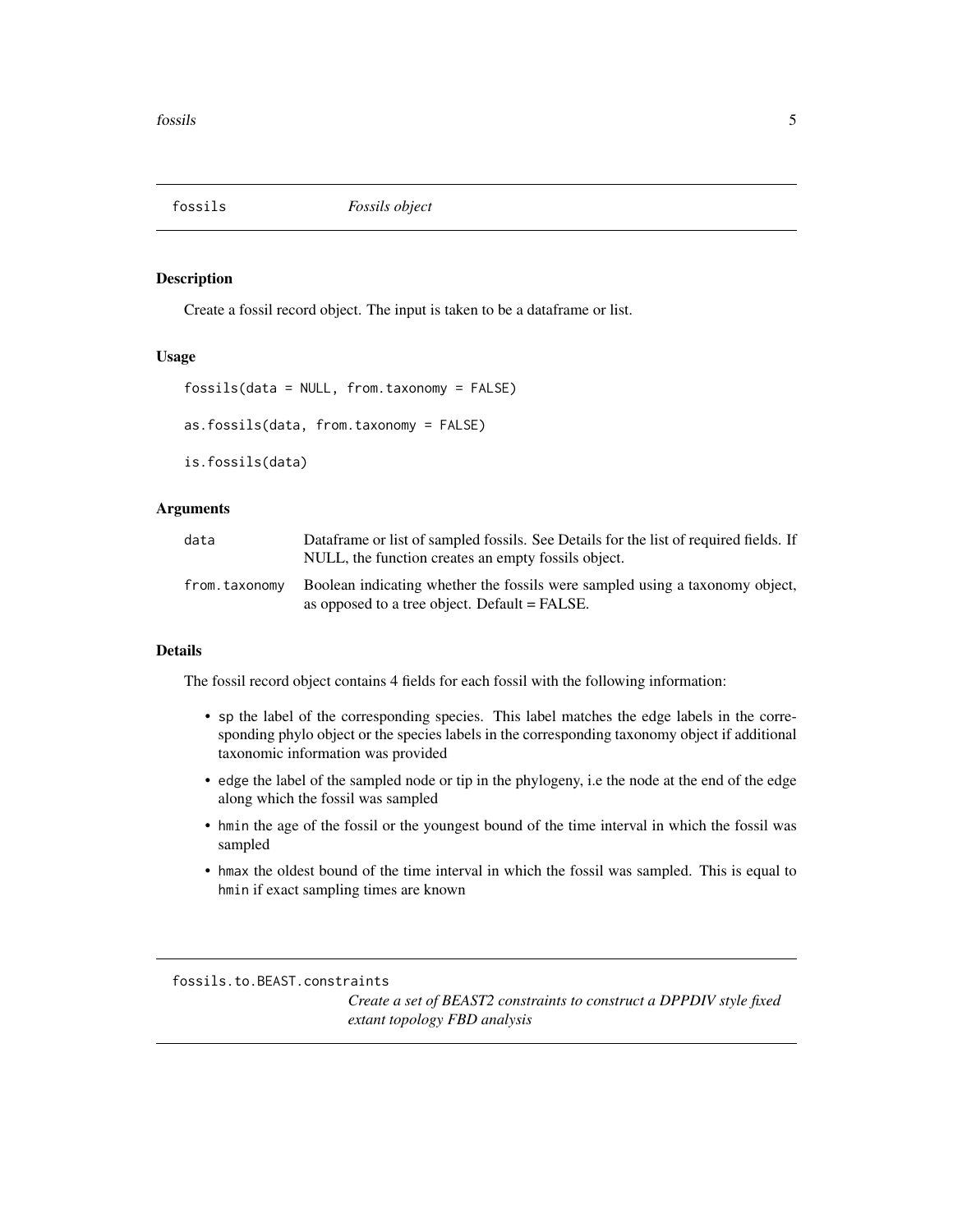<span id="page-5-0"></span>If complete = FALSE, only the extant taxa are used to construct the taxon constraints, resulting in a DPPDIV style analysis in which the extant topology is fixed and fossils can float in the tree. The resulting output uses the stronglyMonophyletic taxon constraint on the root, this means that all fossil taxa will be sampled in the crown group, and never in a position below the root.

#### Usage

```
fossils.to.BEAST.constraints(fossils, tree,
  file = "BEASTconstraints.xml", complete = FALSE,
 tree.name = "beastTree")
```
#### Arguments

| fossils   | an object of class "fossils" that corresponds to fossil occurrences for the "tree"<br>argument.                                                                    |
|-----------|--------------------------------------------------------------------------------------------------------------------------------------------------------------------|
| tree      | an object of class "phylo", representing the tree upon which the fossil occur-<br>rences were simulated.                                                           |
| file      | the name of the file to which the constraints will be written, defaults to "BEAST-<br>constraints.xml".                                                            |
| complete  | logical, if TRUE then taxon constraints are built for the complete tree, if FALSE<br>then constraints are built for the crown clades only. Default value is FALSE. |
| tree.name | the name of the tree as used in the BEAST2 xml format.                                                                                                             |

#### Value

NULL.

#### Examples

```
t = TreeSim::sim.bd.taxa(10, 1, 0.1, 0.05)[[1]]f = sim.fossils.poisson(0.1, t, root. edge = FALSE)fossils.to.BEAST.constraints(f, t, complete = TRUE)
```
fossils.to.BEAST.start.tree

*Create a suitable starting tree for a DPPDIV style FBD analysis in BEAST2*

#### Description

If complete = FALSE, only the extant taxa are used to construct the tree, resulting in a DPPDIV style analysis in which the extant topology is fixed and fossils can float in the tree.

#### Usage

```
fossils.to.BEAST.start.tree(tree, fossils, complete = FALSE)
```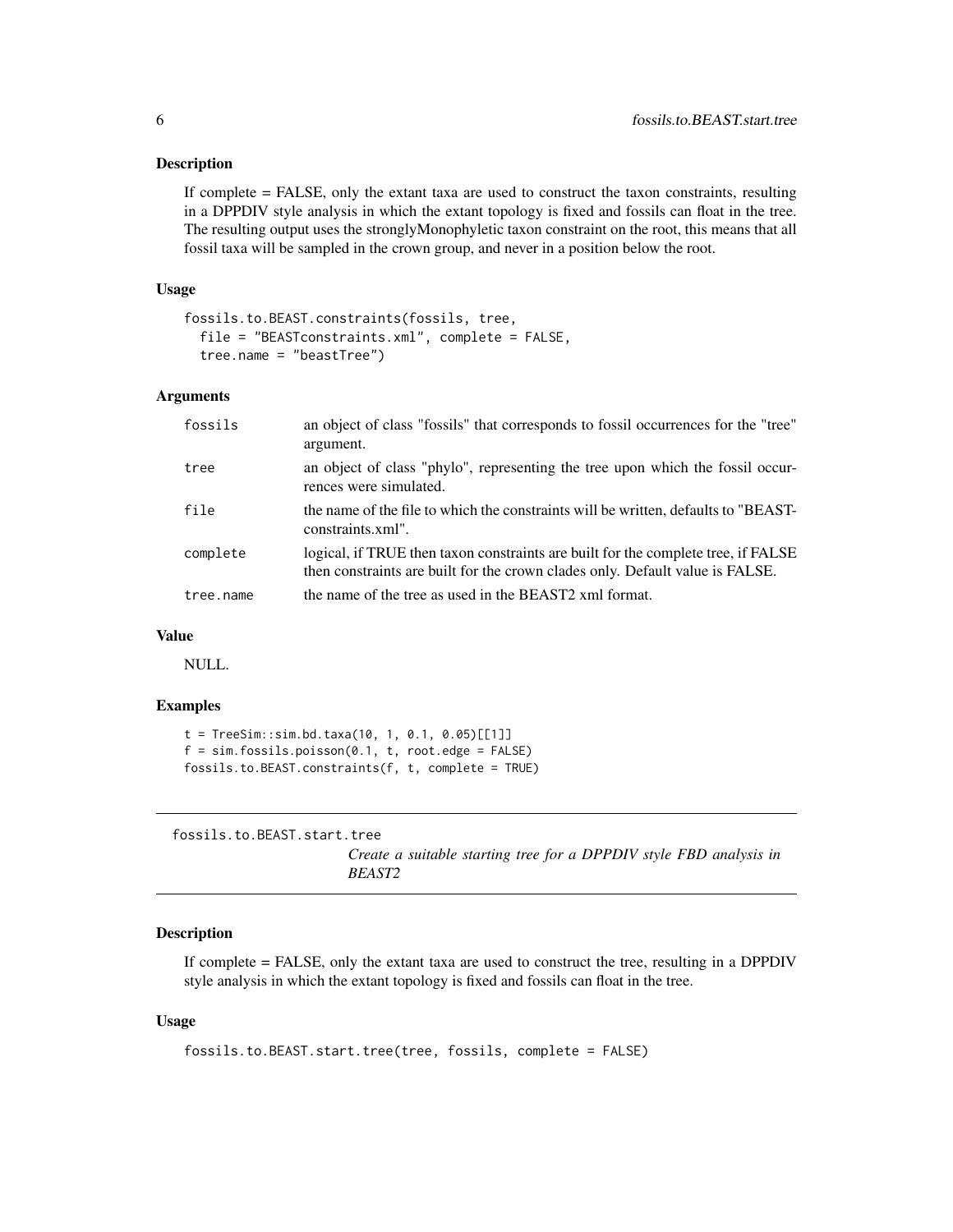#### <span id="page-6-0"></span>Arguments

| tree     | an object of class "phylo", representing the tree upon which the fossil occur-<br>rences were simulated.                      |
|----------|-------------------------------------------------------------------------------------------------------------------------------|
| fossils  | an object of class "fossils" that corresponds to fossil occurrences for the "tree"<br>argument.                               |
| complete | logical, if TRUE then the tree are built for the complete tree, if FALSE then the<br>tree is built for the crown clades only. |

#### Value

a string representing the starting tree in newick format.

#### Examples

```
t = TreeSim::sim.bd.taxa(10, 1, 0.1, 0.05)[[1]]
f = sim.fossils.poisson(0.1, t, root. edge = FALSE)fossils.to.BEAST.start.tree(t,f, complete = FALSE)
```
<span id="page-6-1"></span>fossils.to.paleotree.record

*Transforms a fossils dataframe and either taxonomy or tree into a fossilRecordSimulation object from package paleotree.*

# Description

Transforms a fossils dataframe and either taxonomy or tree into a fossilRecordSimulation object from package paleotree.

#### Usage

```
fossils.to.paleotree.record(fossils, tree = NULL, taxonomy = NULL)
```
# Arguments

| fossils  | fossils object                                                                                              |
|----------|-------------------------------------------------------------------------------------------------------------|
| tree     | phylo object containing the tree. If provided and taxonomy = NULL, all speci-<br>ation is assumed symmetric |
| taxonomy | taxonomy object. If both tree and taxonomy are provided, only taxonomy will<br>be used.                     |

# Value

The converted paleotree record

# See Also

[taxonomy](#page-42-1), [fossils](#page-4-1), [paleotree.record.to.fossils](#page-10-1)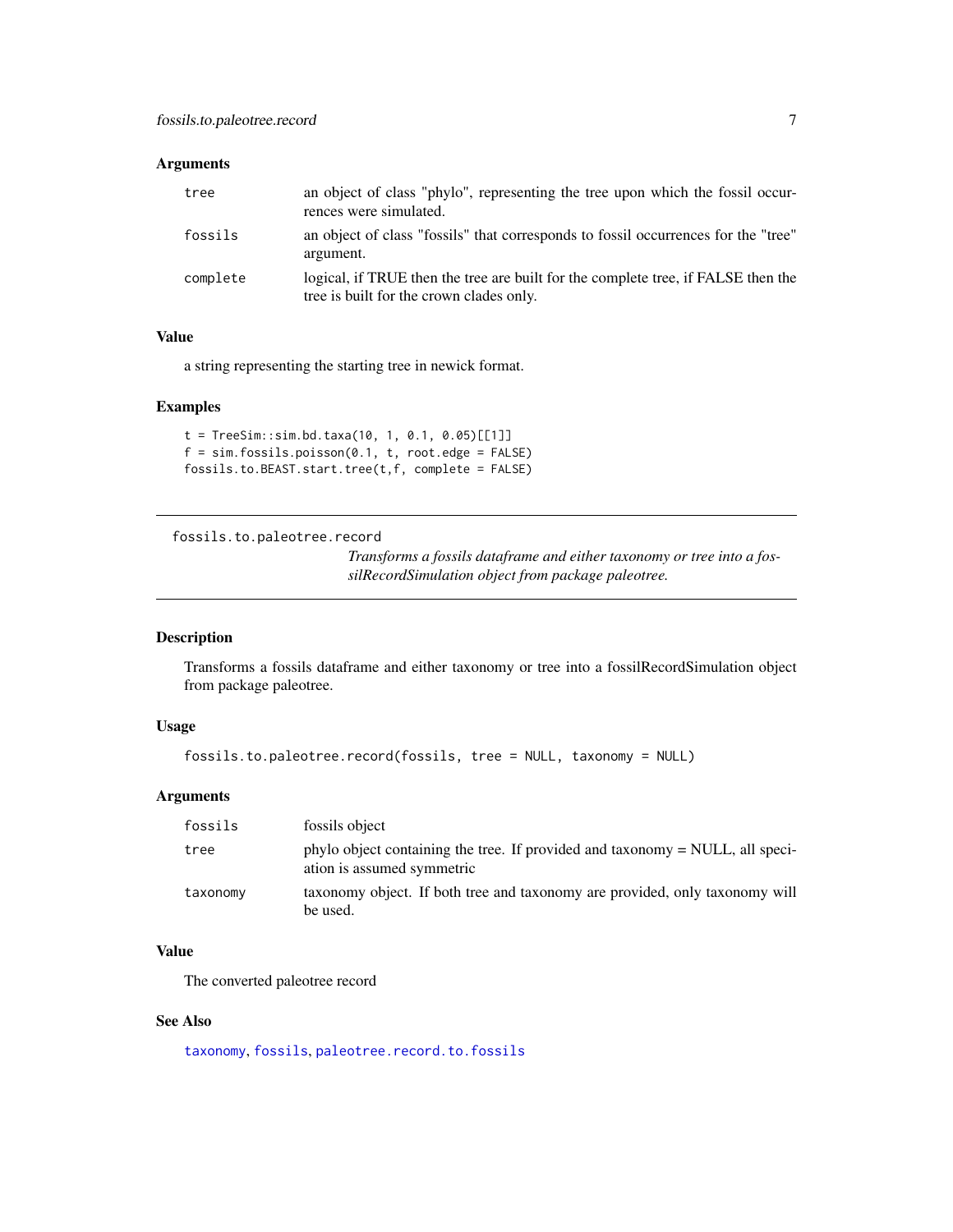# Examples

```
# simulate tree
t = ape::rtree(6)# simulate fossils using taxonomy
s = sim.taxonomy(t, 0.5, 1, 0.5)
f = sim.fossils.poisson(2, taxonomy = s)# transform format
record = fossils.to.paleotree.record(f, taxonomy = s)
```
fossils.to.pyrate *Generate output in the format used by the program PyRate*

# Description

Generate output in the format used by the program PyRate

# Usage

```
fossils.to.pyrate(fossils, python = TRUE, traits = NULL,
 cutoff = NULL, random = FALSE, min = NULL,
 exclude.extant.singletons = TRUE, file = "")
```

| fossils                   | Fossils object.                                                                                                                                                                                                              |
|---------------------------|------------------------------------------------------------------------------------------------------------------------------------------------------------------------------------------------------------------------------|
| python                    | If TRUE the function outputs the data in the python format used by PyRate<br>(default). If FALSE the function outputs a tab-delimited table used by tools<br>associated with PyRate.                                         |
| traits                    | Vector of trait values equal to the number of unique species in the fossils dataframe.<br>The order should correspond to the order in which they appear in unique (fossils\$sp).                                             |
| cutoff                    | Exclude occurrences with age uncertainty greater than this value i.e. hmax $-$ hmin $\geq$ cutoff.                                                                                                                           |
| random                    | If TRUE use a random number from within the interval U(hmin, hmax) for<br>specimen ages, otherwise use the midpoint of this interval (default). Applicable<br>only when python = TRUE and for specimens with $hmin$ != hmax. |
| min                       | Value used to represent the minimum possible interval age of extinct specimens<br>with hmin = $\theta$ . By default min = NULL and the function will use the sampling<br>times in the fossils dataframe.                     |
| exclude.extant.singletons | If TRUE exclude species that have extant samples only (default $=$ TRUE).                                                                                                                                                    |
| file                      | Output file name.                                                                                                                                                                                                            |
|                           |                                                                                                                                                                                                                              |

<span id="page-7-0"></span>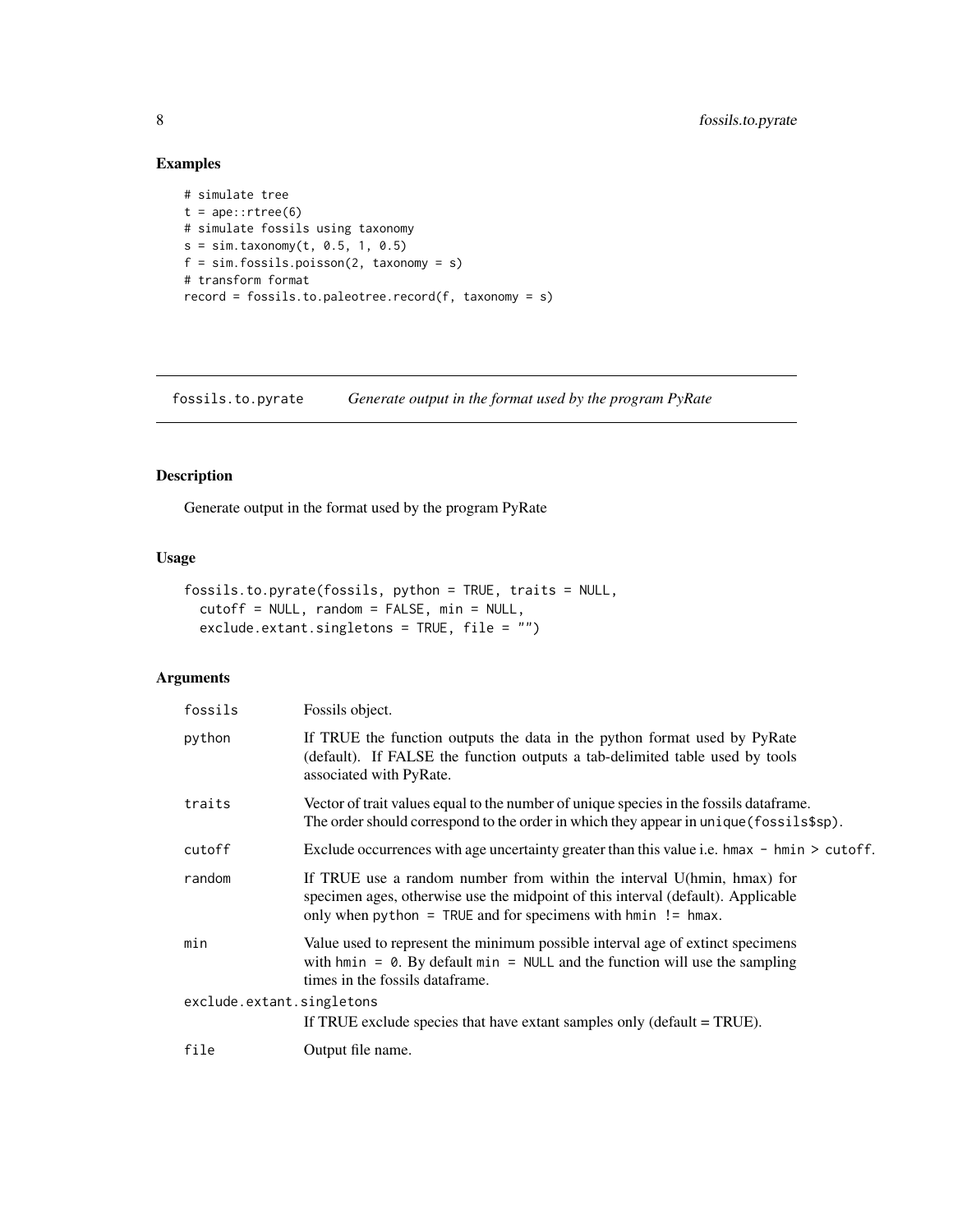#### <span id="page-8-0"></span>FossilSim 9

#### Examples

```
set.seed(123)
# simulate tree
t = ape::rtree(6)# assign a max age based on tree height
max.age = tree.max(t)# define a set of non-uniform length intervals
times = c(0, sort(runif(3, min = 0, max = max.age)), max.age)rates = c(1, 2, 3, 4)# simulate fossils reflect age uncertainty
f = \sin f \cdot \cos i \cdot \sin t intervals (tree = t, interval.ages = times, rates = rates,
    use.exact.times = FALSE)
# simulate extant samples
rho = 1f = sim.extant.samples(f, t, rho = 1)
plot(f, t)
# generate input files for pyrate
fossils.to.pyrate(f)
fossils.to.pyrate(f, python = FALSE)
# add trait values
traits = runif(length(unique(f$sp)))
fossils.to.pyrate(f, traits = traits)
```
FossilSim *FossilSim: A package for simulating and plotting fossil and taxonomy data*

# Description

This package provides functions for simulating both taxonomy and fossil data from an existing phylogeny.

#### Simulating taxonomy

Taxonomy can be simulated in FossilSim under a mixed model of speciation that can incorporate three modes of speciation – budding (or asymmetric), bifurcating (or symmetric) and anagenetic – in addition to cryptic speciation. A description of the resulting taxonomy objects and simulation functions can be found in the "Simulating taxonomy" vignette.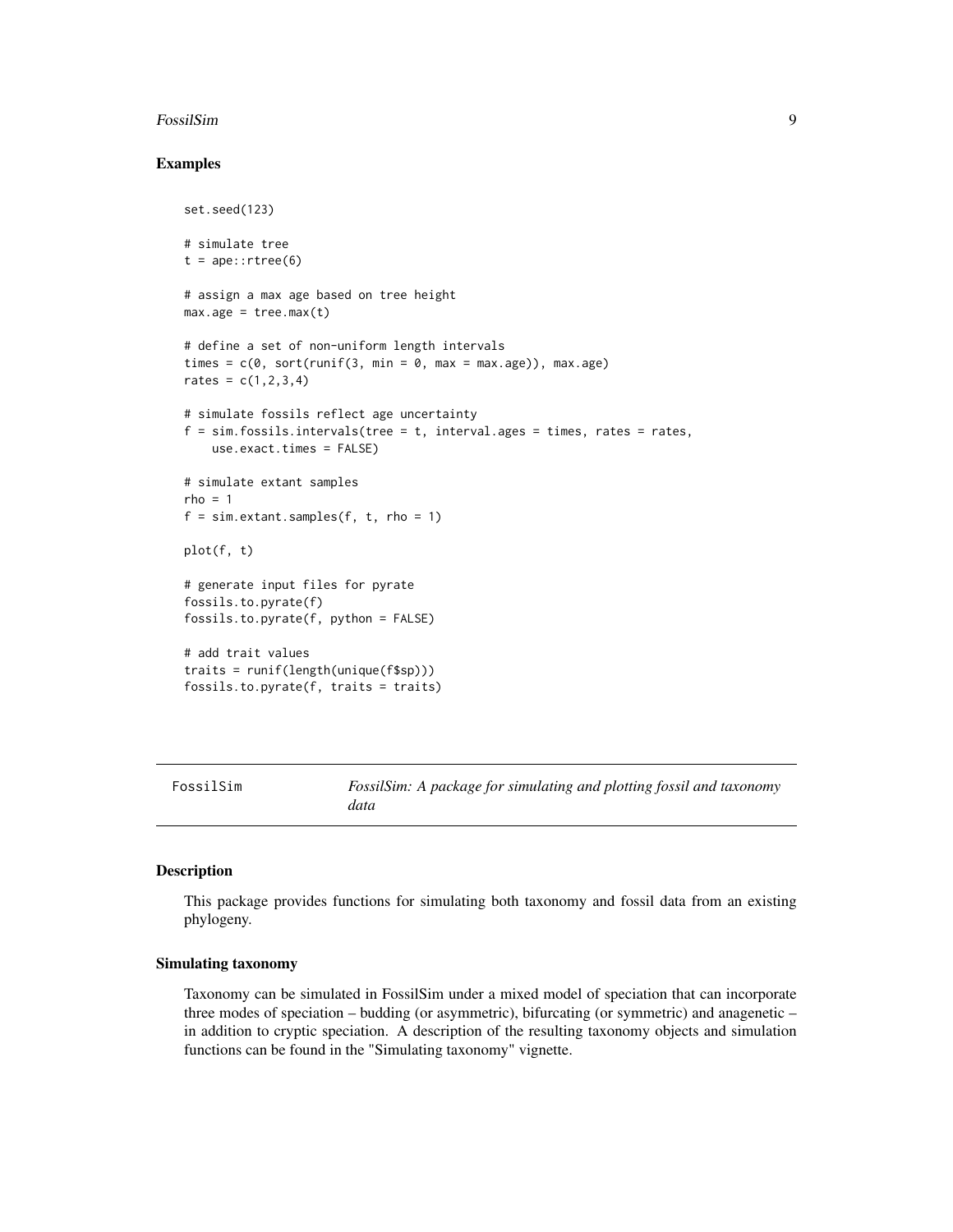#### Simulating fossil data

Fossils can be simulated from a phylogeny or a taxonomy under a model of constant fossil recovery or time-dependent, environment-dependent or species-dependent fossil recovery. A description of the resulting fossil objects and simulation functions can be found in the "Simulating fossils" vignette.

#### Plotting functions

Both taxonomy and fossil objects are provided with custom plotting functions that highlight important features of the simulated objects along the original phylogeny. More details about these functions can be found in the vignettes or by calling ?plot.taxonomy and ?plot.fossils.

#### Compatibility with other packages

FossilSim is designed to use phylogenies in the ape format. It provides functions to convert to and from the fossilRecordSimulation format used by the package paleotree (see the vignette "Converting from and to paleotree format"), as well as functions to convert to the zero-edge format used by BEAST2 and RevBayes (see the vignette "Exporting sampled ancestor trees").

#### Examples

```
# simulate a tree using TreeSim conditioned on tip number
t = TreeSim::sim.bd.taxa(n = 10, numbsim = 1, lambda = 1, mu = 0.2)[[1]]# simulate taxonomy under mixed speciation
s = sim.taxonomy(tree = t, beta = 0.5, lambda.a = 1, kappa = 0.1)# plot the result
plot(s, tree = t, legend.position = "topleft")
# simulate fossils using the phylogeny and a constant fossil recovery rate
f = sim.fossils.poisson(rate = 3, tree = t)# plot the result
plot(f, tree = t)# simulate fossils using the taxonomy and a constant fossil recovery rate
f = sim.fossils.poisson(rate = 3, taxonomy = s)# plot the result
plot(f, tree = t, taxonomy = s, show.taxonomy = TRUE)# simulate fossils using time-dependent fossil recovery rates
f = \sin f fossils.intervals(tree = t, rates = c(1, 0.1, 1, 0.1), max.age = tree.max(t), strata = 4)
# plot the result, with the time intervals
plot(f, tree = t, show.strata = TRUE, max.age = tree.max(t), strata = 4)
```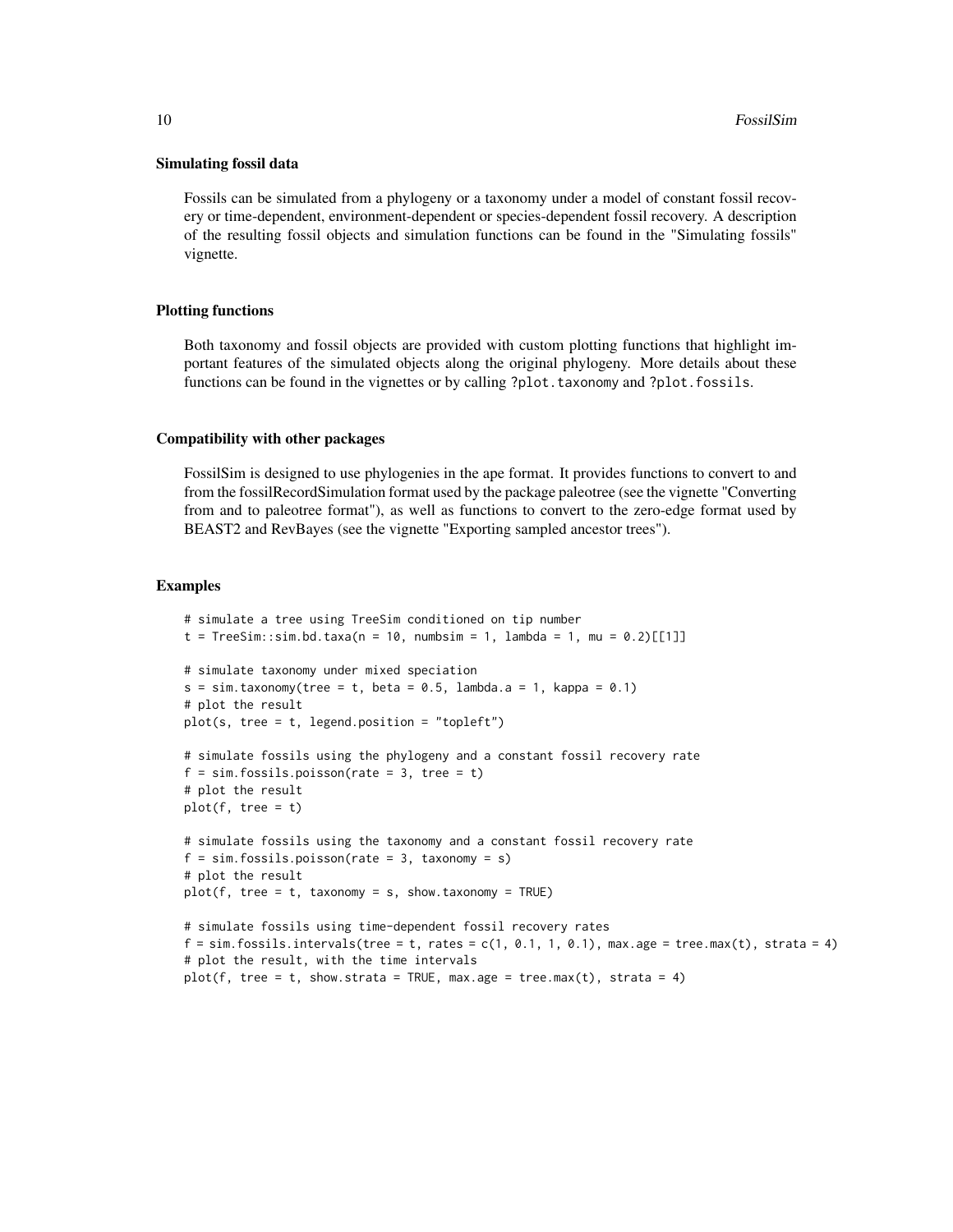<span id="page-10-0"></span>

Obtain the tips that define each node in a tree

#### Usage

```
get.tip.descs(tree)
```
# Arguments

tree an object of class "Phylo".

#### Value

A list of vectors, with one entry for each node consisting of the tip labels that define that node.

#### Examples

```
t = TreeSim::sim.bd.taxa(10, 1, 0.1, 0.05)[[1]]get.tip.descs(t)
```
<span id="page-10-1"></span>paleotree.record.to.fossils

*Transforms a fossilRecordSimulation object from package paleotree to a tree and taxonomy and fossils objects.*

#### Description

The returned tree is in paleotree format, with zero-length edges leading to tips at bifurcation and anagenetic events. Fossils and taxonomy are only specified on non-zero-length edges. The label assigned to the parent of the origin or root will be zero.

#### Usage

```
paleotree.record.to.fossils(record, alphanumeric = TRUE)
```

| alphanumeric if TRUE function will return alphanumeric species labels (i.e. species labels | record | fossilRecordSimulation object.                                                                   |
|--------------------------------------------------------------------------------------------|--------|--------------------------------------------------------------------------------------------------|
|                                                                                            |        | contain the "t" prefix) (default). If FALSE function will return numeric only<br>species labels. |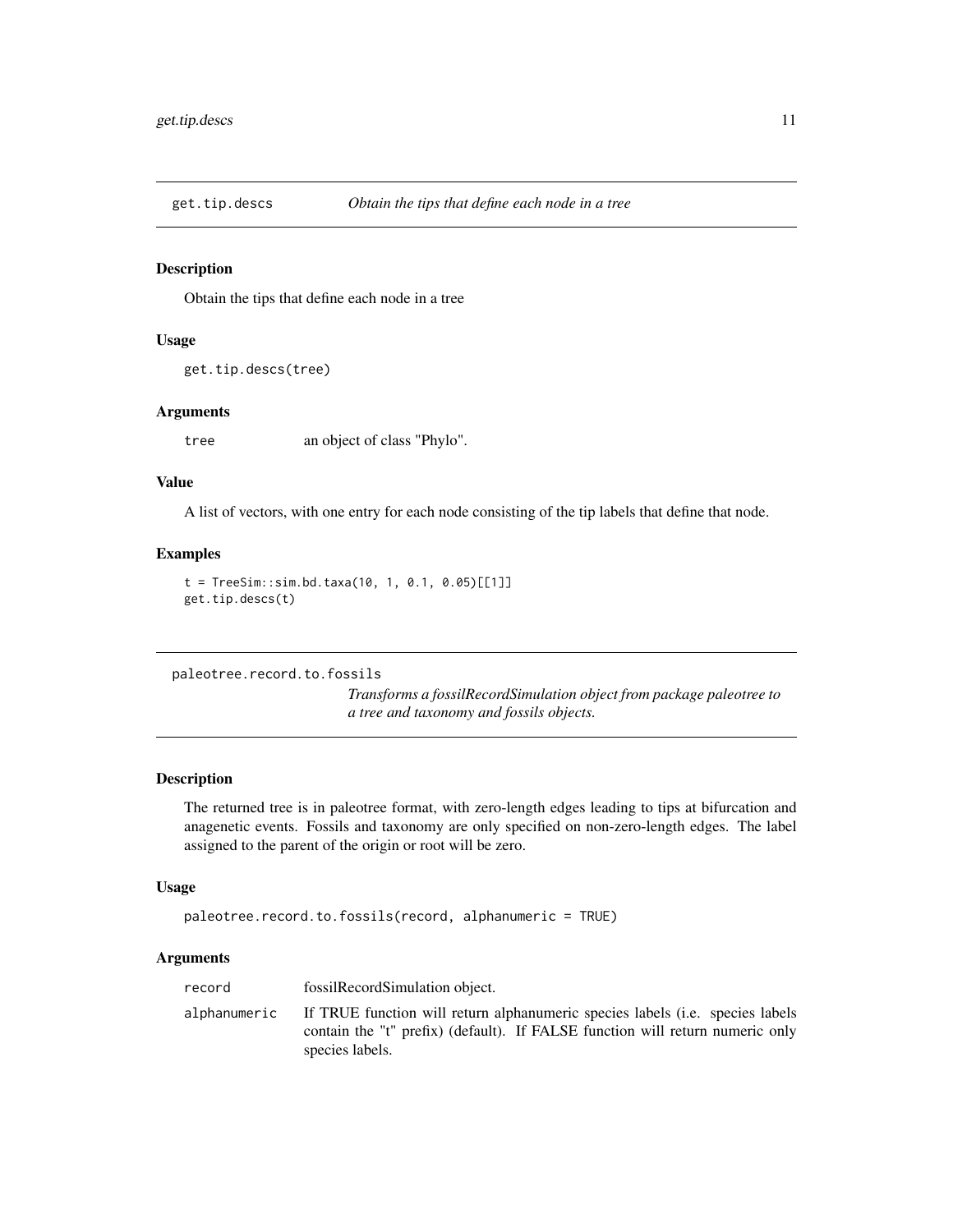# <span id="page-11-0"></span>Value

A list containing the converted tree, taxonomy and fossils

# See Also

[taxonomy](#page-42-1), [fossils](#page-4-1), [fossils.to.paleotree.record](#page-6-1)

# Examples

```
if (requireNamespace("paleotree", quietly = TRUE)) {
# simulate record
record = paleotree::simFossilRecord(p=0.1, q=0.1,r=0.1, nruns=1, nTotalTaxa=c(30,40),
    nExtant=0, nSamp = c(5,25)# transform format
l_tf = paleotree.record.to.fossils(record)
l_tf$tree
l_tf$taxonomy
l_tf$fossils
}
```
place.fossils *Place fossil samples from one tree in another tree, or find the ancestral node for each fossil sample in one tree.*

#### Description

If "ext.tree" is not supplied, this function will find the direct ancestral node for each of the supplied fossil samples. If "ext.tree" is supplied, this function will find the direct ancestral node for each fossil in "ext.tree". This second behaviour is used for placing fossils simulated on a complete Birth-Death tree in the extant-only counterpart tree. This results in fossil samples being placed in the crown clades of the tree upon which they were simulated. When "ext.tree" is supplied, any fossil samples appearing before the MRCA of the crown group are discarded.

#### Usage

```
place.fossils(tree, fossils, ext.tree)
```

| tree     | an object of class "Phylo".                                                                                                      |
|----------|----------------------------------------------------------------------------------------------------------------------------------|
| fossils  | an object of class "fossils" that corresponds to fossil occurrences for the "tree"<br>argument.                                  |
| ext.tree | an object of class "Phylo" representing the extant counterpart to "tree", this can<br>be obtained with prune fossilitips (tree). |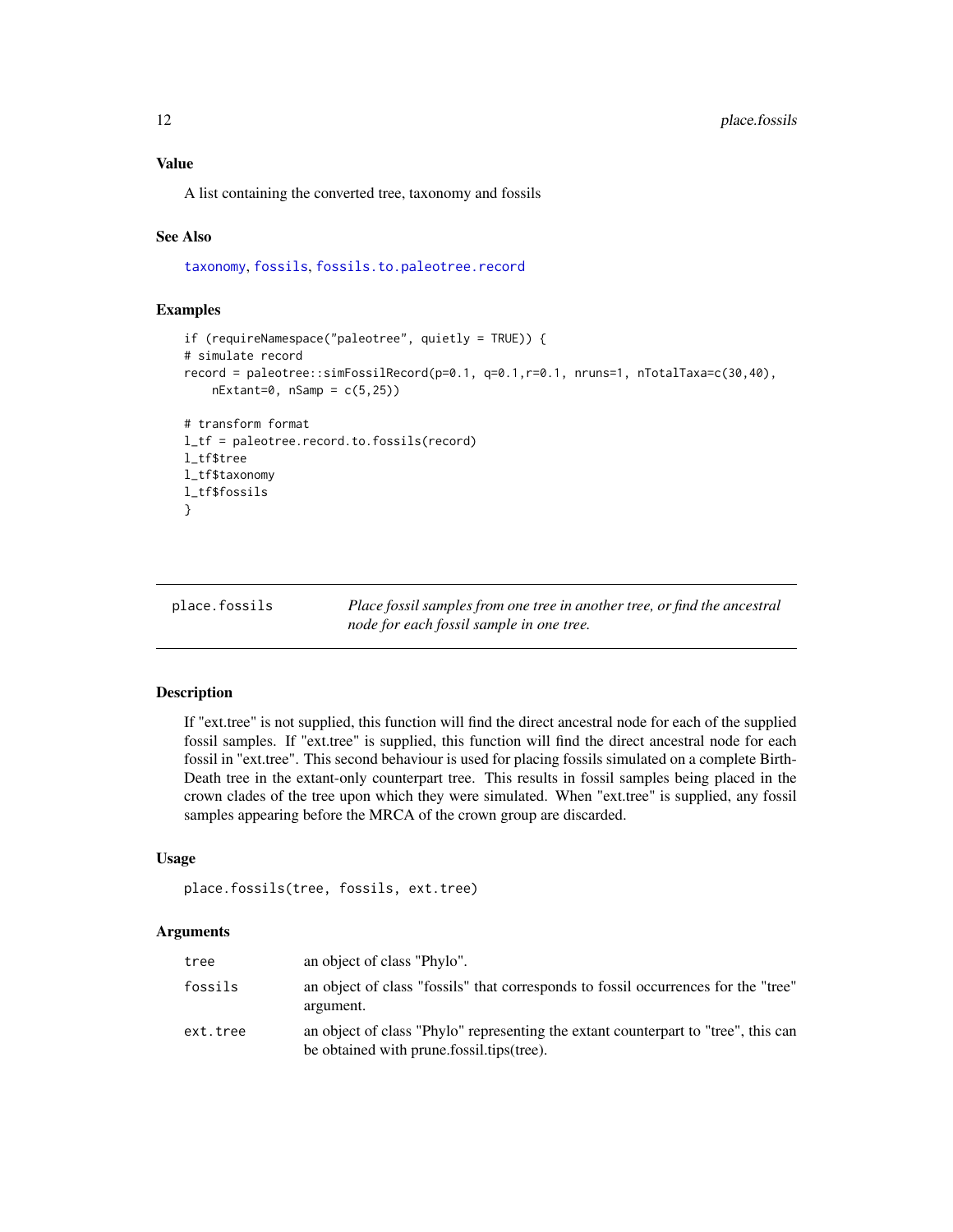#### <span id="page-12-0"></span>plot.fossils **13**

#### Value

a vector of node numbers corresponding to the direct ancestor of each fossil sample in "fossils".

#### Examples

```
t = TreeSim::sim.bd.taxa(10, 1, 0.1, 0.05)[[1]]f = sim.fossils.poisson(0.1, t, root. edge = FALSE)place.fossils(t,f)
```
plot.fossils *Plot simulated fossils*

#### **Description**

This function is adapted from the *ape* function plot.phylo used to plot phylogenetic trees. The function can be used to plot simulated fossils (show.fossils = TRUE), with or without the corresponding tree (show.tree = TRUE), stratigraphic intervals (show.strata = TRUE), stratigraphic ranges (show.ranges = TRUE) and sampling proxy data (show.proxy = TRUE). Interval ages can be specified as a vector (interval.ages) or a uniform set of interval ages can be specified using the number of intervals (strata) and maximum interval age (max), where interval length  $= max. age/strata$ . If no maximum age is specified, the function calculates a maximum interval age slightly older than the root edge (or root age if root.edge = FALSE), using the function tree.max().

# Usage

```
## S3 method for class 'fossils'
plot(x, tree, show.fossils = TRUE, show.tree = TRUE,show.ranges = FALSE, show.strata = FALSE, strata = 1,max.age = NULL, interval.ages = NULL, binned = FALSE,
  show.axis = TRUE, show.proxy = FALSE, proxy.data = NULL,
  show.preferred.environ = FALSE, preferred.environ = NULL,
  show.taxonomy = FALSE, taxonomy = NULL, root.edge = TRUE,
  hide.edge = FALSE, edge.width = 1, show.tip.label = FALSE,
  align.tip.label = FALSE, fossil.col = 1, range.col = rgb(0, 0, 1),
  extant.col = NULL, cex = 1.2, pch = 18, ...
```

| x            | Fossils object.                                                                                                                                                                                   |
|--------------|---------------------------------------------------------------------------------------------------------------------------------------------------------------------------------------------------|
| tree         | Phylo object.                                                                                                                                                                                     |
| show.fossils | If TRUE plot fossils (default $=$ TRUE).                                                                                                                                                          |
| show.tree    | If TRUE plot the tree (default $=$ TRUE).                                                                                                                                                         |
| show.ranges  | If TRUE plot stratigraphic ranges (default = FALSE). If show taxonomy = FALSE<br>all occurrences along a single edge are grouped together (i.e. function assumes<br>all speciation is symmetric). |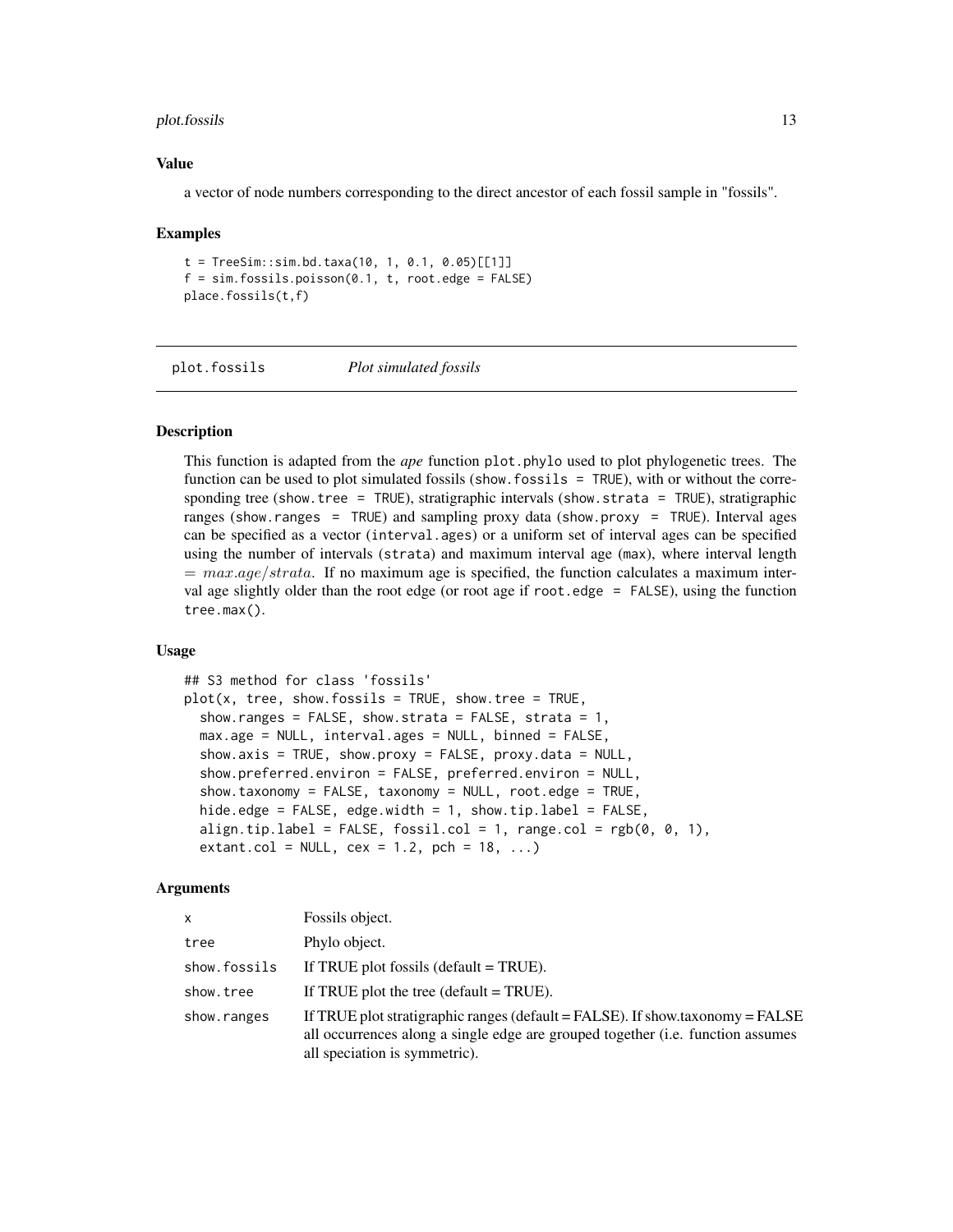| show.strata            | If TRUE plot strata (default = FALSE).                                                                                                                                                                                                     |  |
|------------------------|--------------------------------------------------------------------------------------------------------------------------------------------------------------------------------------------------------------------------------------------|--|
| strata                 | Number of stratigraphic intervals (default = $1$ ).                                                                                                                                                                                        |  |
| max.age                | Maximum age of a set of equal length intervals. If no value is specified ( $max =$<br>NULL), the function uses a maximum age based on tree height.                                                                                         |  |
| interval.ages          | Vector of stratigraphic interval ages, starting with the minimum age of the youngest<br>interval and ending with the maximum age of the oldest interval.                                                                                   |  |
| binned                 | If TRUE fossils are plotted at the mid point of each interval.                                                                                                                                                                             |  |
| show.axis              | If TRUE plot $x$ -axis (default = TRUE).                                                                                                                                                                                                   |  |
| show.proxy             | If TRUE add profile of sampling data to plot (e.g rates in time-dependent rates<br>$model)$ (default = FALSE).                                                                                                                             |  |
| proxy.data             | Vector of sampling proxy data (default = NULL). Should be as long as the num-<br>ber of stratigraphic intervals.                                                                                                                           |  |
| show.preferred.environ | If TRUE add species preferred environmental value (e.g. water depth) (default<br>$=$ FALSE). Only works if combined with show proxy = TRUE.                                                                                                |  |
| preferred.environ      | Preferred environmental value (e.g. water depth). Currently only one value can<br>be shown.                                                                                                                                                |  |
| show.taxonomy          | If TRUE highlight species taxonomy.                                                                                                                                                                                                        |  |
| taxonomy               | Taxonomy object.                                                                                                                                                                                                                           |  |
| root.edge              | If TRUE include the root edge (default $=$ TRUE).                                                                                                                                                                                          |  |
| hide.edge              | If TRUE hide the root edge but still incorporate it into the automatic timescale<br>$(default = FALSE).$                                                                                                                                   |  |
| edge.width             | A numeric vector giving the width of the branches of the plotted phylogeny.<br>These are taken to be in the same order as the component edge of tree. If fewer<br>widths are given than the number of edges, then the values are recycled. |  |
|                        | show.tip.label Whether to show the tip labels on the phylogeny (defaults to FALSE).                                                                                                                                                        |  |
| align.tip.label        |                                                                                                                                                                                                                                            |  |
|                        | A logical value or an integer. If TRUE, the tips are aligned and dotted lines<br>are drawn between the tips of the tree and the labels. If an integer, the tips are<br>aligned and this gives the type of the lines (following 1ty).       |  |
| fossil.col             | Colour of fossil occurrences.                                                                                                                                                                                                              |  |
| range.col              | Colour of stratigraphic ranges.                                                                                                                                                                                                            |  |
| extant.col             | Colour of extant samples. If show taxonomy = TRUE extant col will be ignored.                                                                                                                                                              |  |
| cex                    | Numeric value giving the factor used to scale the points representing the fossils<br>when show. $fossils = TRUE$ .                                                                                                                         |  |
| pch                    | Numeric value giving the symbol used for the points representing the fossils<br>when show. $f$ ossils = TRUE.                                                                                                                              |  |
| $\cdots$               | Additional parameters to be passed to plot.default.                                                                                                                                                                                        |  |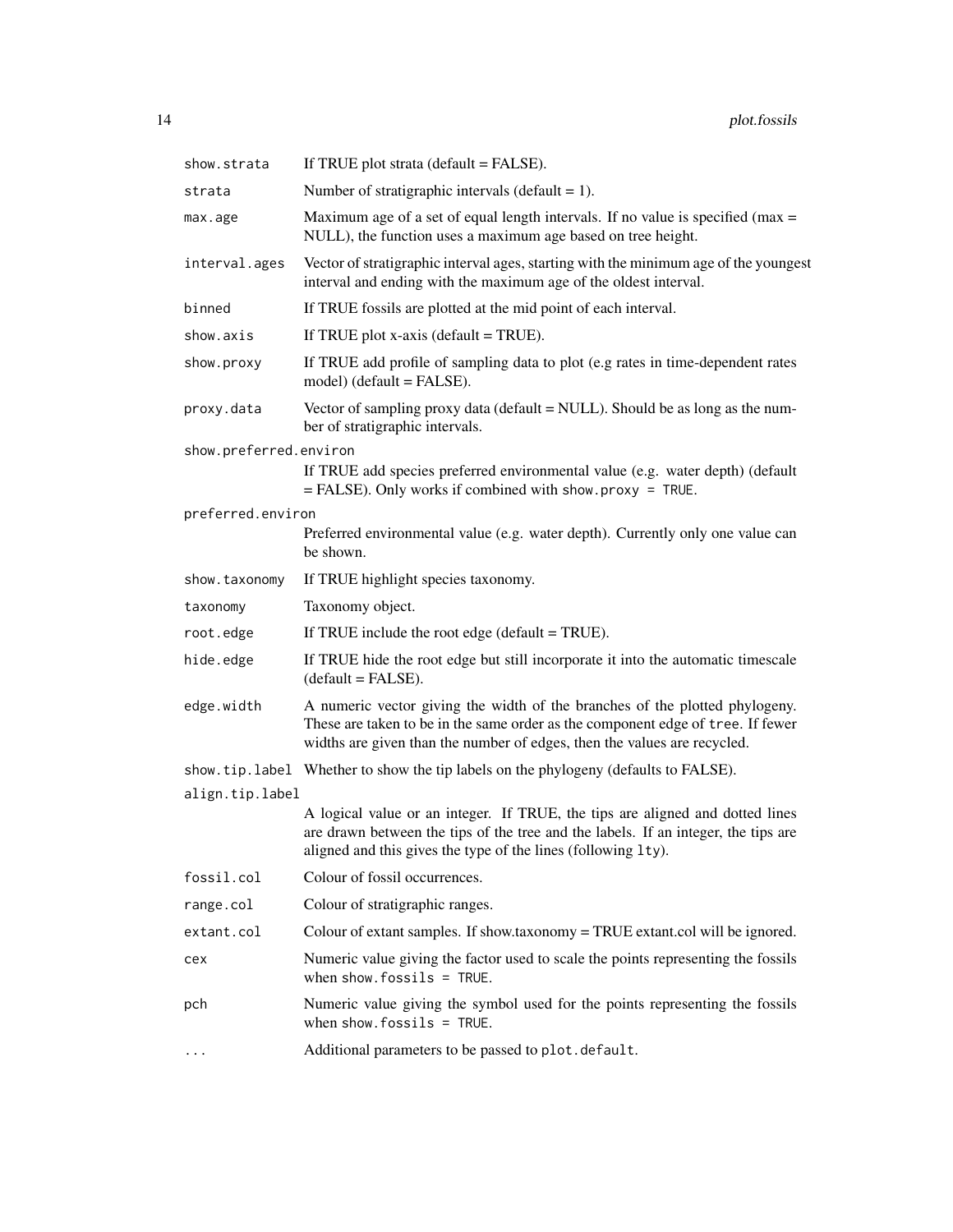#### <span id="page-14-0"></span>plot.taxonomy 15

#### Examples

```
set.seed(123)
## simulate tree
t = TreeSim::sim.bd.taxa(8, 1, 1, 0.3)[[1]]## simulate fossils under a Poisson sampling process
f = sim.fossils.poisson(rate = 3, tree = t)plot(f, t)
# add a set of equal length strata
plot(f, t, show. strata = TRUE, strata = 4)# show stratigraphic ranges
plot(f, t, show. strata = TRUE, strata = 4, show. ranges = TRUE)## simulate fossils and highlight taxonomy
s = sim.taxonomy(t, 0.5, 1)f = sim.fossils.poisson(rate = 3, taxonomy = s)plot(f, t, taxonomy = s, show.taxonomy = TRUE, show.ranges = TRUE)
## simulate fossils under a non-uniform model of preservation
# assign a max interval based on tree height
max.age = tree.max(t)times = c(0, 0.3, 1, max.age)rates = c(4, 1, 0.1)f = \sin f \cdot \cos i \cdot l \cdot \sin \cos \left( t \right), interval.ages = times, rates = rates)
plot(f, t, show. strata = TRUE, interval. ages = times)# add proxy data
plot(f, t, show.strata = TRUE, interval.ages = times, show.proxy = TRUE, proxy.data = rates)
```
plot.taxonomy *Plot simulated taxonomy*

#### Description

This function is adapted from the *ape* function plot.phylo used to plot phylogenetic trees. The function can be used to plot simulated taxonomy along with the corresponding tree.

#### Usage

```
## S3 method for class 'taxonomy'
plot(x, tree, show mode = TRUE, show.length = TRUE,legend. position = "bottomleft", root. edge = TRUE,hide.edge = FALSE, edge.width = 1, show.tip.label = FALSE,
  align.tip.label = FALSE, cex = 1.2, ...
```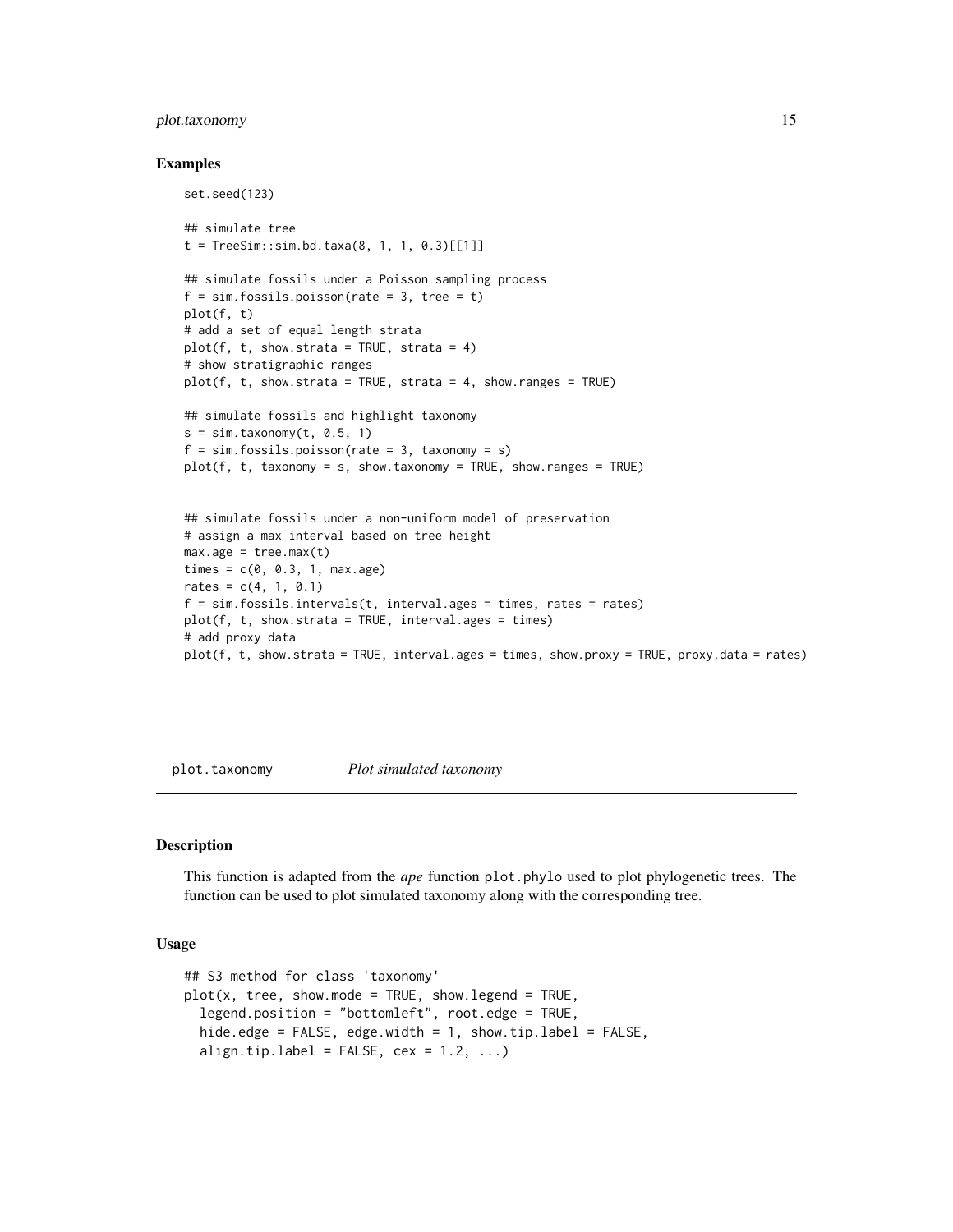# <span id="page-15-0"></span>Arguments

| Phylo object.<br>tree<br>show.mode<br>Indicate speciation mode.<br>Add a legend for the symbols indicating different speciation modes.<br>show.legend<br>legend.position<br>Position of the legend. Options include "bottomleft" (default), "topleft",<br>"bottomright", "topright" or a vector of length 2 with x, y coordinates.<br>root.edge<br>If TRUE include the root edge (default $=$ TRUE).<br>If TRUE hide the root edge but still incorporate it into the automatic timescale<br>hide.edge<br>$(detault = FALSE).$<br>edge.width<br>A numeric vector giving the width of the branches of the plotted phylogeny.<br>These are taken to be in the same order as the component edge of tree. If fewer<br>widths are given than the number of edges, then the values are recycled.<br>show.tip.label Whether to show the tip labels on the phylogeny (defaults to FALSE).<br>align.tip.label<br>A logical value or an integer. If TRUE, the tips are aligned and dotted lines<br>are drawn between the tips of the tree and the labels. If an integer, the tips are<br>aligned and this gives the type of the lines (lty).<br>cex<br>when show. $f$ ossils = TRUE.<br>Additional parameters to be passed to plot. default.<br>$\cdots$ | x | Taxonomy object.                                                                  |
|-----------------------------------------------------------------------------------------------------------------------------------------------------------------------------------------------------------------------------------------------------------------------------------------------------------------------------------------------------------------------------------------------------------------------------------------------------------------------------------------------------------------------------------------------------------------------------------------------------------------------------------------------------------------------------------------------------------------------------------------------------------------------------------------------------------------------------------------------------------------------------------------------------------------------------------------------------------------------------------------------------------------------------------------------------------------------------------------------------------------------------------------------------------------------------------------------------------------------------------------------|---|-----------------------------------------------------------------------------------|
|                                                                                                                                                                                                                                                                                                                                                                                                                                                                                                                                                                                                                                                                                                                                                                                                                                                                                                                                                                                                                                                                                                                                                                                                                                               |   |                                                                                   |
|                                                                                                                                                                                                                                                                                                                                                                                                                                                                                                                                                                                                                                                                                                                                                                                                                                                                                                                                                                                                                                                                                                                                                                                                                                               |   |                                                                                   |
|                                                                                                                                                                                                                                                                                                                                                                                                                                                                                                                                                                                                                                                                                                                                                                                                                                                                                                                                                                                                                                                                                                                                                                                                                                               |   |                                                                                   |
|                                                                                                                                                                                                                                                                                                                                                                                                                                                                                                                                                                                                                                                                                                                                                                                                                                                                                                                                                                                                                                                                                                                                                                                                                                               |   |                                                                                   |
|                                                                                                                                                                                                                                                                                                                                                                                                                                                                                                                                                                                                                                                                                                                                                                                                                                                                                                                                                                                                                                                                                                                                                                                                                                               |   |                                                                                   |
|                                                                                                                                                                                                                                                                                                                                                                                                                                                                                                                                                                                                                                                                                                                                                                                                                                                                                                                                                                                                                                                                                                                                                                                                                                               |   |                                                                                   |
|                                                                                                                                                                                                                                                                                                                                                                                                                                                                                                                                                                                                                                                                                                                                                                                                                                                                                                                                                                                                                                                                                                                                                                                                                                               |   |                                                                                   |
|                                                                                                                                                                                                                                                                                                                                                                                                                                                                                                                                                                                                                                                                                                                                                                                                                                                                                                                                                                                                                                                                                                                                                                                                                                               |   |                                                                                   |
|                                                                                                                                                                                                                                                                                                                                                                                                                                                                                                                                                                                                                                                                                                                                                                                                                                                                                                                                                                                                                                                                                                                                                                                                                                               |   |                                                                                   |
|                                                                                                                                                                                                                                                                                                                                                                                                                                                                                                                                                                                                                                                                                                                                                                                                                                                                                                                                                                                                                                                                                                                                                                                                                                               |   |                                                                                   |
|                                                                                                                                                                                                                                                                                                                                                                                                                                                                                                                                                                                                                                                                                                                                                                                                                                                                                                                                                                                                                                                                                                                                                                                                                                               |   |                                                                                   |
|                                                                                                                                                                                                                                                                                                                                                                                                                                                                                                                                                                                                                                                                                                                                                                                                                                                                                                                                                                                                                                                                                                                                                                                                                                               |   | Numeric value giving the factor used to scale the points representing the fossils |
|                                                                                                                                                                                                                                                                                                                                                                                                                                                                                                                                                                                                                                                                                                                                                                                                                                                                                                                                                                                                                                                                                                                                                                                                                                               |   |                                                                                   |

# Examples

```
set.seed(123)
## simulate tree
t = TreeSim::sim.bd.taxa(8, 1, 1, 0.3)[[1]]
## simulate taxonomy
s = sim.taxonomy(t, 0.5, 1)## plot the output
plot(s, t)
```
prune.fossil.tips *Remove fossil lineages from a tree*

# Description

Remove fossil lineages from a tree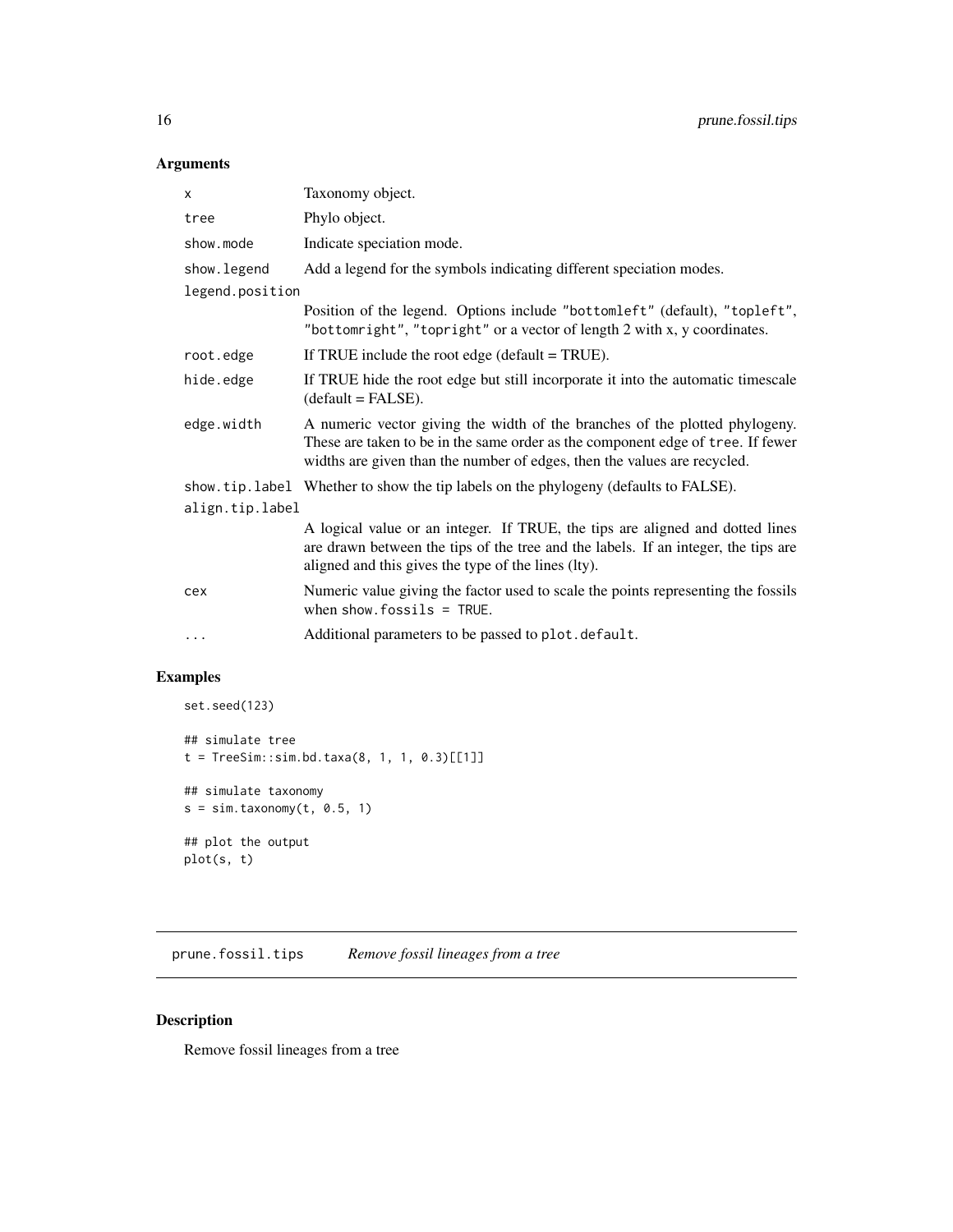# <span id="page-16-0"></span>prune.fossils 17

# Usage

prune.fossil.tips(tree)

# Arguments

tree an object of class "Phylo".

#### Value

an object of class "Phylo". If fossil lineages were found in the tree these will be pruned, if not then the original tree is returned.

# Examples

```
t = TreeSim::sim.bd.taxa(10, 1, 0.1, 0.05)[[1]]prune.fossil.tips(t)
```

| prune.fossils | Removes all intermediate fossils from a combined tree and labels the      |
|---------------|---------------------------------------------------------------------------|
|               | first and last fossils of each lineage. Can be used with sampled or       |
|               | complete trees. If only one fossil is present for a particular species it |
|               | <i>is labelled as first.</i>                                              |

# Description

Removes all intermediate fossils from a combined tree and labels the first and last fossils of each lineage. Can be used with sampled or complete trees. If only one fossil is present for a particular species it is labelled as first.

#### Usage

```
prune.fossils(tree)
```
#### Arguments

tree Combined tree with fossils.

# Value

Tree with pruned fossils.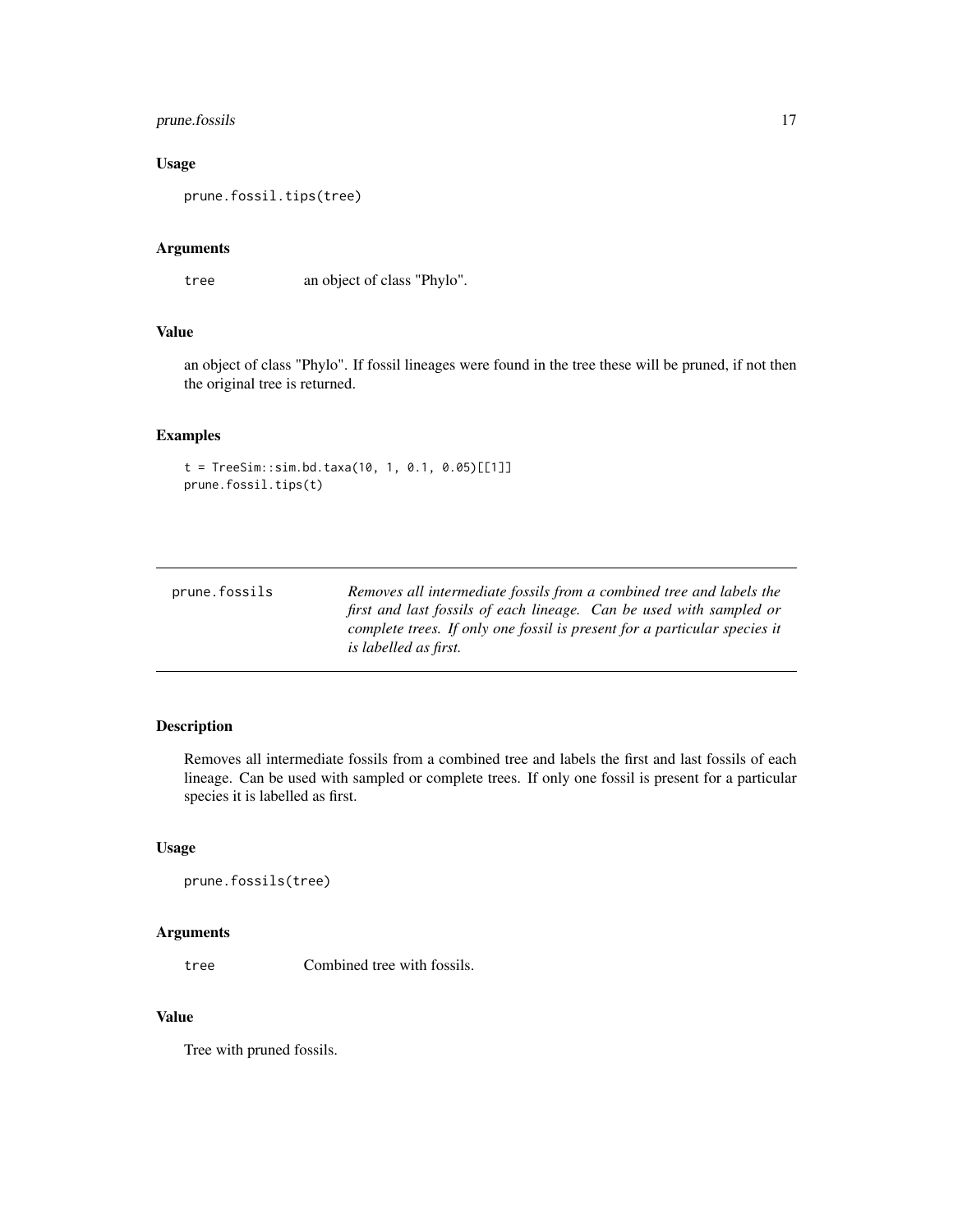# Examples

```
# simulate tree
t = ape::rtree(6)# simulate fossils
f = sim.fossils.poisson(rate = 2, tree = t)# transform format
t2 = SAtree.from.fossils(t, f)
# prune fossils
t4 = prime.fossils(t2)# or transform to sampled tree first
t3 = sampled.tree.from.combined(t2)t4 = prune.fossils(t3)plot(t4)
```
rangeplot.asymmetric *Make an asymmetric stratigraphic range plot from a tree object of class phylo*

# Description

Make an asymmetric stratigraphic range plot from a tree object of class phylo

#### Usage

```
rangeplot.asymmetric(x, complete = FALSE, ...)
```
#### Arguments

|          | phylo object to plot.                                |
|----------|------------------------------------------------------|
| complete | Plot unsampled species.                              |
| $\cdot$  | Additional parameters to be passed to plot. default. |

#### Note

This function assumes all speciation events are asymmetric.

# Examples

```
tree = sim.fbd.taxa(n = 10, numbsim = 1, lambda = 3, mu = 2, psi = 1, complete = TRUE)[[1]]
rangeplot.asymmetric(tree, complete=TRUE)
```
<span id="page-17-0"></span>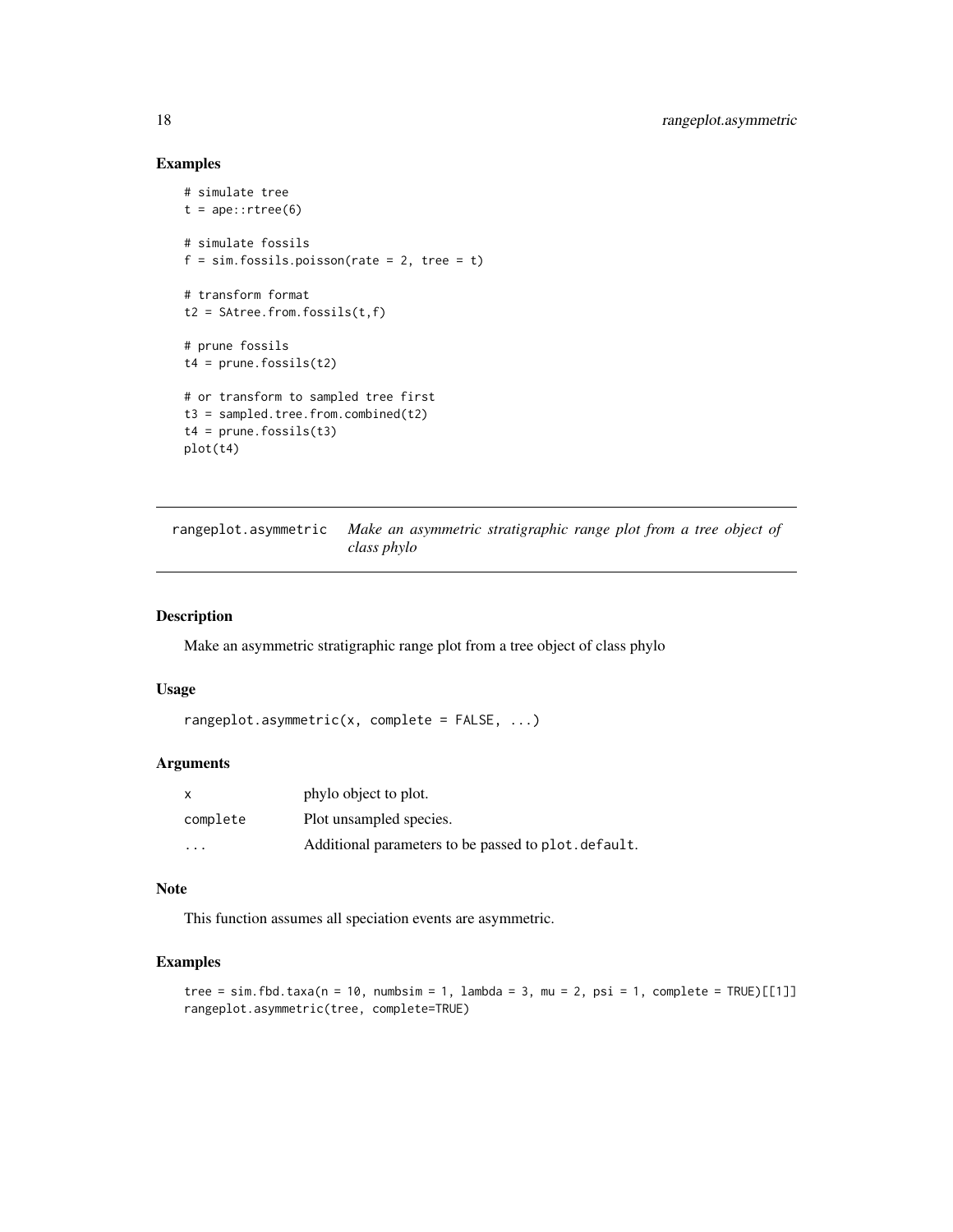<span id="page-18-0"></span>reconcile.fossils.taxonomy

*Reconcile existing fossil and taxonomy objects*

#### Description

This function uses edge identifiers (edge) and fossil sampling times (hmin) to reassign fossil species identifiers (sp, origin) using an existing taxonomy object. It can only be used if exact fossil sampling times are known (i.e. hmin = hmax), otherwise edges containing multiple species may be indistinguishable.

# Usage

```
reconcile.fossils.taxonomy(fossils, taxonomy)
```
# Arguments

| fossils  | Fossils object.  |
|----------|------------------|
| taxonomy | Taxonomy object. |

#### Value

An object of class fossils.

#### Examples

```
# simulate tree
t = ape::rtree(6)# simulate fossils using the tree
rate = 2f = sim.fossils.poisson(rate, tree = t)plot(f, t)
# simulate fossils using taxonomy
s = sim.taxonomy(t, 0.5, 1, 0.5)f = reconcile.fossils.taxonomy(f, s)
```

```
plot(f, t)
```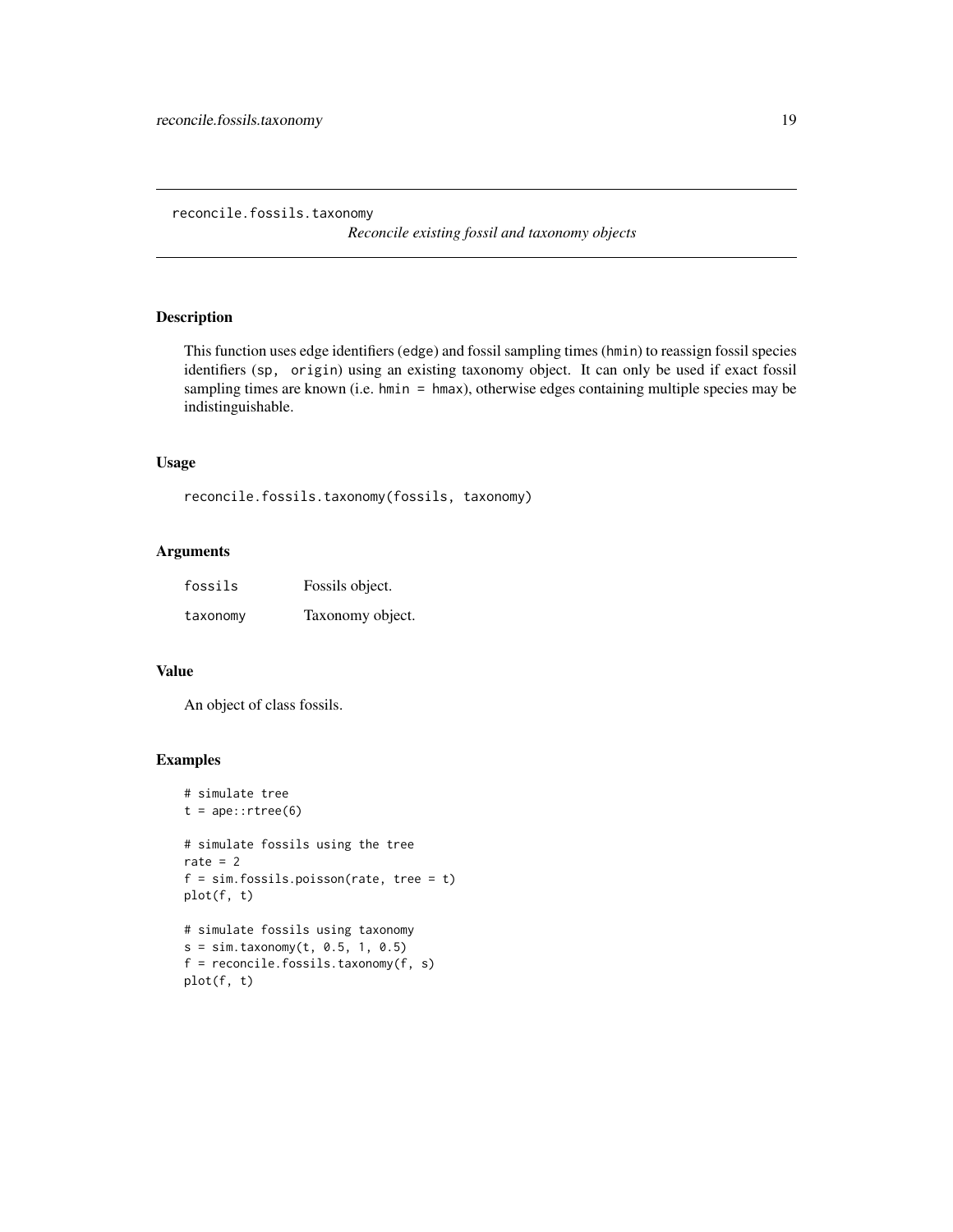<span id="page-19-0"></span>remove.stem.fossils *Remove fossil samples that occur in the stem*

#### Description

Remove fossil samples that occur in the stem

# Usage

```
remove.stem.fossils(fossils, tree)
```
# Arguments

| fossils | an object of class "fossils" that corresponds to fossil occurrences for "tree". |
|---------|---------------------------------------------------------------------------------|
| tree    | an object of class "Phylo".                                                     |

# Value

an object of class "fossils", containing only the fossil samples that occur in the crown.

#### Examples

```
t = TreeSim::sim.bd.taxa(10, 1, 0.1, 0.05)[[1]]f = sim.fossils.poisson(0.1, t, root. edge = FALSE)remove.stem.fossils(f, t)
```
remove.stem.lineages *Remove stem lineages from a tree.*

# Description

Remove stem lineages from a tree.

#### Usage

```
remove.stem.lineages(tree)
```
#### Arguments

tree an object of class "Phylo".

# Value

an object of class "Phylo", if stem lineages were found in the tree these will be pruned; if not then the original tree is returned.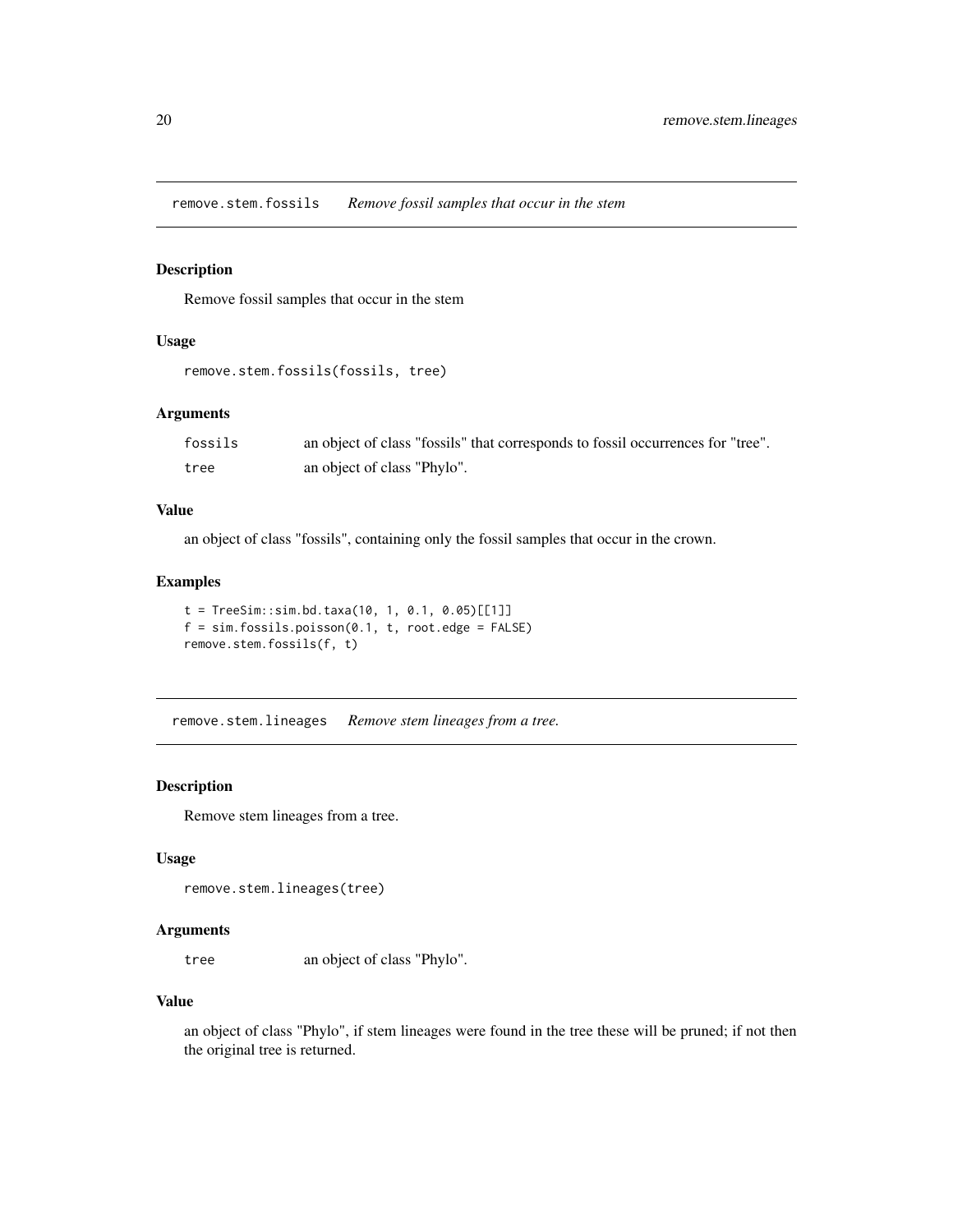# <span id="page-20-0"></span>Examples

```
t = TreeSim::sim.bd.taxa(10, 1, 0.1, 0.05)[[1]]remove.stem.lineages(t)
```
# sampled.tree.from.combined

*Removes all unsampled lineages from a combined tree. Extinct tips are only sampled if they are fossils. With default settings all extant tips are sampled.*

# Description

Removes all unsampled lineages from a combined tree. Extinct tips are only sampled if they are fossils. With default settings all extant tips are sampled.

# Usage

```
sampled.tree.from.combined(tree, rho = 1, sampled_tips = NULL)
```
#### Arguments

| tree         | Combined tree with fossils.                                                                           |
|--------------|-------------------------------------------------------------------------------------------------------|
| rho          | Sampling probability of extant tips. Default 1, will be disregarded if sam-<br>pled_tips is not null. |
| sampled_tips | List of tip labels corresponding to sampled extant tips.                                              |

#### Value

Sampled tree with fossils.

# Examples

```
# simulate tree
t = ape::rtree(6)# simulate fossils
f = sim.fossils.poisson(rate = 2, tree = t)# transform format
t2 = SAtree.from.fossils(t, f)
# transform to sampled tree
t3 = sampled.tree.from.combined(t2)
plot(t3)
```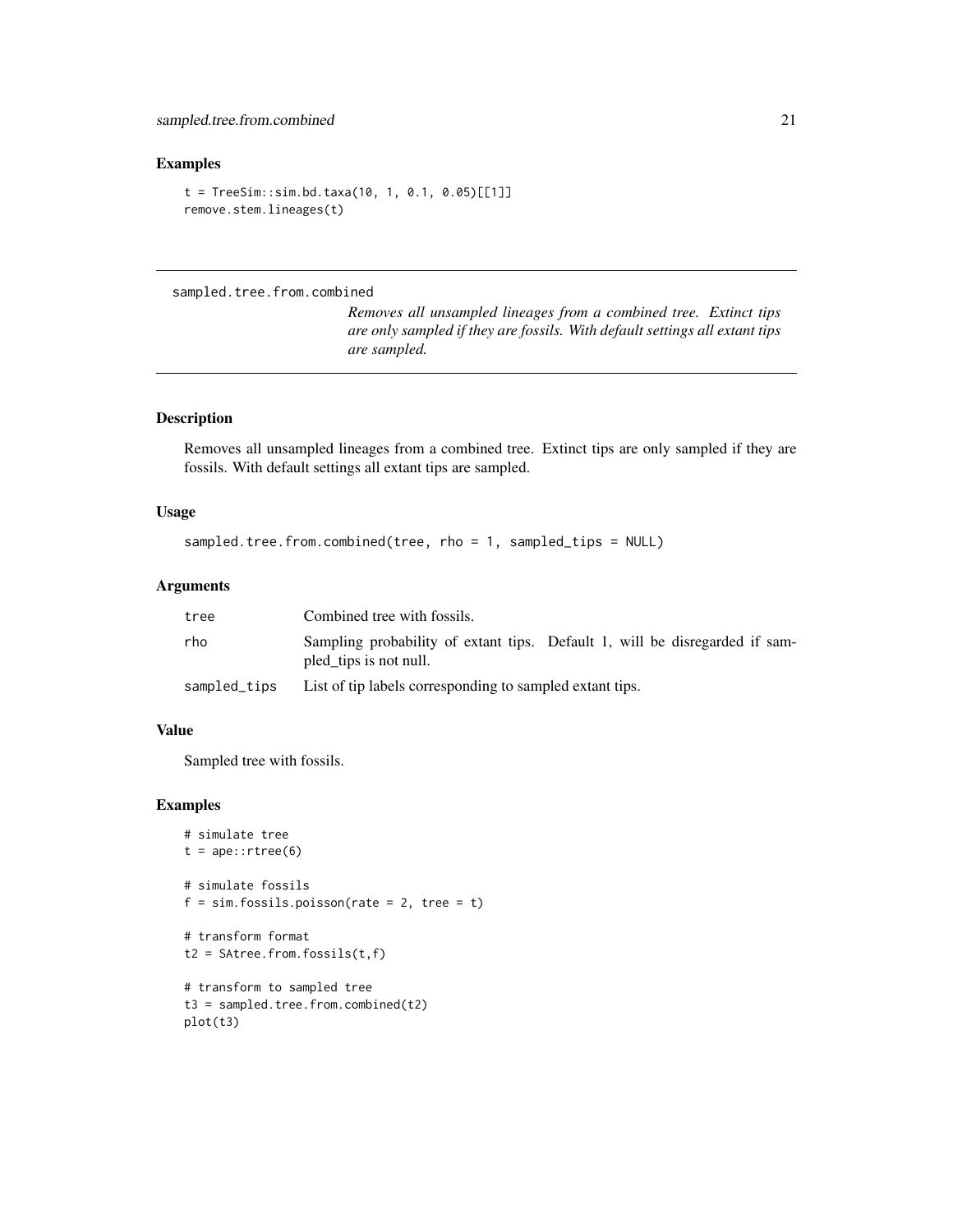<span id="page-21-0"></span>

Converts a phylo object to SAtree, without modification of tip labels.

# Usage

SAtree(tree, complete = TRUE)

#### Arguments

| tree     | Phylo object.                                                                                                                                                                              |
|----------|--------------------------------------------------------------------------------------------------------------------------------------------------------------------------------------------|
| complete | Whether the tree is complete. Default TRUE. If the tree is not complete, then all<br>fossil tips correspond to fossil samples, otherwise only sampled ancestors are<br>considered samples. |

| SAtree.from.fossils | Transforms a tree and fossils dataframe to a combined SA tree. Sam-      |
|---------------------|--------------------------------------------------------------------------|
|                     | pled ancestors are represented as tips on zero-length edges to main-     |
|                     | tain compatibility with the ape format. Tip labels are set to "species"  |
|                     | id"_"index", where the most recent tip of a given species receives index |
|                     | 1 and indices increase towards the past.                                 |

# Description

Transforms a tree and fossils dataframe to a combined SA tree. Sampled ancestors are represented as tips on zero-length edges to maintain compatibility with the ape format. Tip labels are set to "species id"\_"index", where the most recent tip of a given species receives index 1 and indices increase towards the past.

# Usage

```
SAtree.from.fossils(tree, fossils)
```
# Arguments

| tree    | Phylo object.   |
|---------|-----------------|
| fossils | Fossils object. |

# Value

A tree integrating the fossils.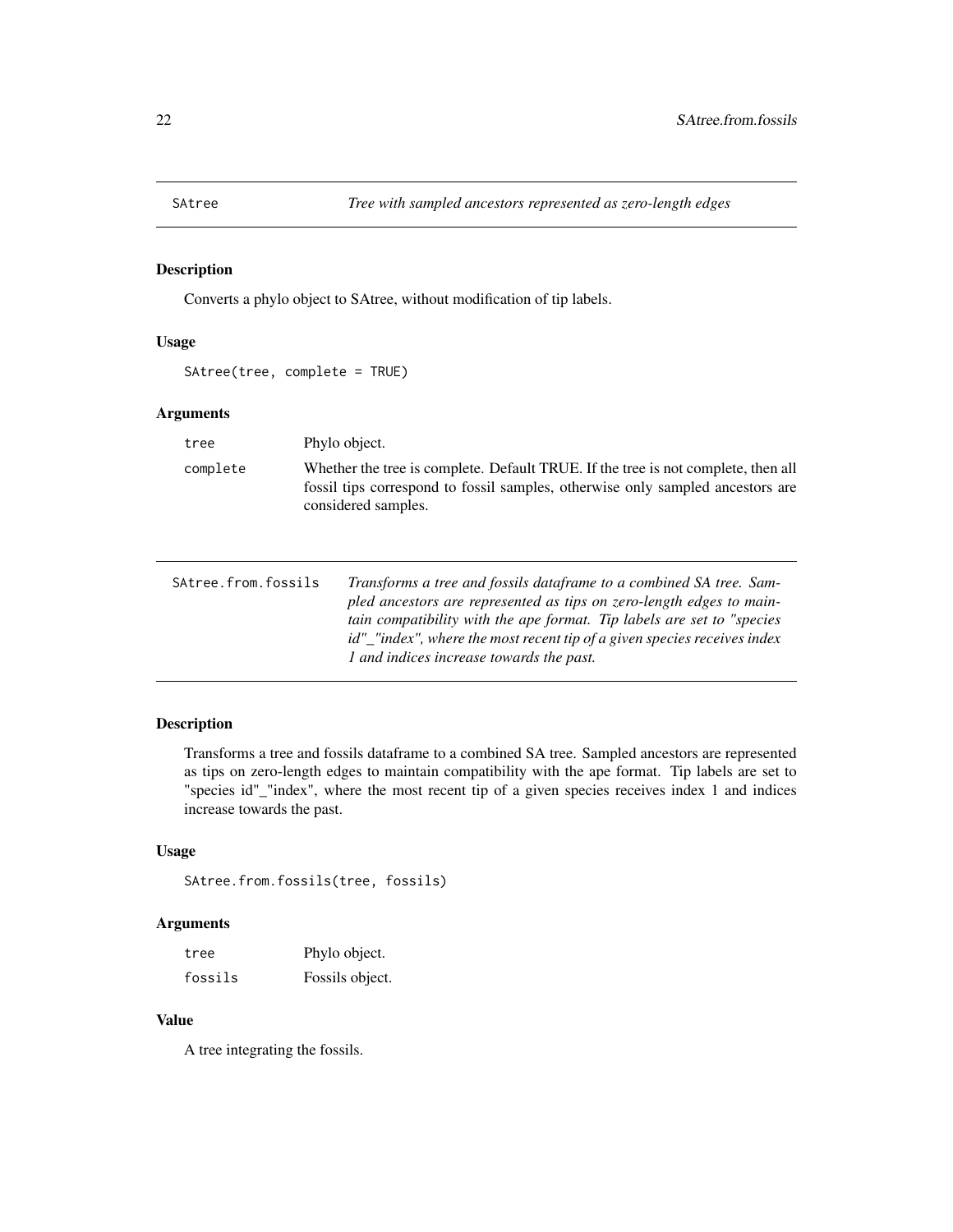# <span id="page-22-0"></span>sim.anagenetic.species 23

# Examples

```
# simulate tree
t = ape::rtree(6)# simulate fossils
f = sim.fossils.poisson(rate = 2, tree = t)# transform format
t2 = SAtree.from.fossils(t,f)
plot(t2)
```

```
sim.anagenetic.species
```
*Simulate anagenetic species on a taxonomy object*

# Description

Simulate anagenetic species on a taxonomy object

# Usage

sim.anagenetic.species(tree, species, lambda.a)

# Arguments

| tree     | Phylo object.                                  |
|----------|------------------------------------------------|
| species  | Taxonomy object.                               |
| lambda.a | Rate of anagemetic speciation. Default = $0$ . |

# Value

Object of class taxonomy.

# See Also

#### [taxonomy](#page-42-1)

# Examples

```
t = ape::rtree(10)sp = sim.taxonomy(t, 1)sim.anagenetic.species(t, sp, 0.1)
```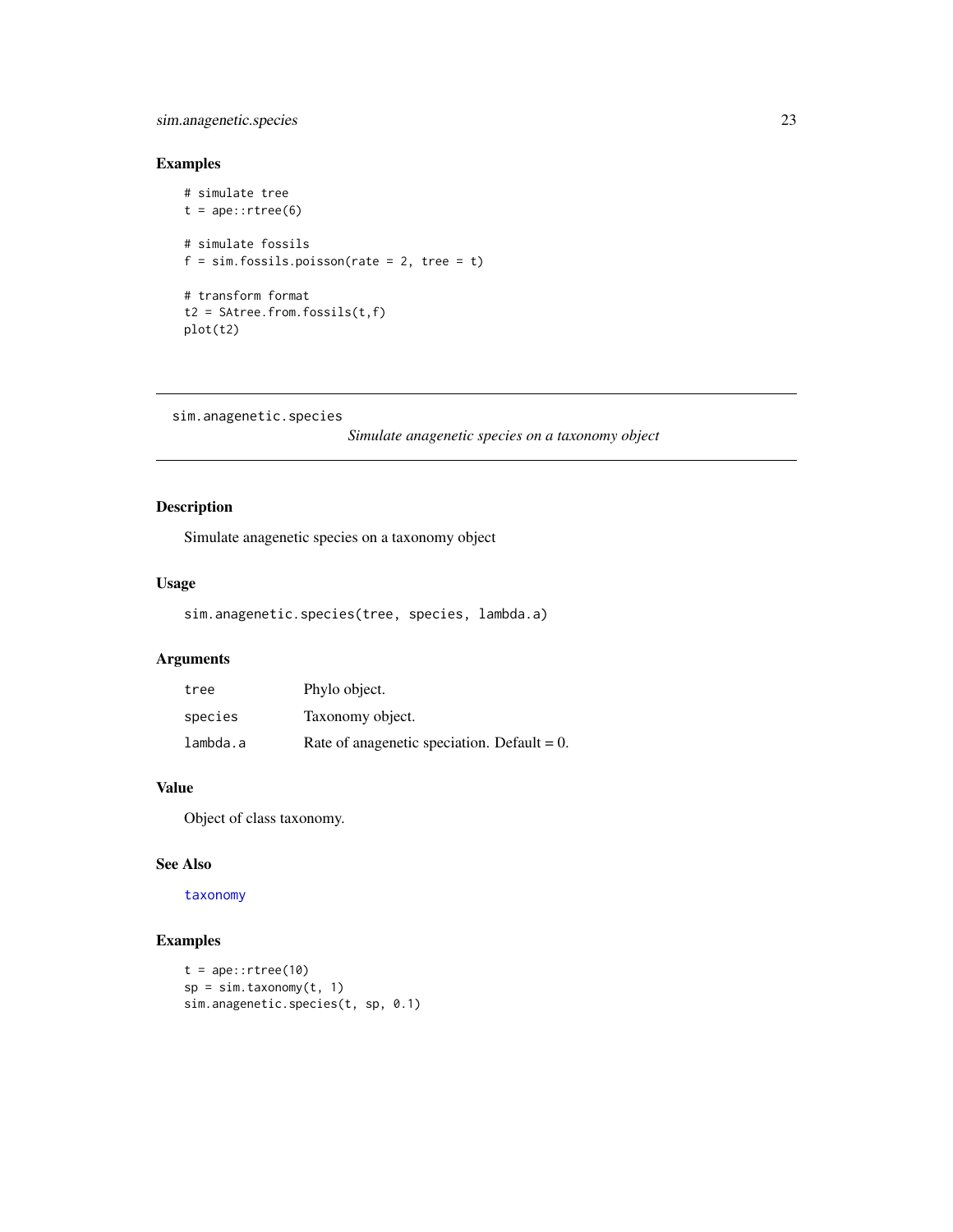<span id="page-23-0"></span>sim.cryptic.species *Simulate cryptic species on a taxonomy object*

#### Description

Simulate cryptic species on a taxonomy object

#### Usage

```
sim.cryptic.species(species, kappa)
```
# Arguments

| species | Taxonomy object.                              |
|---------|-----------------------------------------------|
| kappa   | Probability that speciation event is cryptic. |

# Value

An object of class taxonomy. Note the origin or root can not be cryptic.

#### See Also

[taxonomy](#page-42-1)

# Examples

```
t = ape::rtree(10)sp = sim.taxonomy(t, 1)sim.cryptic.species(sp, 0.5)
```
sim.extant.samples *Include extant samples in the fossil object, with optional rho sampling.*

# Description

Include extant samples in the fossil object, with optional rho sampling.

#### Usage

```
sim.extant.samples(fossils, tree = NULL, taxonomy = NULL, rho = 1,
 tol = NULL)
```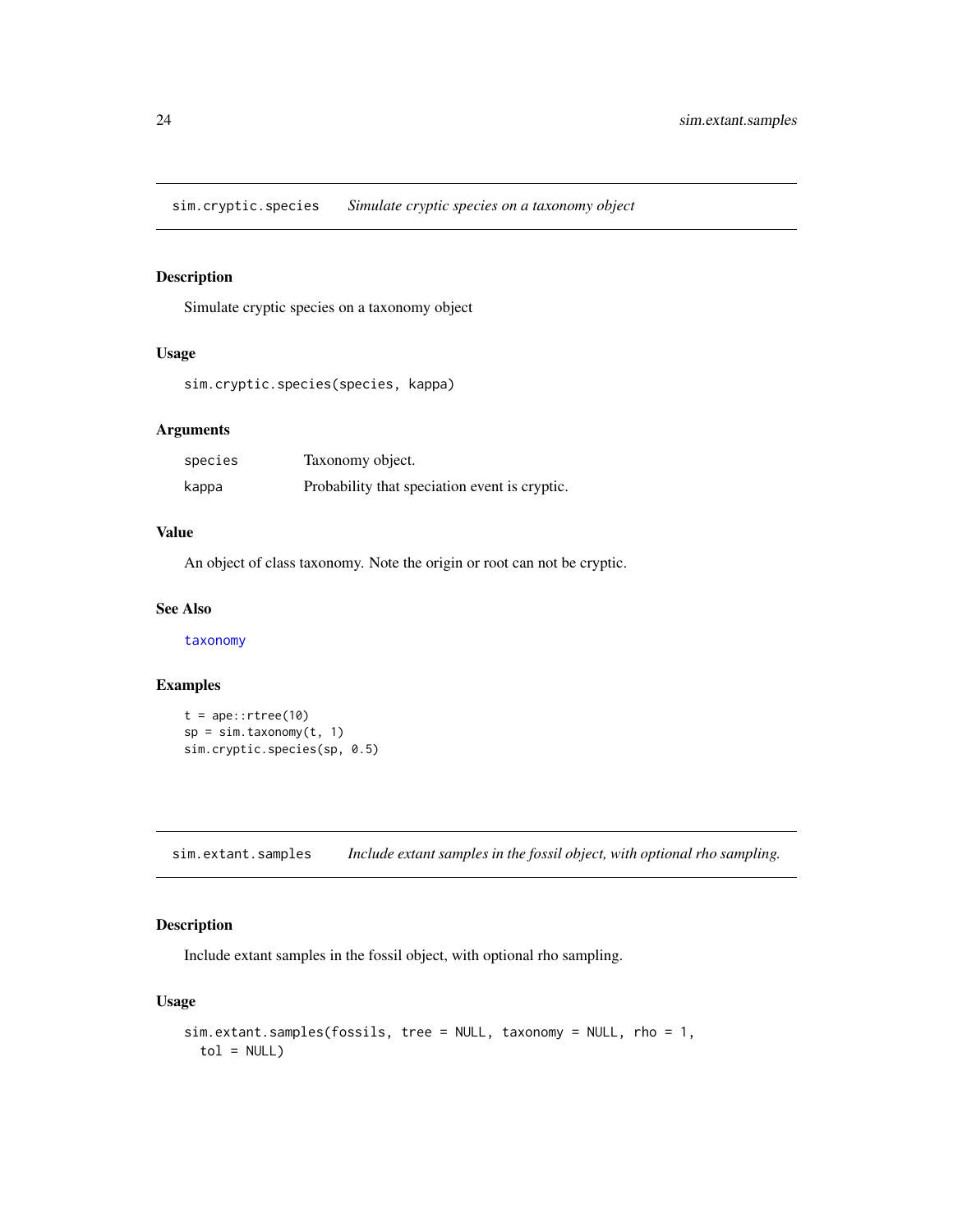# <span id="page-24-0"></span>sim.fbd.age 25

#### Arguments

| fossils  | Fossils object.                        |
|----------|----------------------------------------|
| tree     | Phylo object.                          |
| taxonomy | Taxonomy object.                       |
| rho      | Extant species sampling probability.   |
| tol      | Rounding error tolerance for tip ages. |

# Value

An object of class fossils containing extant tip samples equal to the age of the tips (i.e. 0.0).

# Examples

```
# simulate tree
lambda = 0.1mu = 0.05tips = 8t = TreeSim::sim.bd.taxa(tips, 1, lambda, mu)[[1]]
# simulate fossils
f = sim.fossils.poisson(0.5, t)# simulate extant samples
f = sim.extant.samples(f, t, rho = 0.5)
plot(f, t)
```
sim.fbd.age *sim.fbd.age: Simulating fossilized birth-death trees of a fixed age.*

# Description

sim.fbd.age: Simulating fossilized birth-death trees of a fixed age.

#### Usage

```
sim.fbd.age(age, numbsim, lambda, mu, psi, frac = 1, mrca = FALSE,
 complete = FALSE, K = 0)
```

| age     | Time since origin / most recent common ancestor. |
|---------|--------------------------------------------------|
| numbsim | Number of trees to simulate.                     |
| lambda  | Speciation rate.                                 |
| mu      | Extinction rate.                                 |
| psi     | Fossil sampling rate.                            |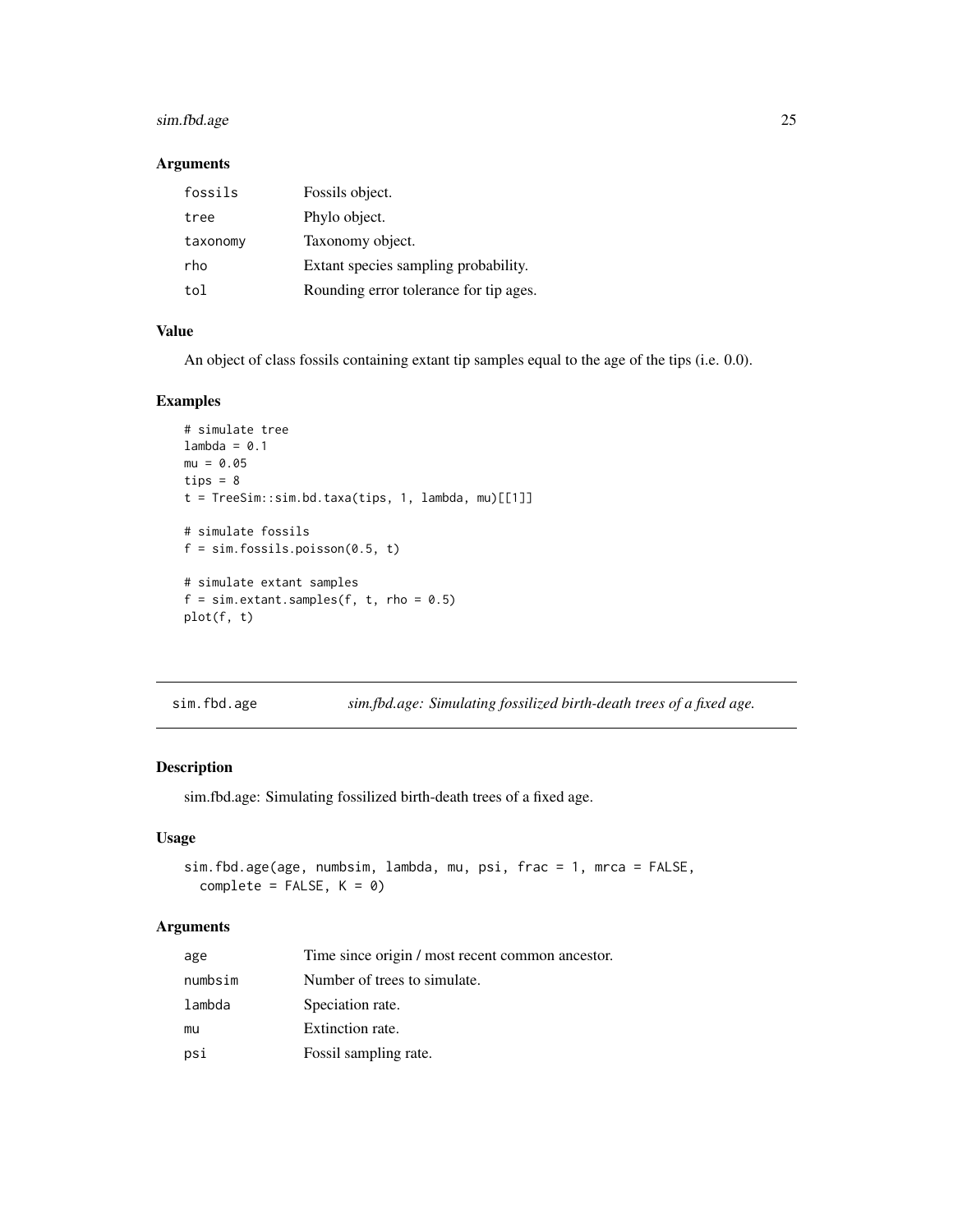<span id="page-25-0"></span>

| frac     | Sampling fraction: The actual number of tips is n/frac, but only n tips are in-<br>cluded (incomplete sampling).                                                          |
|----------|---------------------------------------------------------------------------------------------------------------------------------------------------------------------------|
| mrca     | If mrca=FALSE: age is the time since origin. If mrca=TRUE: age is the time<br>since most recent common ancestor of the extant tips.                                       |
| complete | If complete $=$ TRUE, the tree with the extinct and non-sampled lineages is re-<br>turned. If complete = FALSE, the extinct and non-sampled lineages are sup-<br>pressed. |
| К        | If K=0, then lambda is constant. If K>0, density-dependent speciation is as-<br>sumed, with speciation rate = $lambda(1-m/K)$ when there are m extant species.            |

# Value

Array of 'numbsim' SAtrees with the time since origin / most recent common ancestor being 'age'. If tree goes extinct or no tips are sampled (only possible when mrca = FALSE), return value is '0'. If only one extant and no extinct tips are sampled, return value is '1'.

# Examples

```
age = 1lambda = 2.0mu = 0.5psi = 0.6numbsim = 2
sim.fbd.age(age, numbsim, lambda, mu, psi)
```

```
sim.fbd.rateshift.taxa
```
*sim.fbd.rateshift.taxa: Simulating fossilized birth death trees incorporating rate shifts.*

# Description

sim.fbd.rateshift.taxa: Simulating fossilized birth death trees incorporating rate shifts.

#### Usage

```
sim.fbd.rateshift.taxa(n, numbsim, lambda, mu, psi, times,
 complete = FALSE)
```

| n       | Number of extant sampled tips.                                                                                 |
|---------|----------------------------------------------------------------------------------------------------------------|
| numbsim | Number of trees to simulate.                                                                                   |
| lambda  | Vector of speciation rates, the rate in entry i is the speciation rate prior (ancestral)<br>to time times [i]. |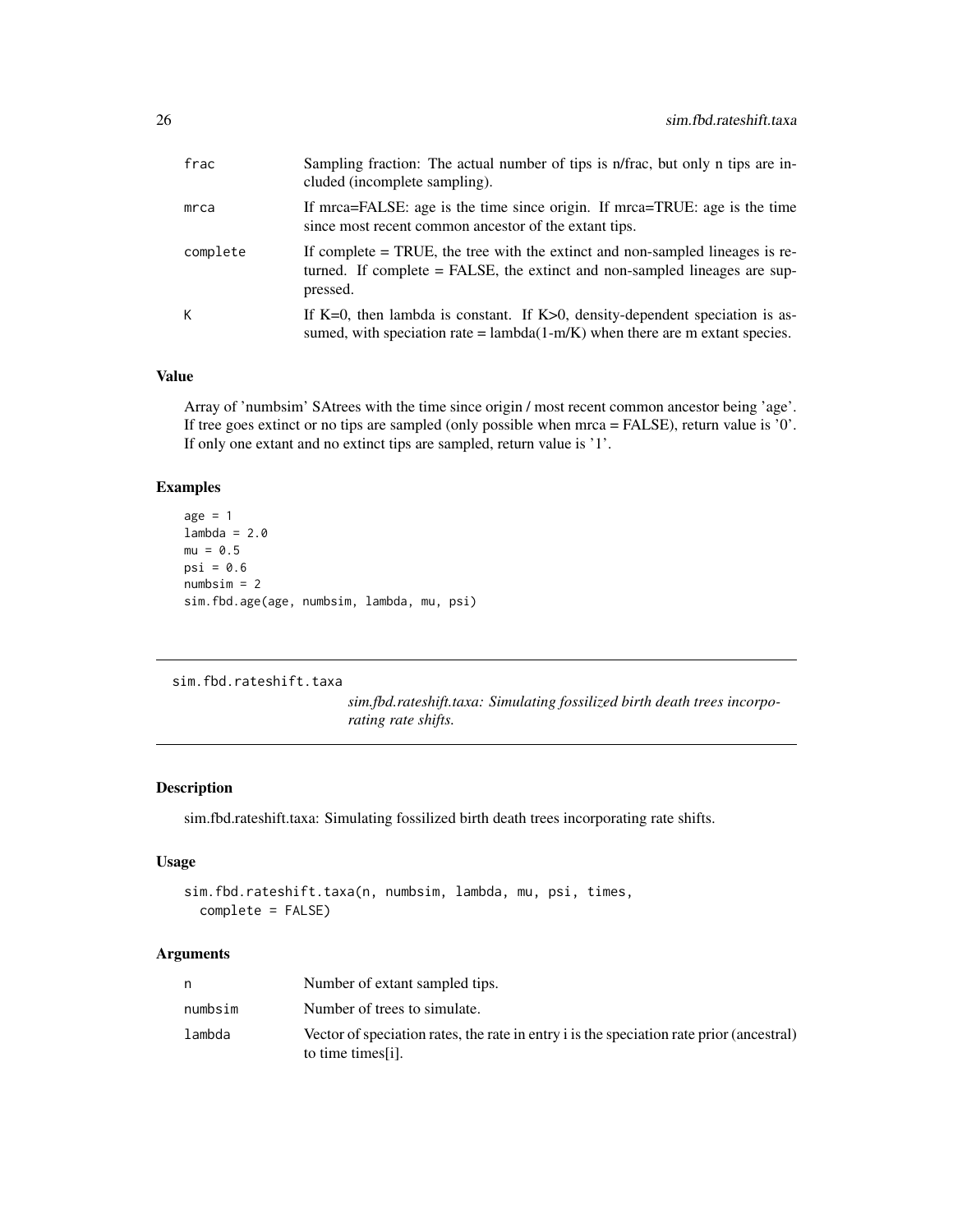# <span id="page-26-0"></span>sim.fbd.taxa 27

| mu       | Vector of extinction rates, the rate in entry i is the extinction rate prior (ancestral)<br>to time times [i].                                                                              |
|----------|---------------------------------------------------------------------------------------------------------------------------------------------------------------------------------------------|
| psi      | Vector of fossil sampling rates, the rate in entry i is the fossil sampling rate prior<br>(ancestral) to time times [i].                                                                    |
| times    | Vector of mass extinction and rate shift times. Time is 0 today and increasing<br>going backwards in time. Specify the vector as times [i] $\langle$ times [i+1]. times [1] = 0<br>(today). |
| complete | If TRUE, the tree including the extinct lineages and non-sampled lineages is re-<br>turned. If FALSE, the extinct lineages and non-sampled lineages are suppressed.                         |

#### Value

List of numbsim simulated SAtrees with n extant sampled tips.

# Examples

```
n = 10numbsim = 1
sim.fbd.rateshift.taxa(n, numbsim, lambda = c(2,1), mu = c(0,0.3), psi = c(1,0.1), times = c(0,0.3))
```

| sim.fbd.taxa | sim.fbd.taxa: Simulating fossilized birth-death trees on a fixed number |
|--------------|-------------------------------------------------------------------------|
|              | of extant taxa.                                                         |

# Description

sim.fbd.taxa: Simulating fossilized birth-death trees on a fixed number of extant taxa.

# Usage

```
sim.fbd.taxa(n, numbsim, lambda, mu, psi, frac = 1, complete = FALSE)
```

| n        | Number of extant sampled tips.                                                                                                                                                                                                                |
|----------|-----------------------------------------------------------------------------------------------------------------------------------------------------------------------------------------------------------------------------------------------|
| numbsim  | Number of trees to simulate.                                                                                                                                                                                                                  |
| lambda   | Speciation rate.                                                                                                                                                                                                                              |
| mu       | Extinction rate.                                                                                                                                                                                                                              |
| psi      | Fossil sampling rate.                                                                                                                                                                                                                         |
| frac     | When complete $=$ FALSE: The actual number of extant tips is n/frac, but only<br>n tips are included (incomplete sampling). When complete = TRUE: all extinct<br>and non-sampled lineages are included, i.e. the tree has n/frac extant tips. |
| complete | If TRUE, the tree with the extinct and non-sampled lineages is returned. If<br>FALSE, the extinct lineages are suppressed.                                                                                                                    |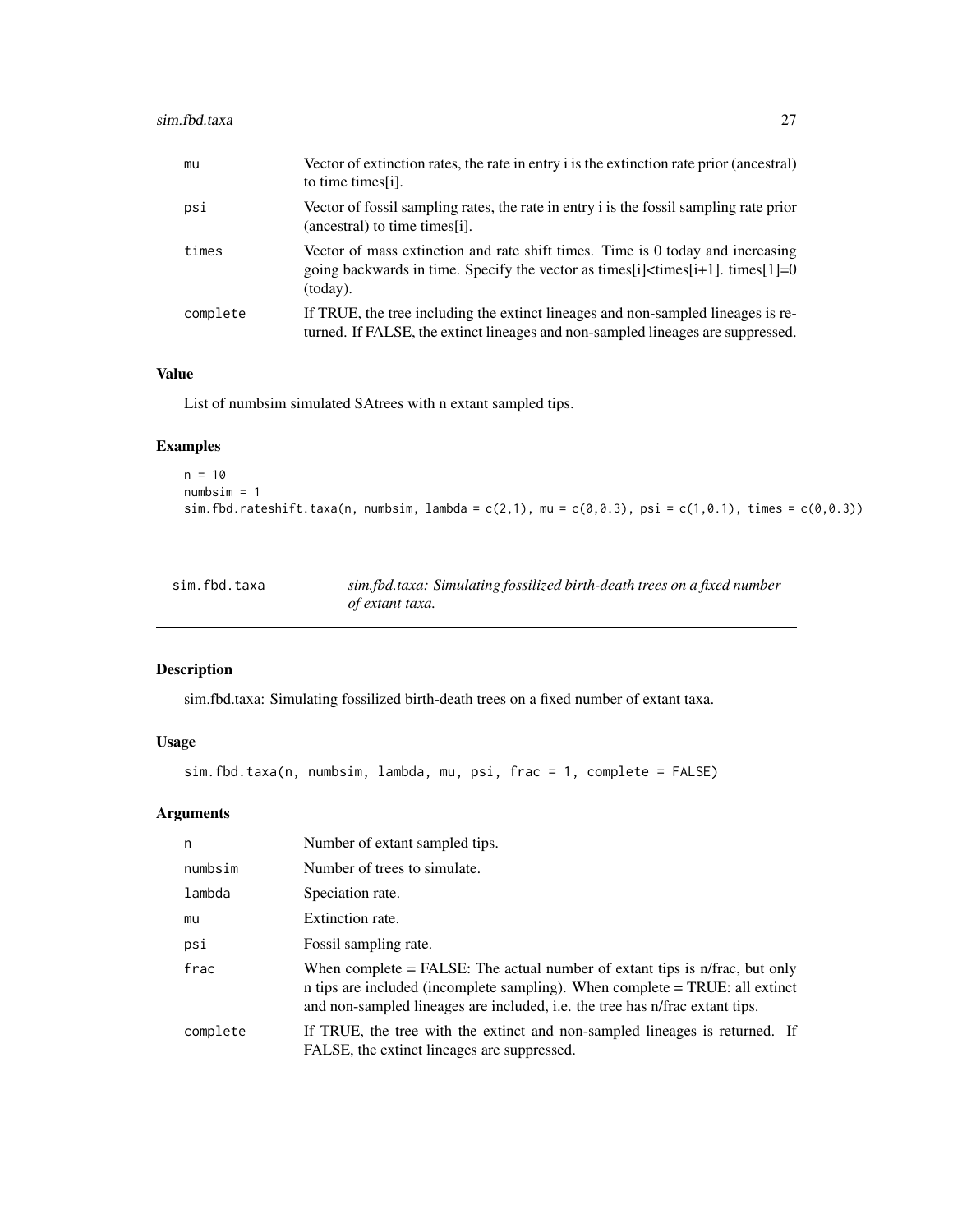List of numbsim simulated SAtrees with n extant sampled tips.

#### Examples

```
n = 10lambda = 2.0mu = 0.5psi = 0.6numbsim = 2sim.fbd.taxa(n, numbsim, lambda, mu, psi)
```
<span id="page-27-1"></span>sim.fossils.environment

*Simulate fossils under an environment-dependent model of preservation (Holland, 1995)*

#### Description

This function uses a three parameter Gaussian model to simulate non-uniform fossil recovery along a specified phylogeny. Preservation varies with respect to water depth, which is a useful for proxy for changes in the depositional environment. The per interval probability of sampling is

$$
P(collections) = P A e^{(-d - PD)^2/2 * DT^2)}
$$

where *PA* is species peak abundance, *PD* is preferred depth, *DT* is depth tolerance and *d* is current water depth. *PD* is the depth at which the species is most likely to be found and is equivalent to the mean of the distribution. *PA* is the probability of sampling an occurrence at this depth. *DT* is the potential of a species to be found at a range of depths and is equivalent to the standard deviation. Although here fossil recovery is described with respect to water depth, the model could be applied in the context of any environmental gradient.

The model uses a probability of collecting a fossil within a given interval, rather than a rate.

To simulate discrete fossil sampling events and times within each interval we need to convert the probability into a rate (use.rates = TRUE). This is done using the formula

$$
rate = -ln(1 - P(collections)/t)
$$

where *t* is the interval length. One caveat of this approach is that the model cannot use a probability of 1, as it would correspond to rate = infinity. In this instance we use an approximation for probabilities = 1 (e.g. pr. 1. approx =  $0.999$ ).

Non-uniform interval ages can be specified as a vector (interval.ages) or a uniform set of interval ages can be specified using maximum interval age (max.age) and the number of intervals (strata), where interval length =  $max.age/strata.$ 

<span id="page-27-0"></span>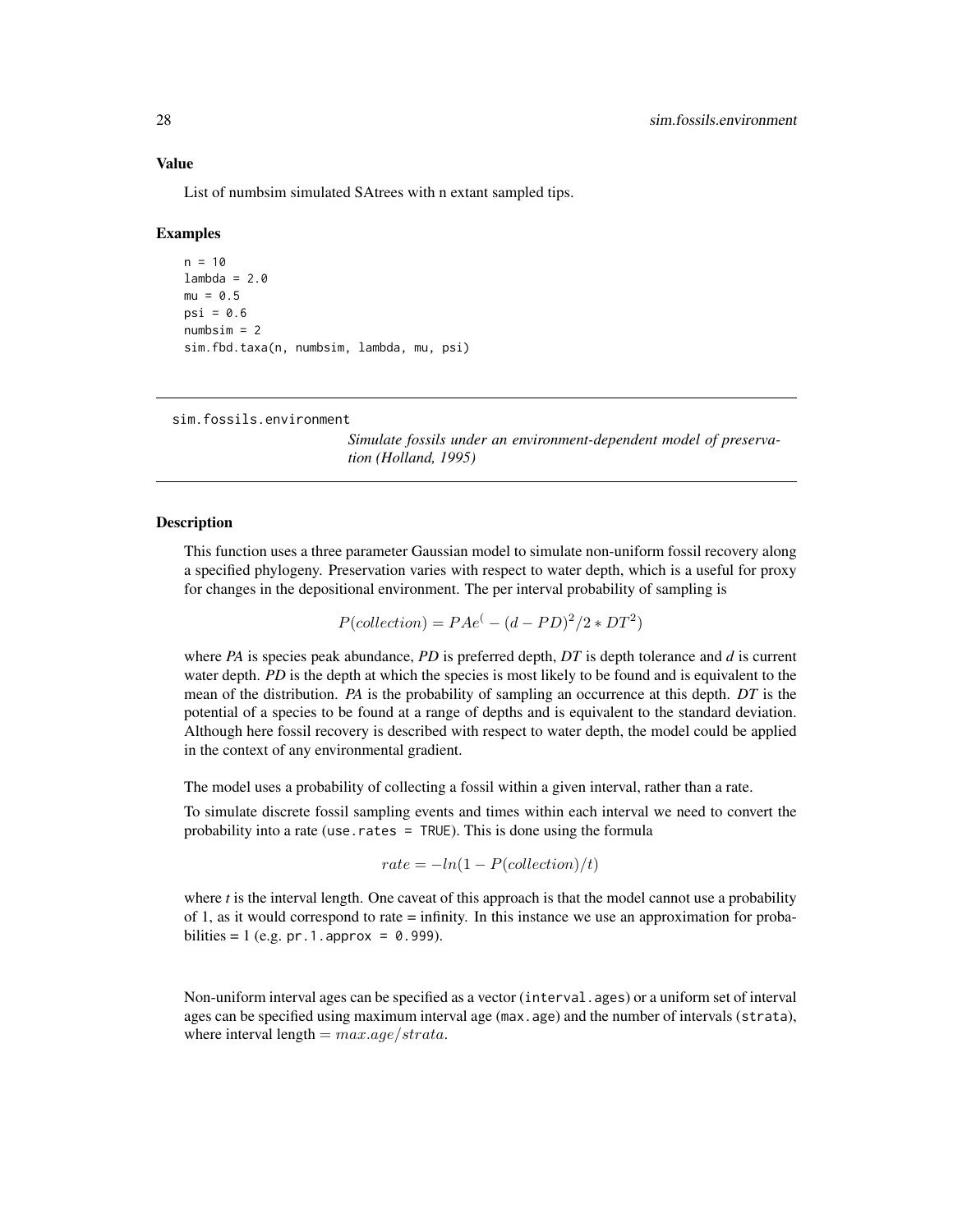A vector of values can be specified for the model parameters *PA*, *PD* and *DT* to allow for variation across lineages. If a vector is provided, each entry will apply to each unique species in the order in which they appear in the taxonomy object (if taxonomy is provided), or to each unique edge in the order in which they appear in the tree object. If the tree object has a root edge (root.edge), the first entry in the vector will apply to this edge.

Fossils can be simulated for a phylo (tree) or taxonomy (taxonomy) object. If both are specified, the function uses taxonomy. If no taxonomic information is provided, the function assumes all speciation is symmetric (i.e. bifurcating, beta  $= 1$ ).

# Usage

```
sim.fossils.environment(tree = NULL, taxonomy = NULL,
  interval.ages = NULL, max.age = NULL, strata = NULL,
 proxy.data = NULL, PD = 0.5, DT = 0.5, PA = 0.5,
 root.edge = TRUE, use.rates = FALSE, pr.1.approx = 0.999)
```
# Arguments

| tree          | Phylo object.                                                                                                                                                                                |
|---------------|----------------------------------------------------------------------------------------------------------------------------------------------------------------------------------------------|
| taxonomy      | Taxonomy object.                                                                                                                                                                             |
| interval.ages | Vector of stratigraphic interval ages, starting with the minimum age of the youngest<br>interval and ending with the maximum age of the oldest interval.                                     |
| max.age       | Maximum age of the oldest stratigraphic interval or age at the base of the basin.                                                                                                            |
| strata        | Number of stratigraphic intervals.                                                                                                                                                           |
| proxy.data    | Vector of relative water depth or other proxy data. The first number corresponds<br>to the youngest interval. The length of the vector should be 1 less than the length<br>of interval ages. |
| <b>PD</b>     | Preferred depth parameter value or a vector of values.                                                                                                                                       |
| DT            | Depth tolerance parameter value or a vector of values.                                                                                                                                       |
| <b>PA</b>     | Peak abundance parameter value or a vector of values.                                                                                                                                        |
| root.edge     | If TRUE include the root edge. Default = TRUE.                                                                                                                                               |
| use.rates     | If TRUE convert per interval sampling probability into a per interval Poisson<br>rate. Default $=$ FALSE.                                                                                    |
| pr.1.approx   | Value used to approximate sampling probabilities $= 1$ when use rates $=$ TRUE.                                                                                                              |

# Value

An object of class fossils, where hmin and hmax will equal the start and end times of the corresponding interval.

# References

Holland, S.M. 1995. The stratigraphic distribution of fossils. Paleobiology 21: 92-109.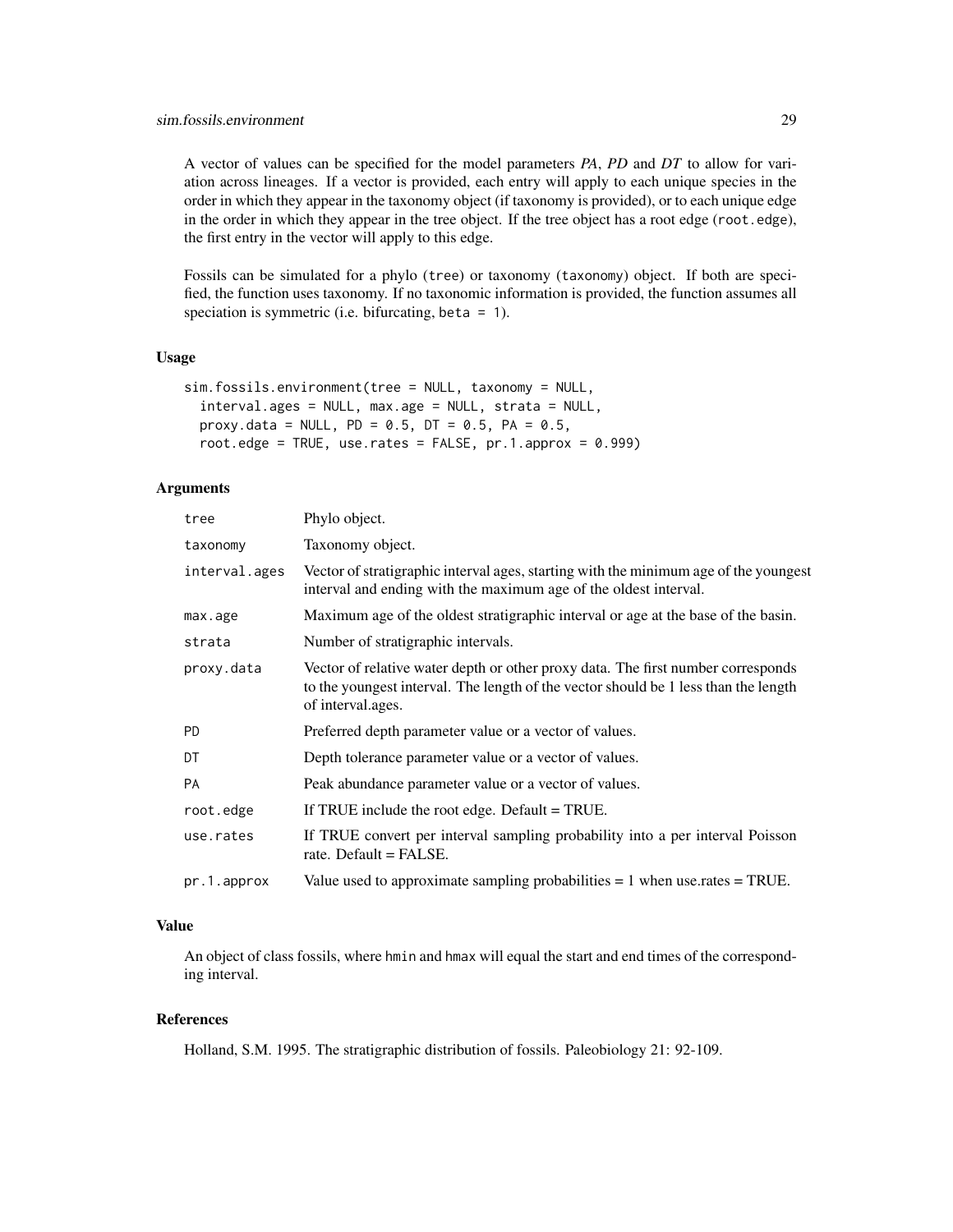#### See Also

[sim.fossils.poisson](#page-31-1), [sim.fossils.intervals](#page-29-1), [sim.trait.values](#page-36-1)

#### Examples

```
# simulate tree
t = ape::rtree(6)# assign a max age based on tree height
max.age = tree.max(t)# generate water depth profile
strata = 7
wd = sim.gradient(strata)
# simulate fossils using tree & max.age and strata
f = sim.fossils.environment(t, max.age = max.age, strata = strata,
proxy.data = wd, PD = 0.5, DT = 1, PA = 1)
plot(f, t, show.proxy = TRUE, proxy.data = wd, strata = strata, show.strata = TRUE)
# simulate fossils using taxonomy & interval.ages
s = sim.taxonomy(t, 0.1, 0.1, 1)
times = seq(0, max.age, length.out = strata + 1)f = sim.fossils.environment(taxonomy = s, interval.ages = times,
     proxy.data = wd, PD = 0.5, DT = 1, PA = 1)
plot(f, t, strata = strata, binned = TRUE)
# simulate fossils with variable preservation across lineages
dist = function() {runif(1)}
PD = sim.trait.values(1, taxonomy = s, model = "independent", dist = dist,
                     change.pr = 0.1)
f = sim.fossils.environment(taxonomy = s, interval.ages = times,
     proxy.data = wd, PD = PD, DT = 1, PA = 1)
plot(f, t, strata = strata, binned = TRUE)
```
<span id="page-29-1"></span>sim.fossils.intervals *Simulate fossils under a non-uniform model of preservation for a given set of consecutive time intervals*

#### Description

Intervals can be specified by specifying the interval boundaries using interval.ages or specifying both max.age and strata. In the second scenario all intervals will be of equal length. Preservation can be specified using rates, which represent the rates of a Poisson process in each interval, or probabilities, which represent the probabilities of sampling per interval. When using probabilities, at most one fossil per species will be sampled per interval.

<span id="page-29-0"></span>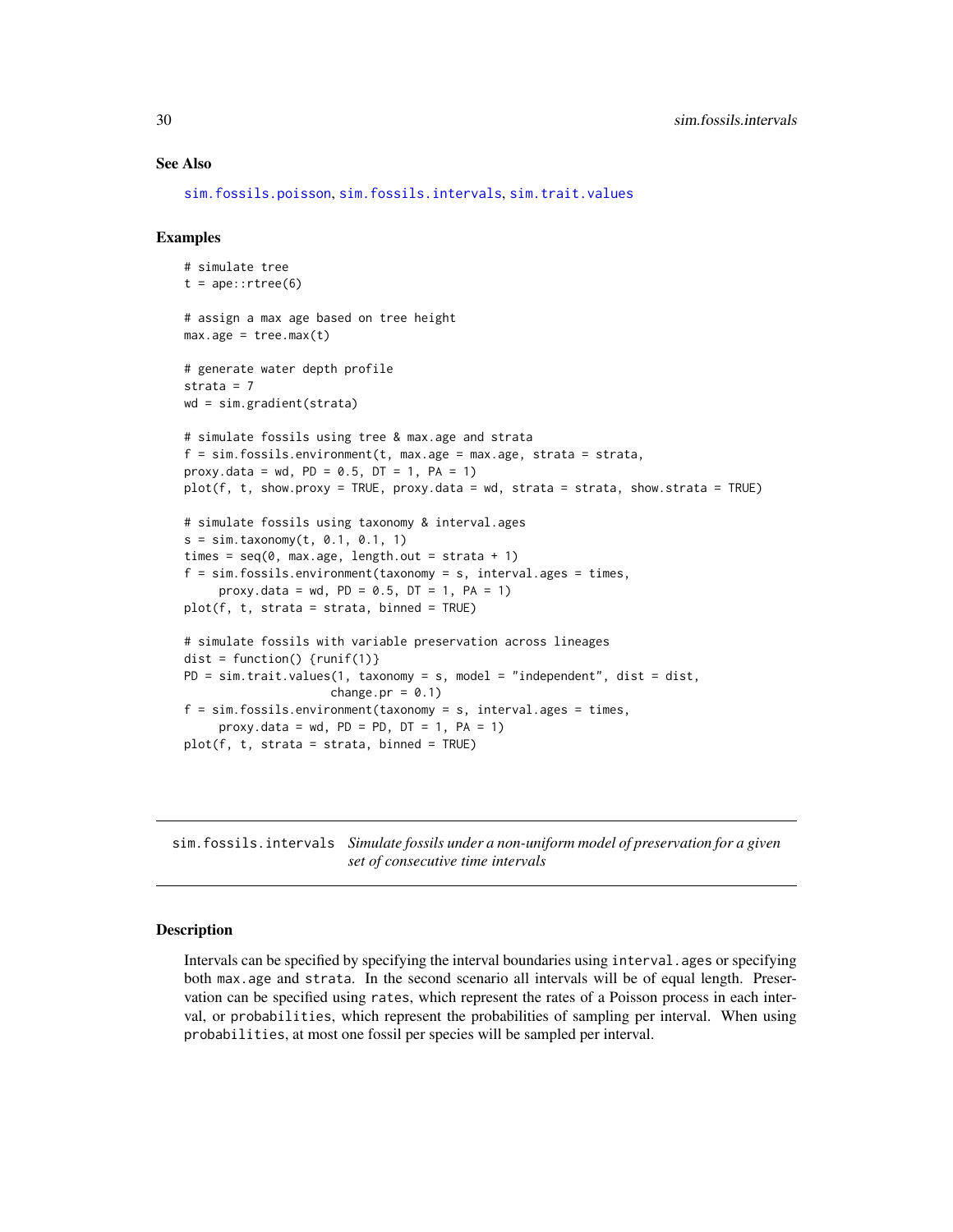#### <span id="page-30-0"></span>sim.fossils.intervals 31

Fossils can be simulated for a phylo (tree) or taxonomy (taxonomy) object. If both are specified, the function uses taxonomy. If no taxonomic information is provided, the function assumes all speciation is symmetric (i.e. bifurcating, beta  $= 1$ ).

#### Usage

```
sim.fossils.intervals(tree = NULL, taxonomy = NULL,
  interval.ages = NULL, max.age = NULL, strata = NULL,
 probabilities = NULL, rates = NULL, root.edge = TRUE,
 use.exact.times = TRUE)
```
#### Arguments

| tree            | Phylo object.                                                                                                                                                                               |
|-----------------|---------------------------------------------------------------------------------------------------------------------------------------------------------------------------------------------|
| taxonomy        | Taxonomy object.                                                                                                                                                                            |
| interval.ages   | Vector of stratigraphic interval ages, starting with the minimum age of the youngest<br>interval and ending with the maximum age of the oldest interval.                                    |
| max.age         | Maximum age of the oldest stratigraphic interval.                                                                                                                                           |
| strata          | Number of stratigraphic intervals.                                                                                                                                                          |
| probabilities   | Probability of sampling/preservation in each interval. The number of probabili-<br>ties should match the number of intervals and the first entry should correspond<br>to youngest interval. |
| rates           | Poisson sampling rate for each interval. The number of rates should match the<br>number of intervals and the first entry should correspond to youngest interval.                            |
| root.edge       | If TRUE include the root edge. Default = TRUE.                                                                                                                                              |
| use.exact.times |                                                                                                                                                                                             |
|                 | If TRUE use exact sampling times. If FALSE hmin and hmax will equal the start<br>and end times of the corresponding interval. Default = TRUE.                                               |

#### Value

An object of class fossils.

# See Also

[sim.fossils.poisson](#page-31-1), [sim.fossils.environment](#page-27-1)

# Examples

```
# simulate tree
t = ape::rtree(6)# assign a max age based on tree height
max.age = tree.max(t)
# simulate fossils using max.age and strata & probabilities
strata = 4
probability = rep(0.7, 4)
```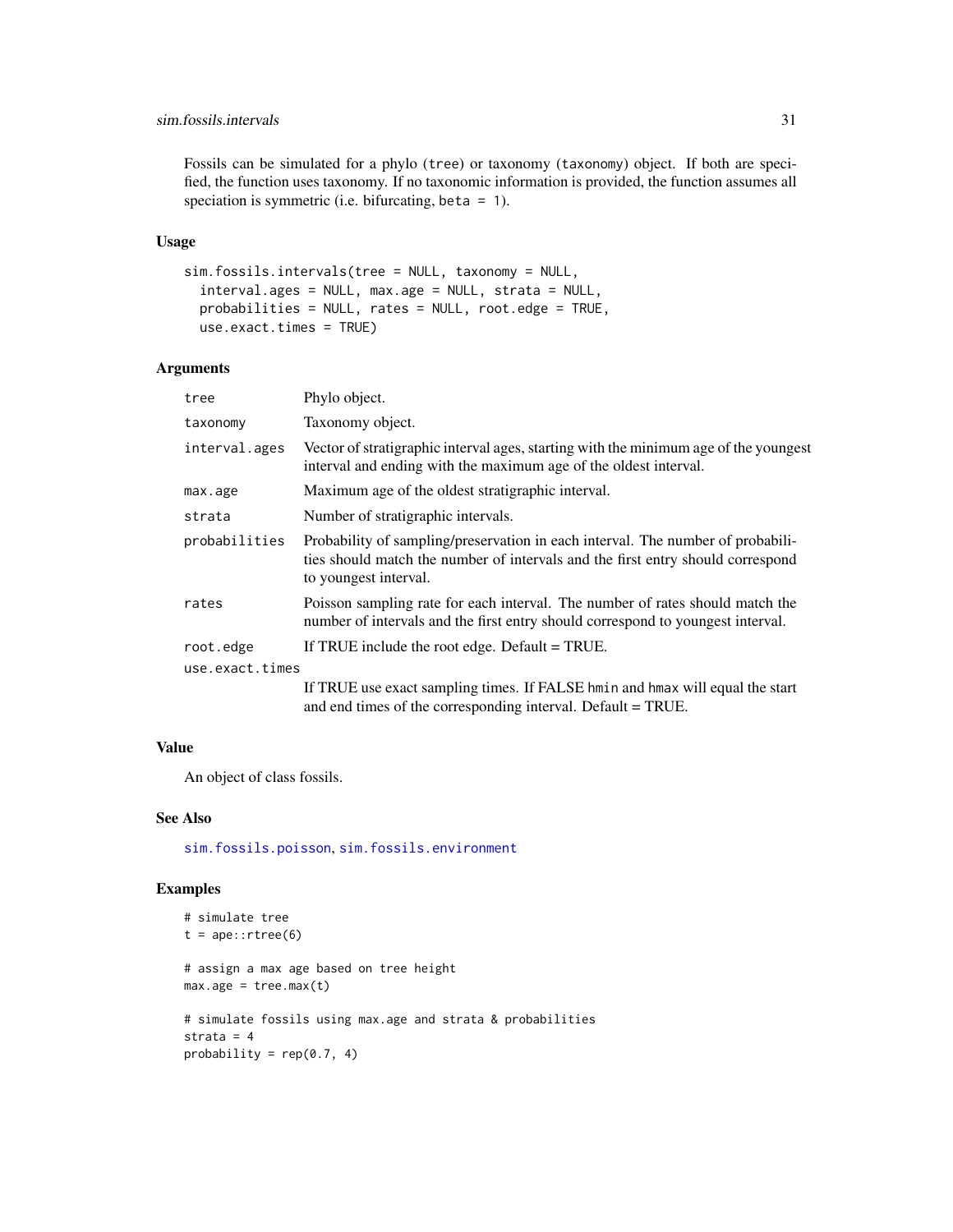```
f = sim.fossils.intervals(t, max.age = max.age, strata = strata, probabilities = probability)plot(f, t, strata = strata, show.strata = TRUE)
# simulate fossils using interval.ages & rates
times = c(\theta, sort(runif(3, min = \theta, max = max.age)), max.age)rates = c(5, 0, 5, 0)f = sim.fossils.intervals(t, interval.ages = times, rates = rates)plot(f, t, interval.ages = times, show.strata = TRUE)
# simulate fossils using taxonomy
s = sim.taxonomy(t, 0.1, 0.1, 1)f = sim.fossils.intervals(taxonomy = s, interval.ages = times, rates = rates)plot(f, t, interval.ages = times, show.strata = TRUE)
```
<span id="page-31-1"></span>sim.fossils.poisson *Simulate fossils under a Poisson sampling model*

#### Description

Fossils can be simulated for a phylo (tree) or taxonomy (taxonomy) object. If both are specified, the function uses taxonomy. If no taxonomic information is provided, the function assumes all speciation is symmetric (i.e. bifurcating, beta = 1). A vector of rates can be specified to allow for rate variation across lineages. If a vector is provided, each entry will apply to each unique species in the order in which they appear in the taxonomy object (if taxonomy is provided), or to each unique edge in the order in which they appear in the tree object. If the tree object has a root edge (root.edge), the first entry in the rates vector should correspond to this edge.

#### Usage

```
sim.fossils.poisson(rate, tree = NULL, taxonomy = NULL,
  root.edge = TRUE)
```
#### Arguments

| rate      | A single Poisson sampling rate or a vector of rates. |
|-----------|------------------------------------------------------|
| tree      | Phylo object.                                        |
| taxonomy  | Taxonomy object.                                     |
| root.edge | If TRUE include the root edge. Default = TRUE.       |

# Value

An object of class fossils.

#### See Also

[sim.fossils.intervals](#page-29-1), [sim.fossils.environment](#page-27-1), [sim.trait.values](#page-36-1)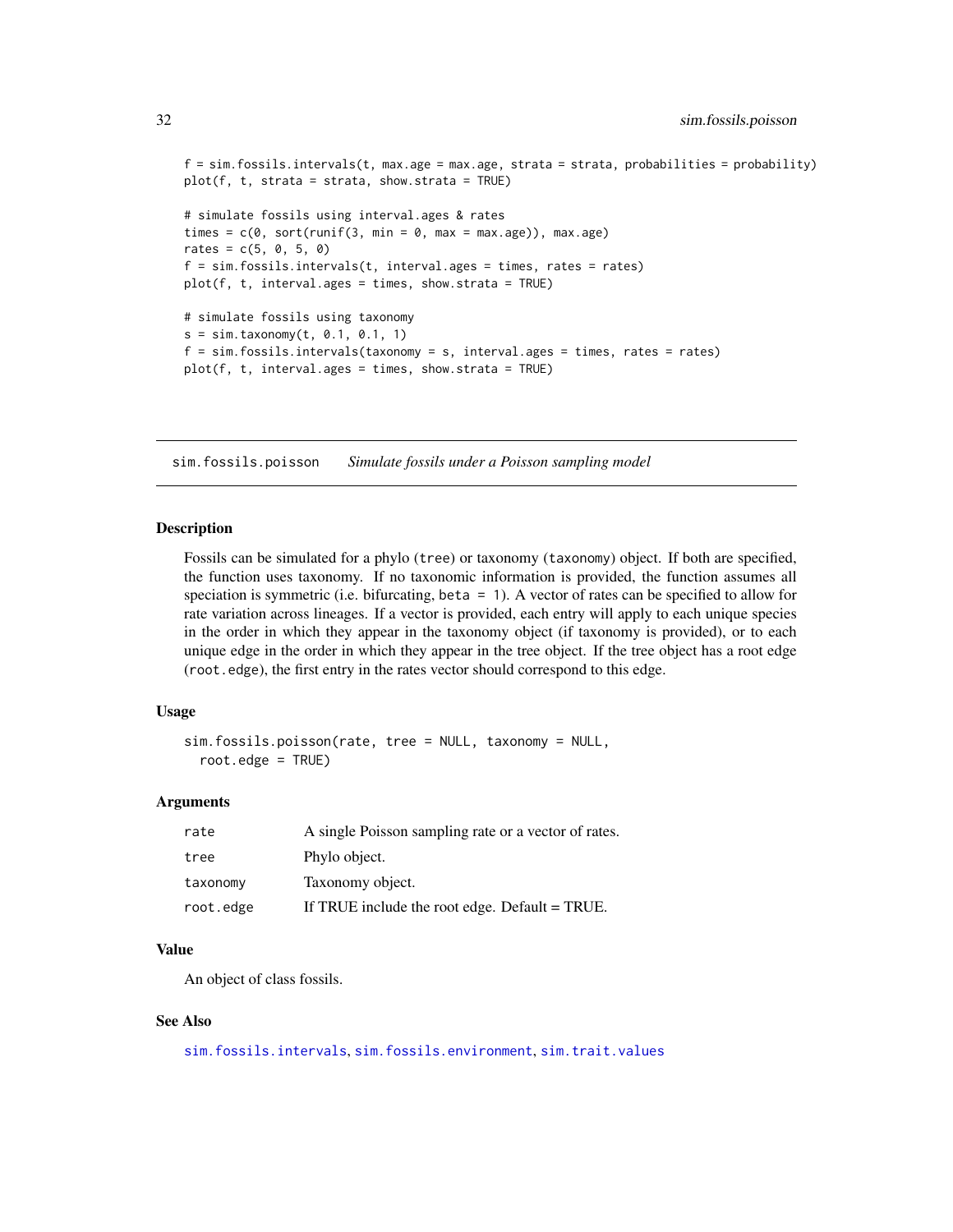# <span id="page-32-0"></span>sim.gradient 33

#### Examples

```
# simulate tree
t = ape::rtree(6)# simulate fossils using the tree
rate = 2f = sim.fossils.poisson(rate, tree = t)plot(f, t)
# simulate fossils using taxonomy
s = sim.taxonomy(t, 0.5, 1, 0.5)f = sim.fossils.poisson(rate, taxonomy = s)
plot(f, t)
# simulate fossils with autocorrelated rate variation across lineages
rates = sim.trait.values(init = rate, taxonomy = s, v = 1)
f = sim.fossils.poisson(rates, taxonomy = s)
plot(f, t)
```
sim.gradient *Simulate an environmental gradient*

# Description

Function returns a vector using the sine wave function  $y = depth * sin(cycles * pi * (x - 1/4))$ for a given set of intervals. This vector can be used as a gradient to simulate fossils under an environment-dependent model of fossil recovery using the function sim.fossils.environment.

#### Usage

sim.gradient(strata, depth = 2, cycles = 2)

# Arguments

| strata | Number of stratigraphic intervals.                      |
|--------|---------------------------------------------------------|
| depth  | Maximum water depth.                                    |
| cvcles | Number of cycles (e.g. transgressions and regressions). |

# Value

vector of sampled water depths.

#### See Also

[sim.fossils.environment](#page-27-1)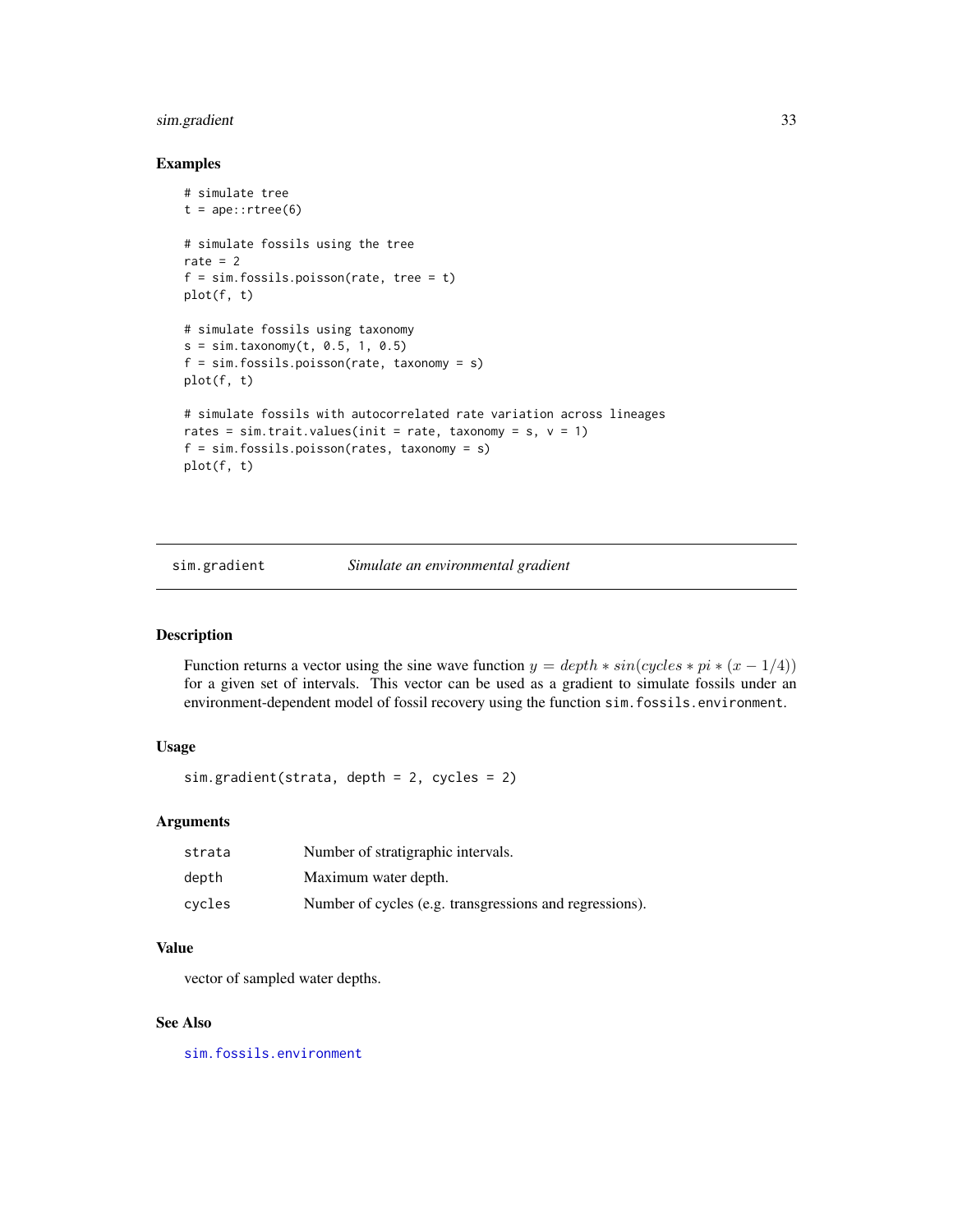# Examples

```
strata = 100
wd = sim.gradient(strata)
plot(wd, type="l")
```
sim.interval.ages *Reassign fossil ages to user-specified stratigraphic intervals*

#### Description

Reassign exact fossil ages using the minimum and maximum ages of a set of stratigraphic intervals. If use.species.ages = TRUE the function will respect species durations and will not return minimum and maximum bounds that may be younger or older than the species durations. This requires supplying a phylo or taxonomy object.

# Usage

```
sim.interval.ages(fossils, tree = NULL, taxonomy = NULL,
  interval.ages = NULL, max.age = NULL, strata = NULL,
  use.species.ages = FALSE, root.edge = TRUE, sim.extant = FALSE)
```
# Arguments

| fossils          | Fossil object.                                                                                                                                           |  |
|------------------|----------------------------------------------------------------------------------------------------------------------------------------------------------|--|
| tree             | Phylo object.                                                                                                                                            |  |
| taxonomy         | Taxonomy object.                                                                                                                                         |  |
| interval.ages    | Vector of stratigraphic interval ages, starting with the minimum age of the youngest<br>interval and ending with the maximum age of the oldest interval. |  |
| max.age          | Maximum age of the oldest stratigraphic interval.                                                                                                        |  |
| strata           | Number of stratigraphic intervals.                                                                                                                       |  |
| use.species.ages |                                                                                                                                                          |  |
|                  | If TRUE reassigned fossil ages will respect the speciation times. Default $=$<br>FALSE.                                                                  |  |
| root.edge        | If TRUE include root edge.                                                                                                                               |  |
| sim.extant       | If TRUE simulate age uncertainty for extant samples as well, default FALSE.                                                                              |  |

# Value

An object of class fossils.

<span id="page-33-0"></span>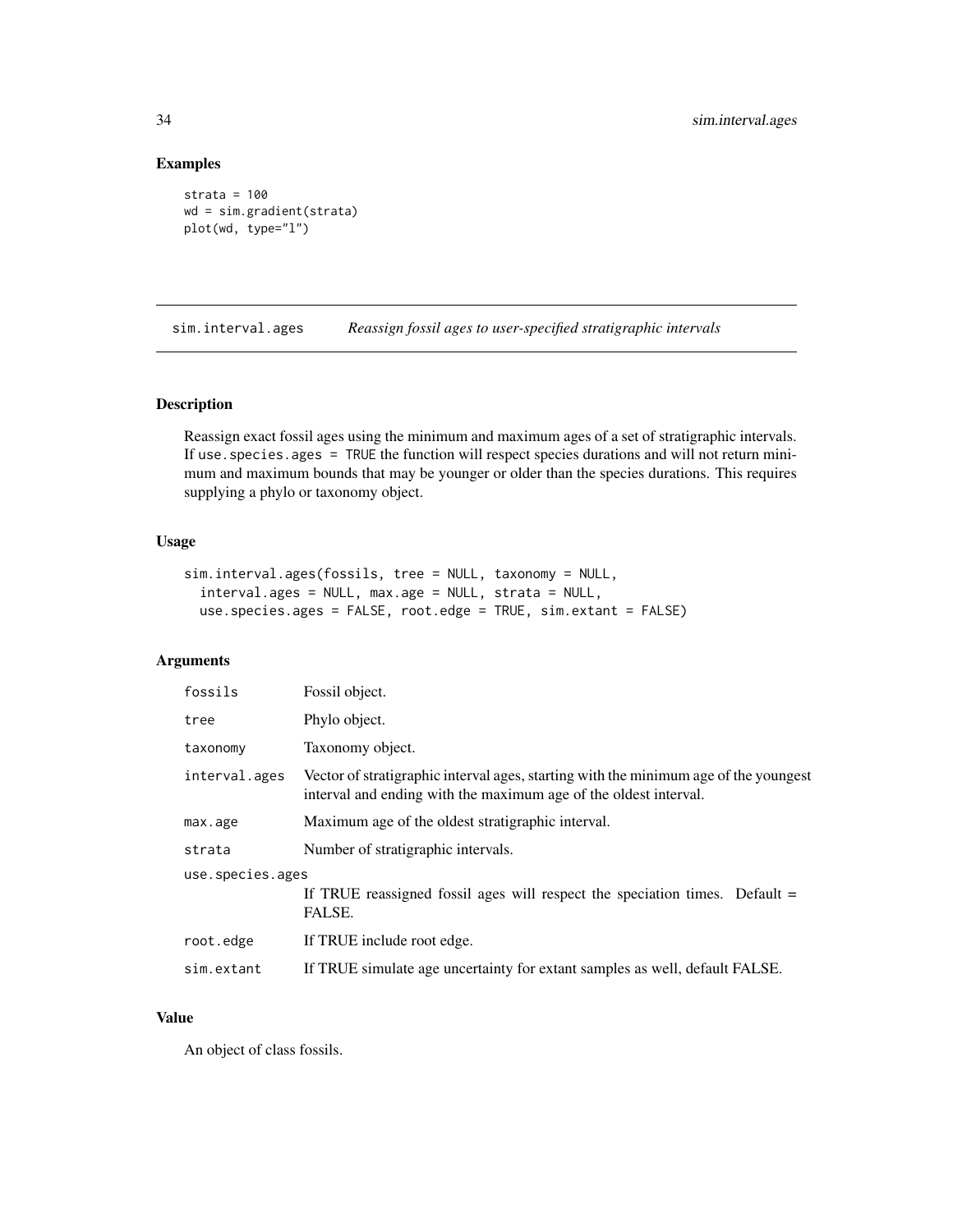# <span id="page-34-0"></span>sim.taxonomy 35

# Examples

```
# simulate tree
t = ape::rtree(8)# simulate fossils
rate = 2f = sim.fossils.poisson(rate, t)
plot(f, t)
# assign a max age based on tree height
max.age = tree.max(t)# define intervals
times = seq(0, max.age, length.out = 5)# reassign ages
f = sim.interval.ages(f, t, interval.ages = times)# plot output
plot(f, t, interval.ages = times)
```
sim.taxonomy *Simulate taxonomy*

#### Description

Simulate a taxonomy object relating species identity to a phylo object under a mixed model of speciation. Anagenetic and cryptic species can also be added later using the sim.anagenetic.species and sim.cryptic.species functions.

# Usage

```
sim.taxonomy(tree, beta = 0, lambda.a = 0, kappa = 0,
 root.edge = TRUE)
```
# Arguments

| tree      | Phylo object.                                                 |
|-----------|---------------------------------------------------------------|
| beta      | Probability of bifurcating speciation. Default $= 0$ .        |
| lambda.a  | Rate of anagemetic speciation. Default $= 0$ .                |
| kappa     | Probability that speciation event is cryptic. Default = $0$ . |
| root.edge | If TRUE include root edge. Default = TRUE.                    |

# Value

An object of class taxonomy.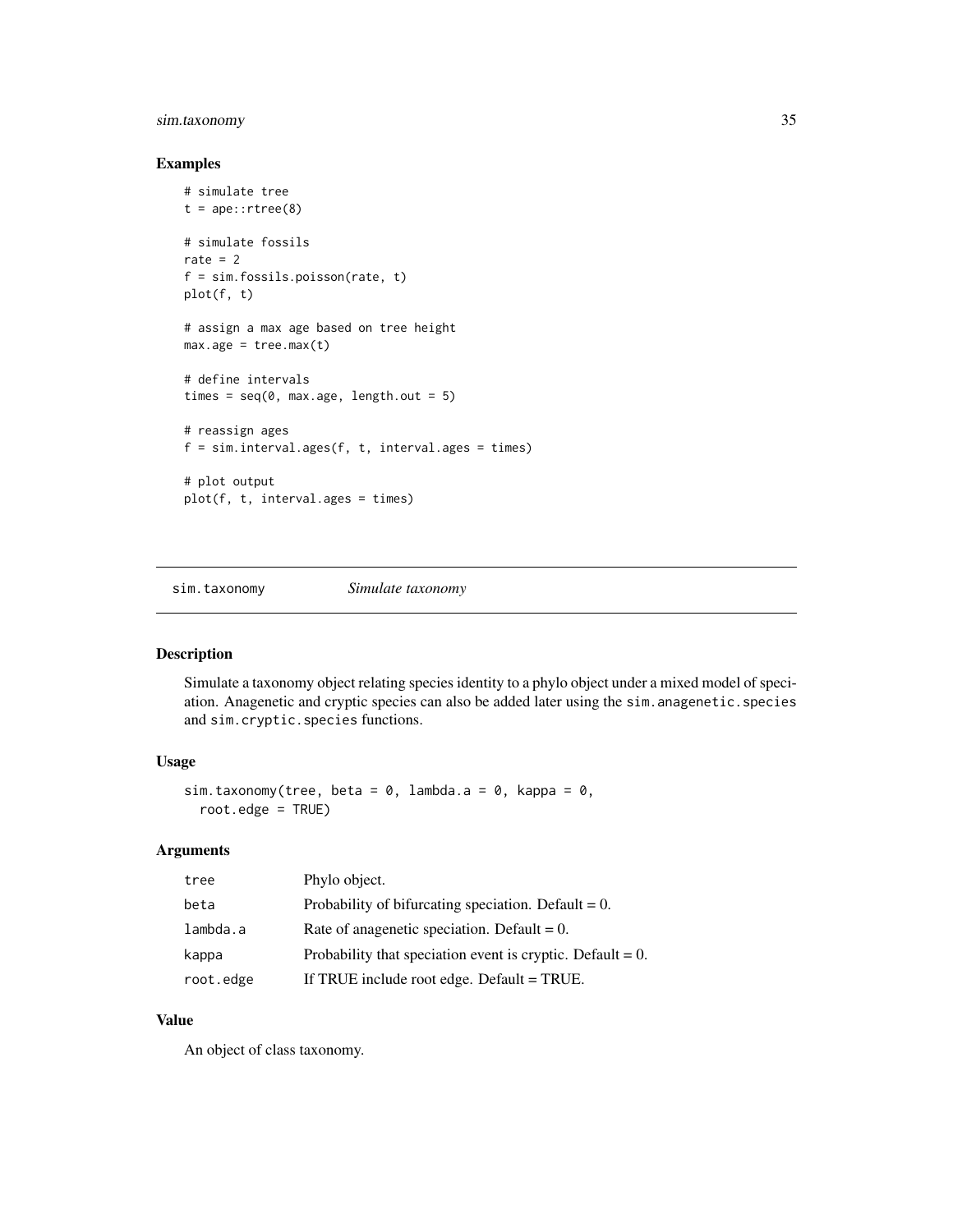# See Also

[taxonomy](#page-42-1)

#### Examples

 $t = ape::rtree(10)$ sim.taxonomy(t, 0.5, 0.1, 0.5)

| sim.tip.samples | Include extant and extinct tip samples in the fossil object, with optional |
|-----------------|----------------------------------------------------------------------------|
|                 | <i>rho sampling.</i>                                                       |

# Description

Include extant and extinct tip samples in the fossil object, with optional rho sampling.

# Usage

sim.tip.samples(fossils, tree, taxonomy = NULL, rho = 1)

# Arguments

| fossils  | Fossils object.           |
|----------|---------------------------|
| tree     | Phylo object.             |
| taxonomy | Taxonomy object.          |
| rho      | Tip sampling probability. |

#### Value

An object of class fossils containing extant or extinct tip samples equal to the age of the tips.

#### Examples

```
# simulate tree
t = ape::rtree(6)# simulate fossils
f = sim.fossils.poisson(2, t)# simulate tip samples
f = sim.tip.samples(f, t, rho = 0.5)plot(f, t)
```
<span id="page-35-0"></span>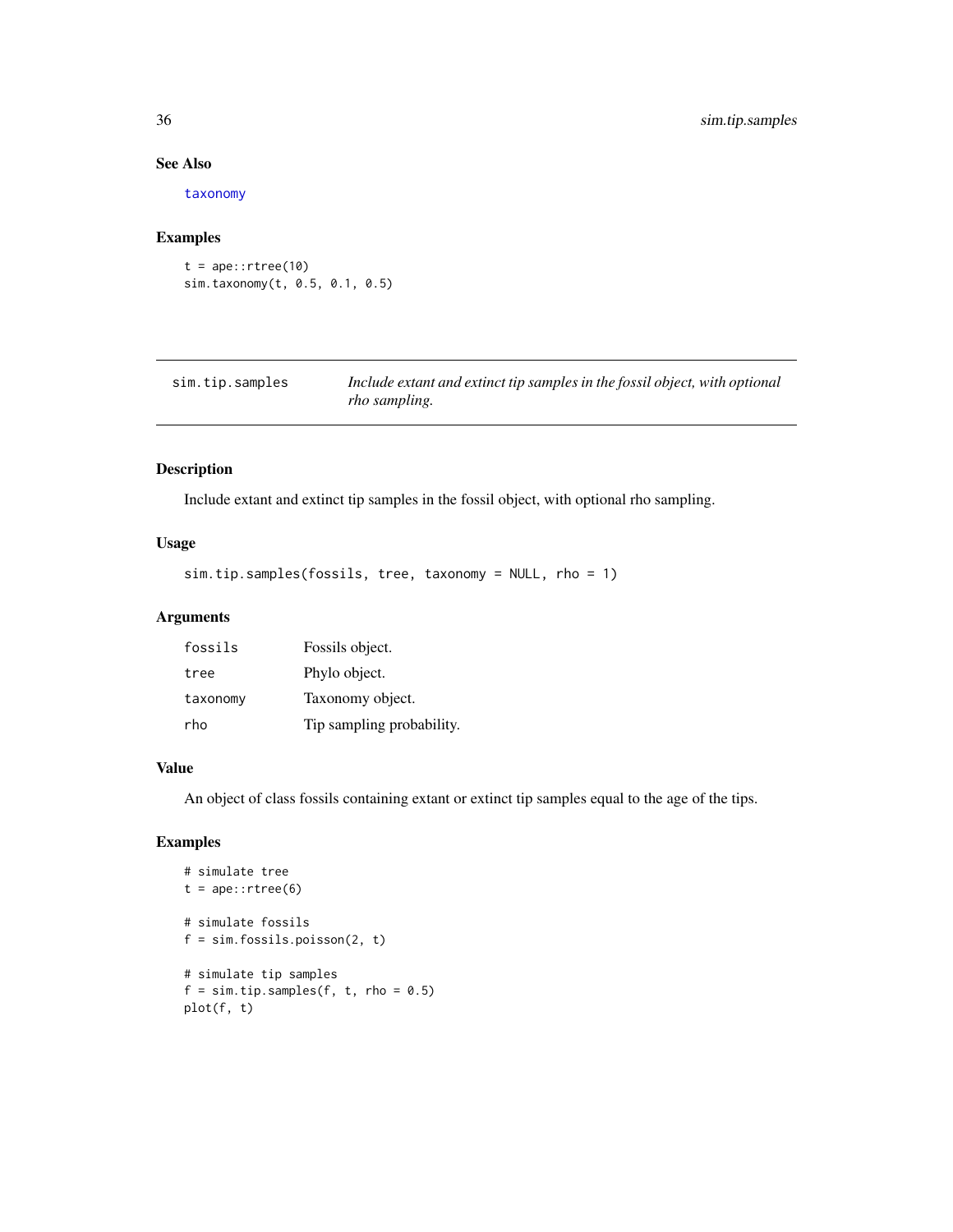<span id="page-36-1"></span><span id="page-36-0"></span>

Fossil recovery rates or other parameter values can be simulated for a phylo (tree) or taxonomy (taxonomy) object, under an "autocorrelated" or "independent" trait values model. Under the autocorrelated model, trait values evolve along lineages according to a Brownian motion process, where the strength of the relationship between ancestor and descendant values is determined by the parameter  $\nu$  (v). If  $\nu$  is small values will be more similar between ancestor and descendants, and if  $\nu$  is zero all trait values will be equal. For a given species i with ancestor j, a new trait value  $\kappa_i$  is drawn from a lognormal distribution with

$$
\kappa_i \, LN(ln([\kappa_j] - (\sigma^2/2), \sigma))
$$

where  $\sigma = \nu * t_i$  and  $t_i$  is the lineage duration of the species. This fossil recovery model is described in Heath et al. (2014) and is equivalent to the autocorrelated relaxed clock model described in Kishino et al. (2001). Under the independent model a new trait value is drawn for each species from any valid user-specified distribution (dist). change.pr is the probability that a trait value will change at each speciation event. If change.pr  $= 1$  trait values will be updated at every speciation events.

#### Usage

```
sim.trait.values(init = 1, tree = NULL, taxonomy = NULL,
  root.edge = TRUE, model = "autocorrelated", v = 0.01,
 dist = function() { runif(1, 0, 2) }, change.pr = 1)
```

| init         | Initial value at the origin or root of the phylo or taxonomy object. Default $= 1$ .                                                                                                                                                                             |
|--------------|------------------------------------------------------------------------------------------------------------------------------------------------------------------------------------------------------------------------------------------------------------------|
| tree         | Phylo object.                                                                                                                                                                                                                                                    |
| taxonomy     | Taxonomy object.                                                                                                                                                                                                                                                 |
| root.edge    | If TRUE include the root edge. Default = TRUE.                                                                                                                                                                                                                   |
| model        | Model used to simulate rate variation across lineages. Options include "autocor-<br>related" (default) or "independent".                                                                                                                                         |
| $\mathsf{V}$ | Brownian motion parameter v used in the autocorrelated model. Default = $0.01$ .                                                                                                                                                                                 |
| dist         | Distribution of trait values used to draw new values under the "independent"<br>model. This parameter is ignored if model = "autocorrealted". The default<br>is a uniform distribution with $U(0, 2)$ . The distribution function must return a<br>single value. |
| change.pr    | Probability that trait values change at speciation events. Default $= 1$ .                                                                                                                                                                                       |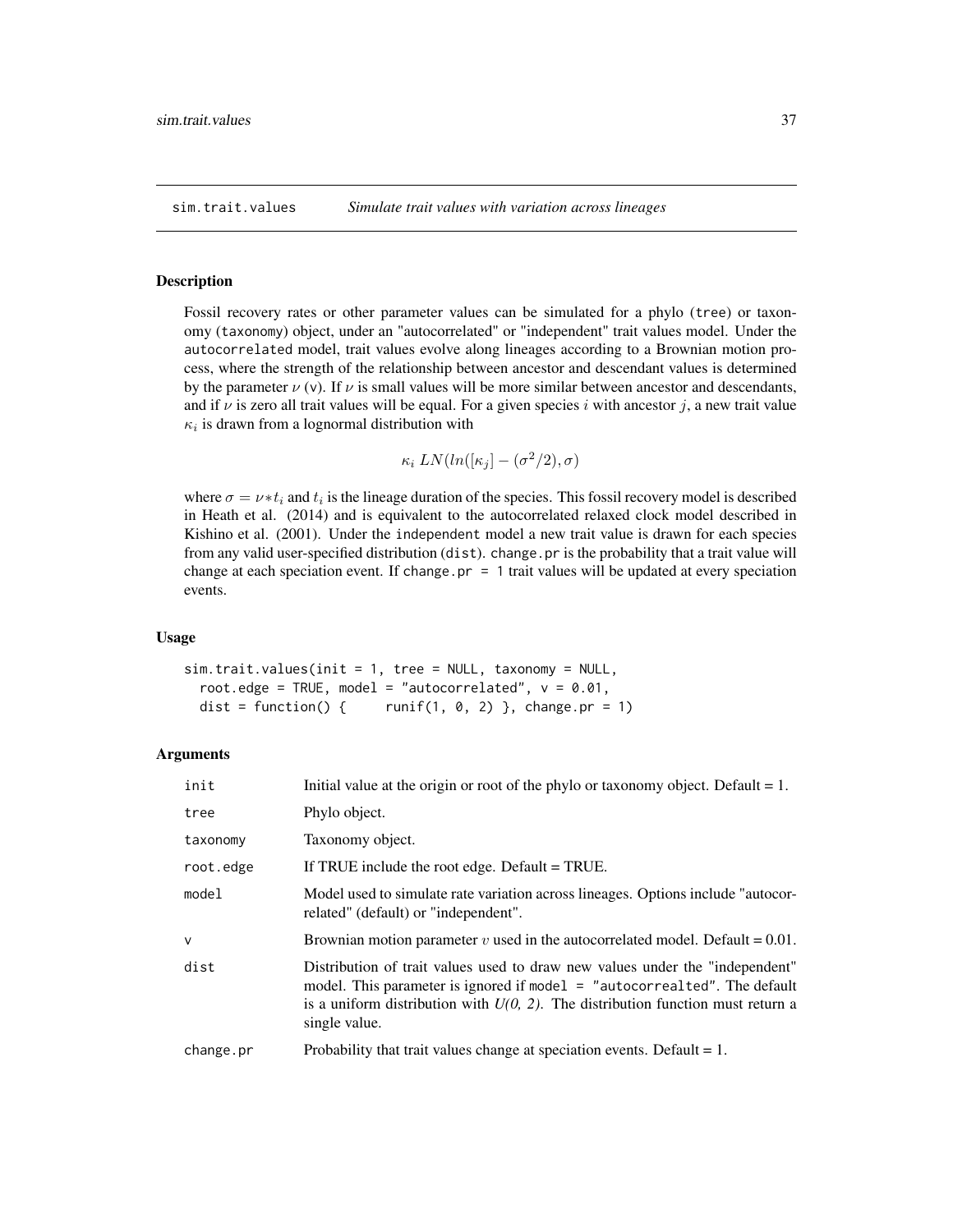Value

A vector of parameter values. Values are output for each species in the order in which they appear in the taxonomy object (if taxonomy was provided) or for each edge in the order in which they appear in the tree object. If the tree object has a root edge (root.edge), the first entry in the vector will correspond to this edge.

#### References

Heath et al. 2014. The fossilized birth-death process for coherent calibration of divergence-time estimates. PNAS 111:E2957-E2966.

Kishino et al. 2001. Performance of a divergence time estimation method under a probabilistic model of rate evolution MBE 18:352-361.

#### Examples

```
# simulate tree
t = ape::rtree(6)# simulate taxonomy
s = sim.taxonomy(t, 0.5, 1, 0.5)# simulate rates under the autocorrelated trait values model
rate = 2rates = sim.trait.values(rate, taxonomy = s, v = 1)
f = sim.fossils.poisson(rates, taxonomy = s)plot(f, t)
# simulate rates under the independent trait values model
dist = function() { rlnorm(1, log(rate), 1) }
rates = sim.trait.values(rate, taxonomy = s, model = "independent", dist = dist)
f = sim.fossils.poisson(rates, taxonomy = s)plot(f, t)
# simulate rates under the independent trait values model with infrequent changes
rates = sim.trait.values(rate, taxonomy = s, model = "independent",
                        dist = dist, change.pr = 0.1)
f = sim.fossils.poisson(rates, taxonomy = s)plot(f, t)
```
species.end *Find a species' end (i.e extinction) time from a taxonomy object*

#### **Description**

Find a species' end (i.e extinction) time from a taxonomy object

#### Usage

species.end(species, taxonomy)

<span id="page-37-0"></span>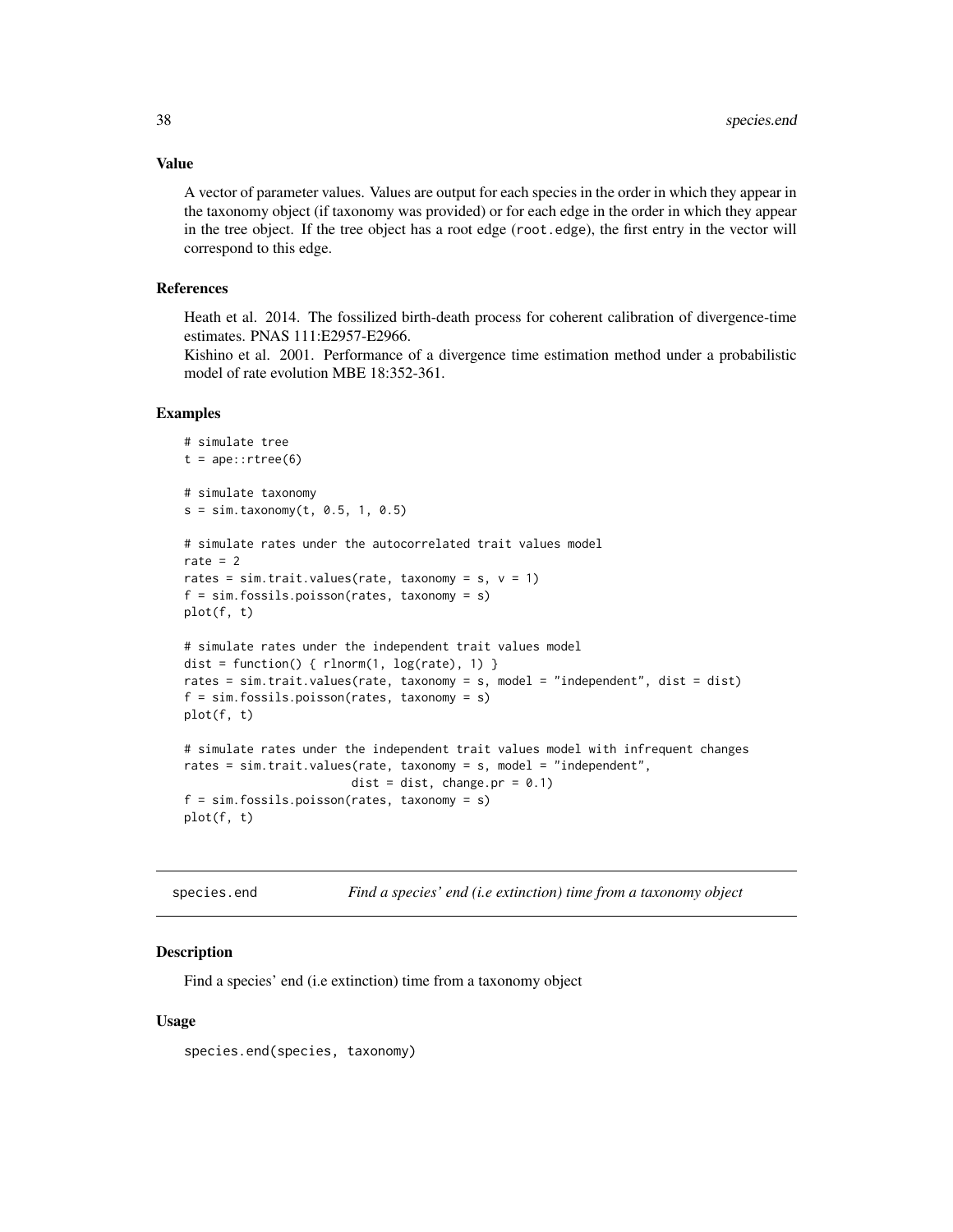# <span id="page-38-0"></span>species.start 39

#### Arguments

| species  | Species id (as written in taxonomy\$sp). |
|----------|------------------------------------------|
| taxonomy | Taxonomy object.                         |

# Value

End time.

species.start *Find a species' start (i.e speciation) time from a taxonomy object*

# Description

Find a species' start (i.e speciation) time from a taxonomy object

#### Usage

```
species.start(species, taxonomy)
```
# Arguments

| species  | Species id (as written in taxonomy\$sp). |
|----------|------------------------------------------|
| taxonomy | Taxonomy object.                         |

# Value

Start time.

subsample.fossils.oldest

*Obtain a subsample of fossil occurrences containing the oldest fossil sample in each node of the tree.*

# Description

Obtain a subsample of fossil occurrences containing the oldest fossil sample in each node of the tree.

# Usage

```
subsample.fossils.oldest(fossils, tree, complete = TRUE)
```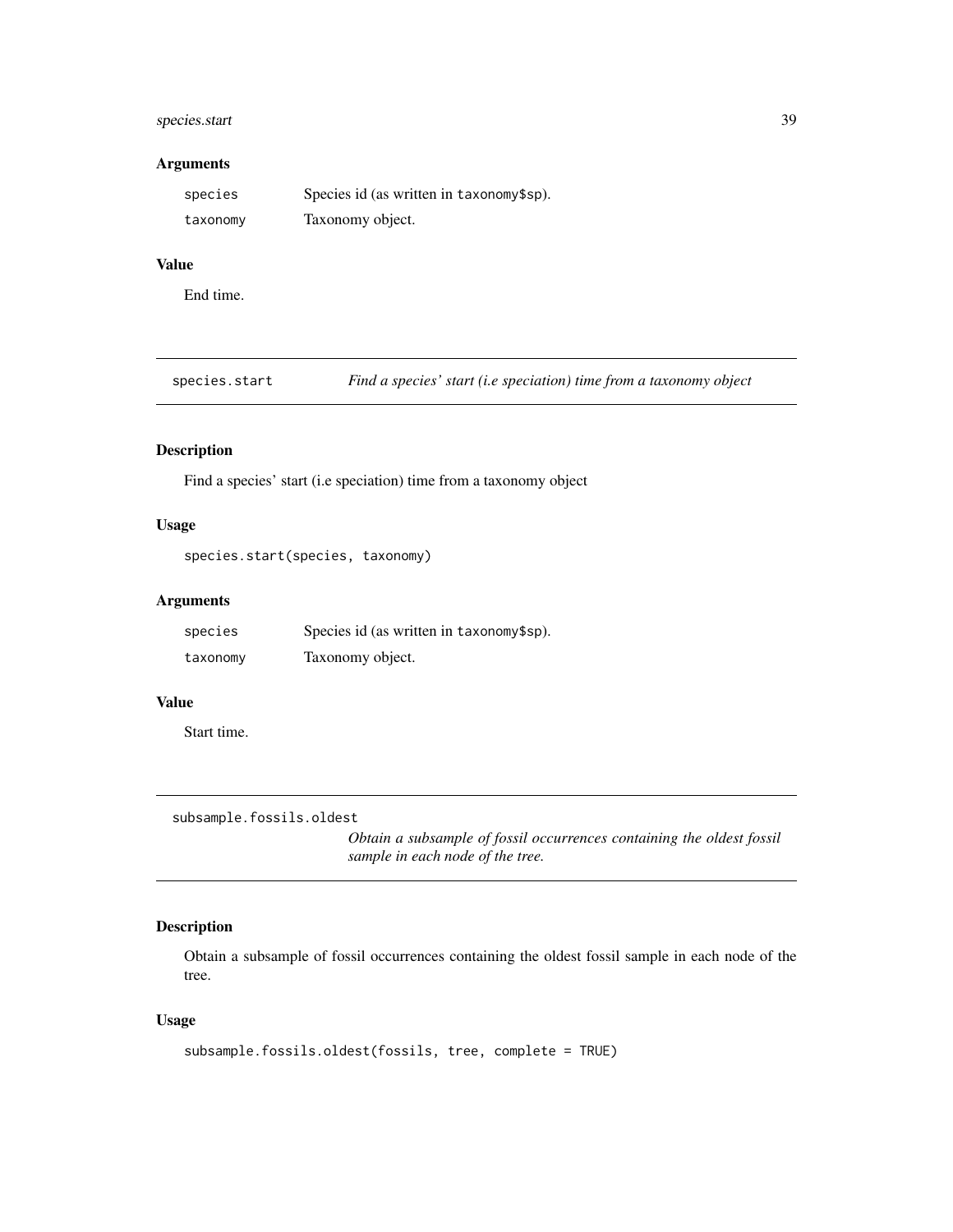#### <span id="page-39-0"></span>Arguments

| fossils  | an object of class "fossils" that corresponds to fossil occurrences.                                                                                                                       |
|----------|--------------------------------------------------------------------------------------------------------------------------------------------------------------------------------------------|
| tree     | an object of class "Phylo", representing the tree upon which the fossil occur-<br>rences were simulated.                                                                                   |
| complete | logical, if TRUE the oldest sample from each clade in the complete tree is re-<br>turned, if FALSE the oldest sample from each clade in the extant only counter-<br>part tree is returned. |

#### Value

an object of class "fossils" containing the subsampled fossil occurrences.

# Examples

```
t = TreeSim::sim.bd.taxa(10, 1, 0.1, 0.05)[[1]]f = sim.fossils.poisson(0.1, t, root. edge = FALSE)subsample.fossils.oldest(f, t, complete = FALSE)
```
subsample.fossils.oldest.and.youngest

*Obtain a subsample of fossil occurrences containing the oldest and youngest fossil sample found at each node of the tree.*

#### Description

Obtain a subsample of fossil occurrences containing the oldest and youngest fossil sample found at each node of the tree.

#### Usage

```
subsample.fossils.oldest.and.youngest(fossils, tree, complete = TRUE)
```
# Arguments

| fossils  | an object of class "fossils" that corresponds to fossil occurrences.                                                                                                                                             |
|----------|------------------------------------------------------------------------------------------------------------------------------------------------------------------------------------------------------------------|
| tree     | an object of class "Phylo", representing the tree upon which the fossil occur-<br>rences were simulated.                                                                                                         |
| complete | logical, if TRUE the oldest and youngest sample from each clade in the complete<br>tree is returned, if FALSE the oldest and youngest sample from each clade in the<br>extant only counterpart tree is returned. |

# Value

an object of class "fossils" containing the subsampled fossil occurrences.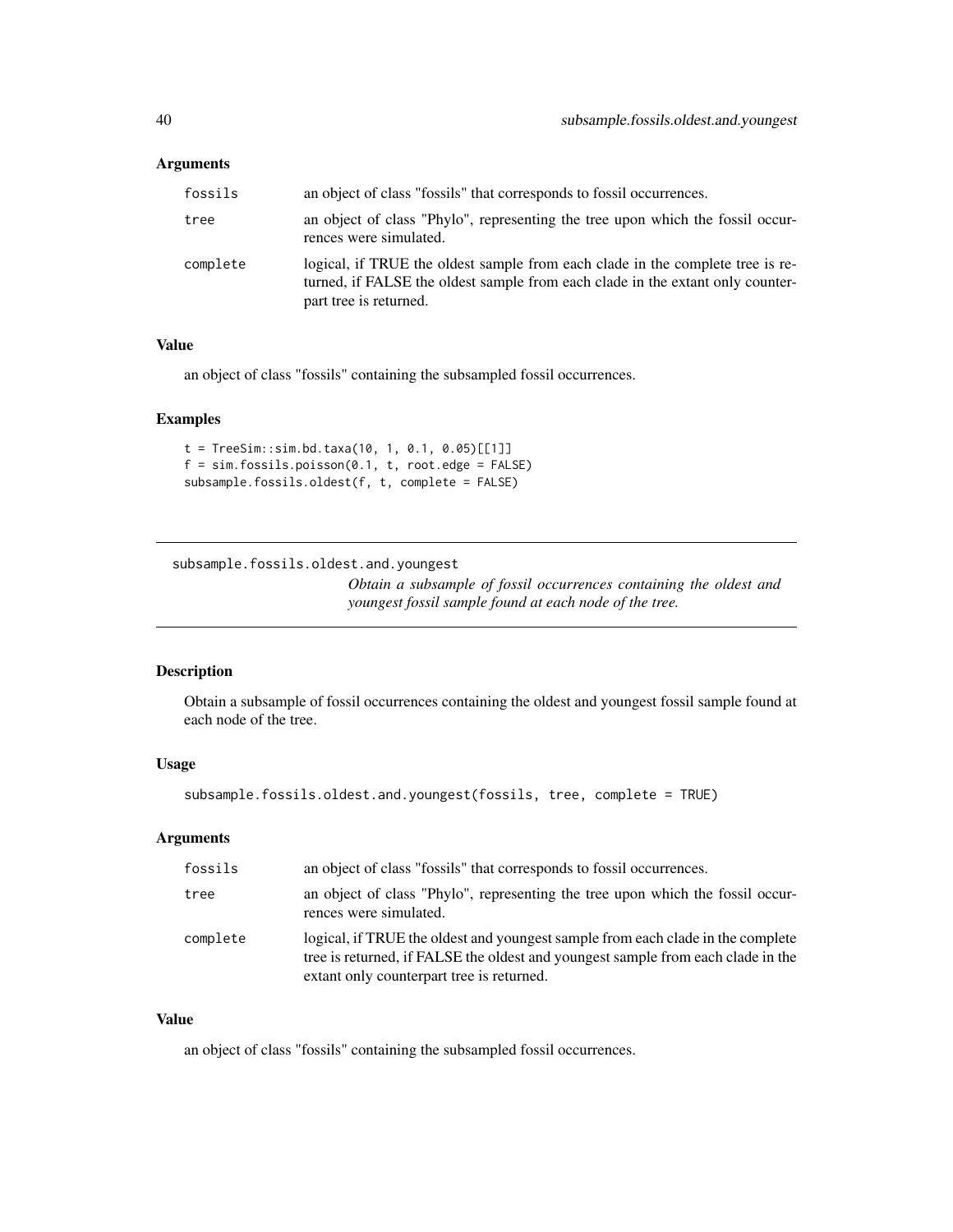#### <span id="page-40-0"></span>Examples

```
t = TreeSim::sim.bd.taxa(10, 1, 0.1, 0.05)[[1]]f = sim.fossils.poisson(0.1, t, root. edge = FALSE)subsample.fossils.oldest.and.youngest(f, t, complete = FALSE)
```
#### subsample.fossils.uniform

*Obtain a uniform random sample of fossil occurrences.*

# Description

Obtain a uniform random sample of fossil occurrences.

#### Usage

```
subsample.fossils.uniform(fossils, proportion)
```
#### Arguments

| fossils    | an object of class "fossils" that corresponds to fossil occurrences. |
|------------|----------------------------------------------------------------------|
| proportion | the proportion of all fossil samples to return in the subsample.     |

#### Value

an object of class "fossils" containing the subsampled fossil occurrences.

#### Examples

```
t = TreeSim::sim.bd.taxa(10, 1, 0.1, 0.05)[[1]]f = sim.fossils.poisson(0.1, t, root. edge = FALSE)subsample.fossils.uniform(f, 0.5)
```
subsample.fossils.youngest

*Obtain a subsample of fossil occurrences containing the youngest fossil sample in each node of the tree.*

#### Description

Obtain a subsample of fossil occurrences containing the youngest fossil sample in each node of the tree.

#### Usage

```
subsample.fossils.youngest(fossils, tree, complete = TRUE)
```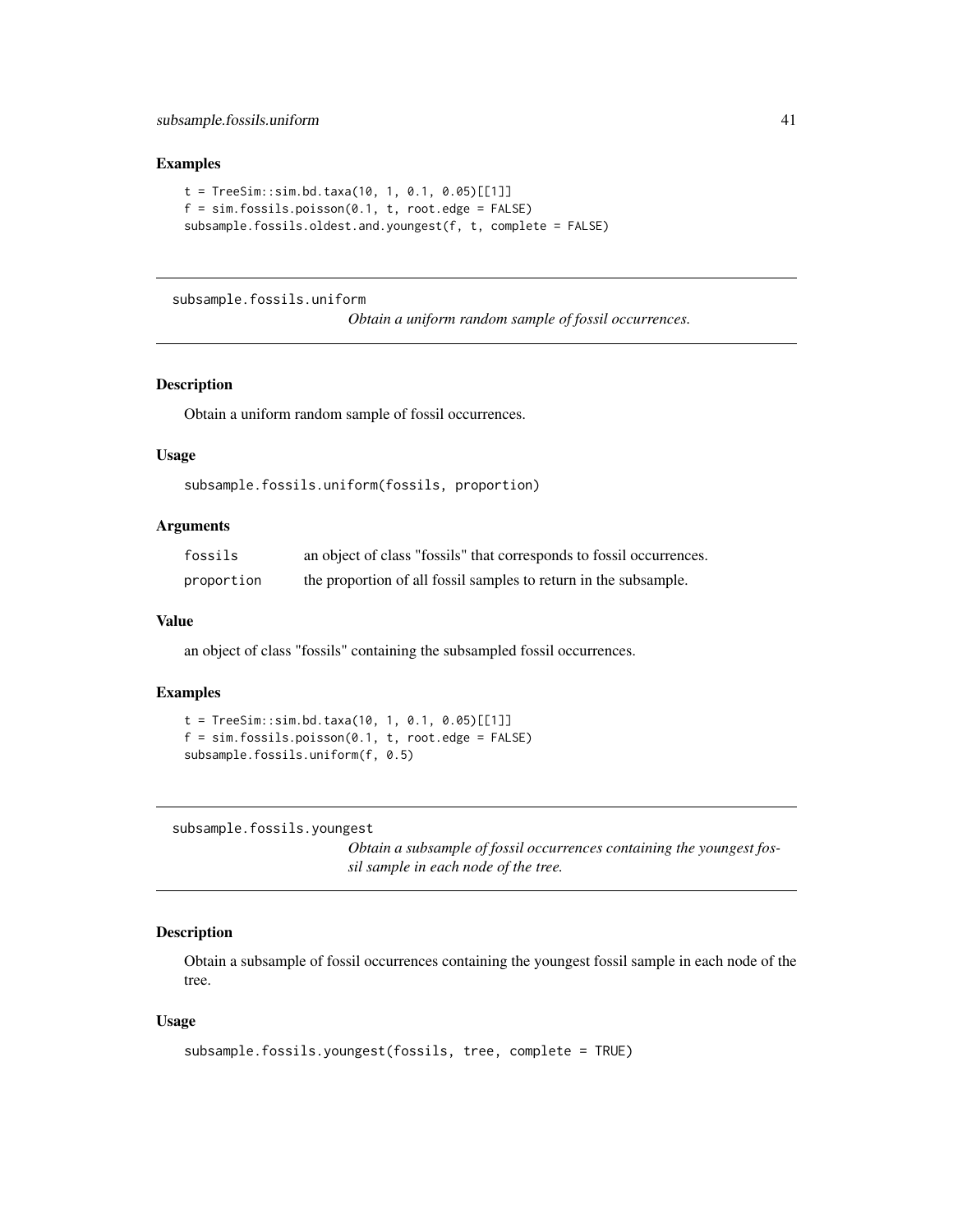# <span id="page-41-0"></span>Arguments

| fossils  | an object of class "fossils" that corresponds to fossil occurrences.                                                                                                                           |
|----------|------------------------------------------------------------------------------------------------------------------------------------------------------------------------------------------------|
| tree     | an object of class "Phylo", representing the tree upon which the fossil occur-<br>rences were simulated.                                                                                       |
| complete | logical, if TRUE the youngest sample from each clade in the complete tree is re-<br>turned, if FALSE the youngest sample from each clade in the extant only coun-<br>terpart tree is returned. |

#### Value

an object of class "fossils" containing the subsampled fossil occurrences.

# Examples

```
t = TreeSim::sim.bd.taxa(10, 1, 0.1, 0.05)[[1]]
f = sim.fossils.poisson(0.1, t, root. edge = FALSE)subsample.fossils.youngest(f, t, complete = FALSE)
```
summary.taxonomy *Display taxonomy object*

# Description

Display taxonomy object

# Usage

```
## S3 method for class 'taxonomy'
summary(object, max.length = 50, round.x = 12,
 details = TRUE, ...)
```

| object     | Taxonomy object.                                               |
|------------|----------------------------------------------------------------|
| max.length | Max number of rows to print out.                               |
| round.x    | Number of decimal places to be used for species and edge ages. |
| details    | If TRUE include summary statistics.                            |
| $\ddotsc$  | Additional parameters to be passed to summary.default.         |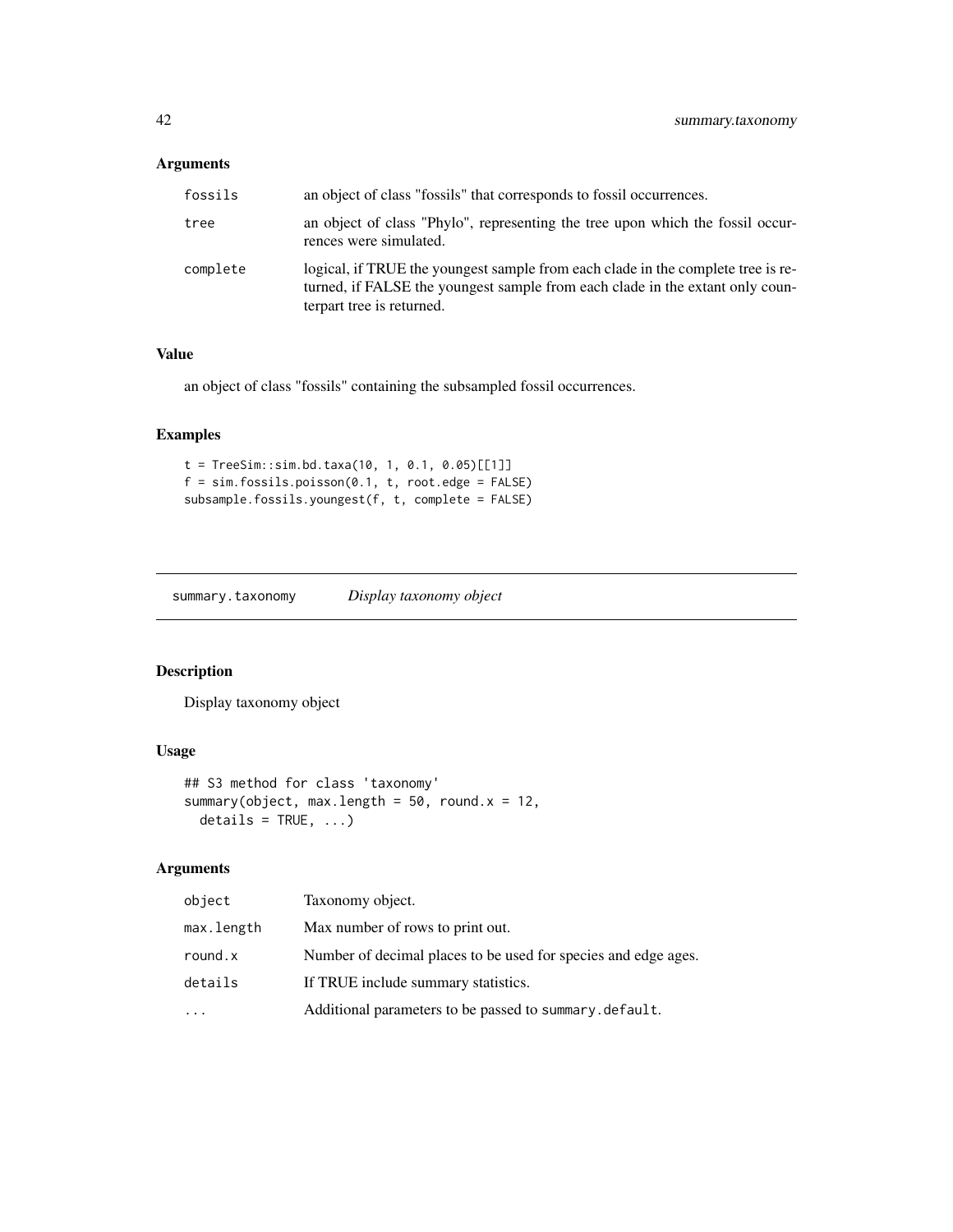<span id="page-42-1"></span><span id="page-42-0"></span>

Create a taxonomy object relating species identity to a phylo object.

#### Usage

taxonomy(data)

as.taxonomy(data)

is.taxonomy(data)

#### Arguments

data Dataframe of species taxonomy. See Details for the list of required fields.

#### Details

The taxonomy object includes the following 6 fields for each edge in the corresponding phylo object:

- sp true species identity label. If all species originated via budding or bifurcation this will always correspond to the terminal-most edge label (i.e. the youngest node) associated with each species. This is not the case if the data set also contains anagenetic species, when multiple species may be associated with a single edge
- edge edge label of the branch in the corresponding phylo object. Note some species may be associated with multiple edges
- parent = ancestor of species sp. Parent labels follow the same convention as species. The label assigned to the parent of the origin or root will be zero
- $\bullet$  start = start time of the corresponding edge and/or origin time of the species. If the corresponding edge is also the oldest edge associated with the species this value will equal the species origination time. If speciation mode is asymmetric or symmetric the speciation time will match the start time of the corresponding edge. If speciation mode is anagenetic the speciation time will be younger than the start time of the corresponding edge
- end = end time of the corresponding edge and/or end time of the species. If the corresponding edge is also the youngest edge associated with the species this value will equal the species end time. Unless the species end time coincides with an anagenetic speciation event, the species end time will match the end time of the corresponding edge. If the species end time coincides with an anagenetic speciation event, the speciation time will be older than the end time of the corresponding edge
- mode = speciation mode. " $o$ " = origin or " $r$ " = root (the edge/species that began the process). "b" = asymmetric or budding speciation. "s" = symmetric or bifurcating speciation. "a" = anagenetic speciation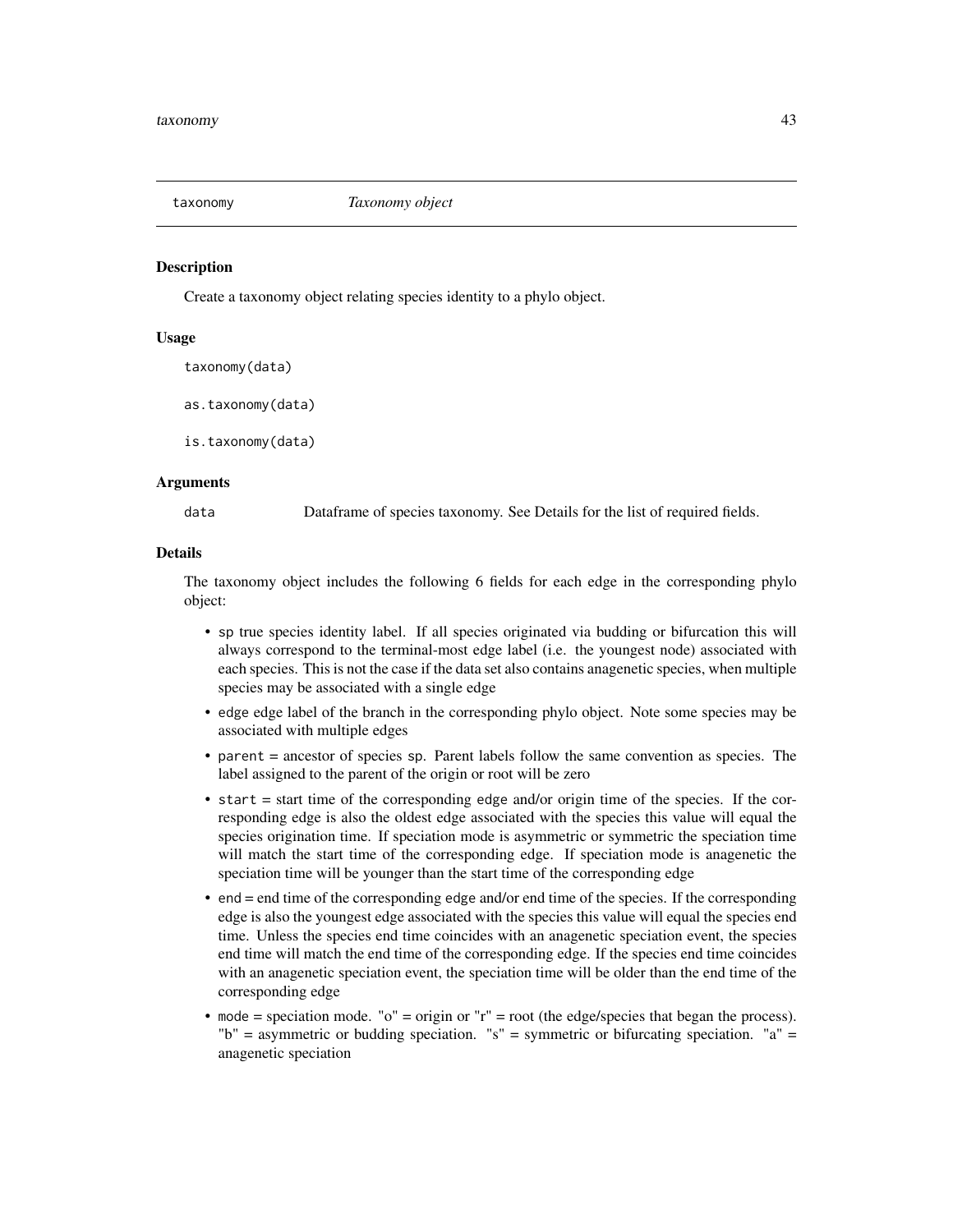Optional fields:

- cryptic TRUE if the speciation event was cryptic. If missing the function assumes cryptic = FALSE
- cryptic.id = cryptic species identity. If cryptic = TRUE cryptic.id will differ from the true species identity sp

tree.max *Find the maximum age in a phylo object (root age or origin time)*

# Description

Function returns the the root age or the origin time (if root.edge = TRUE).

# Usage

tree.max(tree, root.edge = TRUE)

#### Arguments

| tree      | Phylo object.                                     |
|-----------|---------------------------------------------------|
| root.edge | If TRUE include the root edge (default $=$ TRUE). |

#### Value

max age

# Examples

 $t = ape::rtree(6)$ tree.max(t, root.edge = FALSE)

<span id="page-43-0"></span>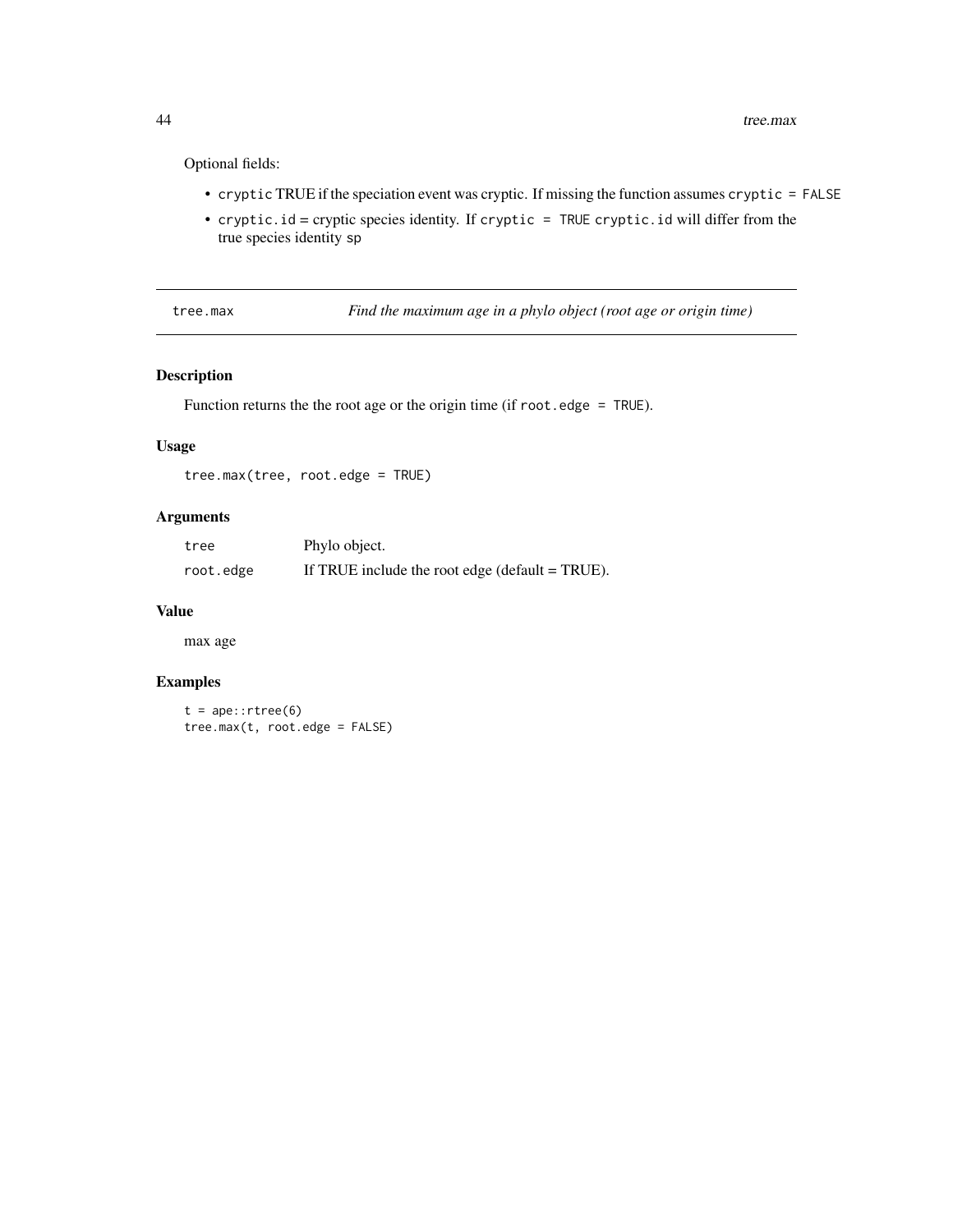# <span id="page-44-0"></span>**Index**

∗Topic Poisson sim.fossils.poisson, [32](#page-31-0) ∗Topic birth sim.fbd.age, [25](#page-24-0) sim.fbd.rateshift.taxa, [26](#page-25-0) sim.fbd.taxa, [27](#page-26-0) ∗Topic death sim.fbd.age, [25](#page-24-0) sim.fbd.rateshift.taxa, [26](#page-25-0) sim.fbd.taxa, [27](#page-26-0) ∗Topic fossilized sim.fbd.age, [25](#page-24-0) sim.fbd.rateshift.taxa, [26](#page-25-0) sim.fbd.taxa, [27](#page-26-0) ∗Topic fossil sim.fossils.environment, [28](#page-27-0) sim.fossils.intervals, [30](#page-29-0) sim.gradient, [33](#page-32-0) ∗Topic non-uniform sim.fossils.environment, [28](#page-27-0) sim.fossils.intervals, [30](#page-29-0) sim.gradient, [33](#page-32-0) ∗Topic preseravtion sim.fossils.environment, [28](#page-27-0) ∗Topic preservation sim.fossils.intervals, [30](#page-29-0) sim.gradient, [33](#page-32-0) ∗Topic sampling sim.fossils.poisson, [32](#page-31-0) ∗Topic uniform sim.fossils.intervals, [30](#page-29-0) as.fossils *(*fossils*)*, [5](#page-4-0) as.taxonomy *(*taxonomy*)*, [43](#page-42-0) beast.fbd.format, [3](#page-2-0) count.fossils, [4](#page-3-0)

```
count.fossils.binned, 4
```
fossils, [5,](#page-4-0) *[7](#page-6-0)*, *[12](#page-11-0)*

fossils.to.BEAST.constraints, [5](#page-4-0) fossils.to.BEAST.start.tree, [6](#page-5-0) fossils.to.paleotree.record, [7,](#page-6-0) *[12](#page-11-0)* fossils.to.pyrate, [8](#page-7-0) FossilSim, [9](#page-8-0) FossilSim-package *(*FossilSim*)*, [9](#page-8-0) get.tip.descs, [11](#page-10-0) is.fossils *(*fossils*)*, [5](#page-4-0) is.taxonomy *(*taxonomy*)*, [43](#page-42-0) paleotree.record.to.fossils, *[7](#page-6-0)*, [11](#page-10-0) place.fossils, [12](#page-11-0) plot.fossils, [13](#page-12-0) plot.taxonomy, [15](#page-14-0) prune.fossil.tips, [16](#page-15-0) prune.fossils, [17](#page-16-0) rangeplot.asymmetric, [18](#page-17-0) reconcile.fossils.taxonomy, [19](#page-18-0) remove.stem.fossils, [20](#page-19-0) remove.stem.lineages, [20](#page-19-0) sampled.tree.from.combined, [21](#page-20-0) SAtree, [22](#page-21-0) SAtree.from.fossils, [22](#page-21-0) sim.anagenetic.species, [23](#page-22-0) sim.cryptic.species, [24](#page-23-0) sim.extant.samples, [24](#page-23-0) sim.fbd.age, [25](#page-24-0) sim.fbd.rateshift.taxa, [26](#page-25-0) sim.fbd.taxa, [27](#page-26-0) sim.fossils.environment, [28,](#page-27-0) *[31](#page-30-0)[–33](#page-32-0)* sim.fossils.intervals, *[30](#page-29-0)*, [30,](#page-29-0) *[32](#page-31-0)* sim.fossils.poisson, *[30,](#page-29-0) [31](#page-30-0)*, [32](#page-31-0) sim.gradient, [33](#page-32-0) sim.interval.ages, [34](#page-33-0) sim.taxonomy, [35](#page-34-0) sim.tip.samples, [36](#page-35-0) sim.trait.values, *[30](#page-29-0)*, *[32](#page-31-0)*, [37](#page-36-0)